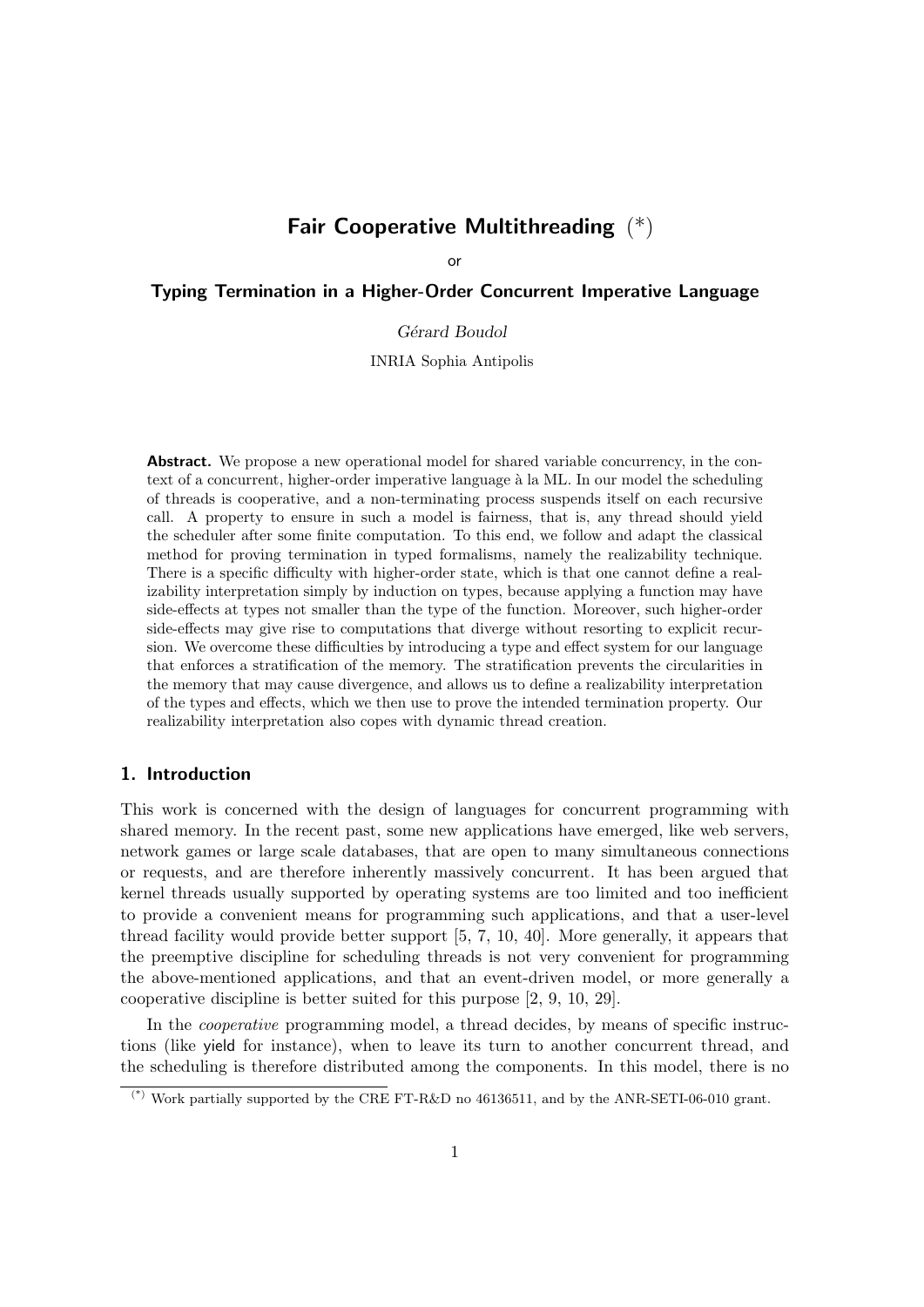data race, and modular programming can be supported, since using for instance a library function that operates on a shared, mutable data structure (as this is the case of methods attached to objects) does not require rewriting the library code. This is the model that we adopt as the basis for our concurrency semantics.

However, this model also has its drawbacks. A first one is that it does not directly support true concurrency, that is, it is not much better suited than the traditional sequential programming model to exploit multi-processor architectures. We do not address this issue here (for some work in this direction, see [16, 18]). The other flaw of cooperative scheduling is that if the active thread does not cooperate, failing to yield the scheduler, then the model is broken, in the sense that no other component will have a chance to execute. In other words, in cooperative programming, programs must be cooperative, or fair, that is, they should be guaranteed to either terminate or suspend themselves infinitely often. In particular, this property should be enforced in programming languages of the reactive family [14, 16, 19, 27, 32, 35]. Failing to cooperate may happen for instance if the active thread performs a blocking i/o, or runs into an error, or raises an uncaught exception, or diverges. Some efforts have been done to provide a better support to cooperative scheduling from the operating system [5, 7], and to develop asynchronous versions of system services. From the programming language point of view, cooperative programming should better be confined to be used in the framework of a safe language, like ML, where a program does not silently fall into an error. However, this is not enough: we have to avoid divergence in some way, while still being able to program non-terminating applications – any server for instance should conceptually have an infinite life duration, and should not be programmed to stop after a while.

In order to ensure fairness in cooperative programming, our proposal is to introduce a specific construct for programming non-terminating processes, the semantics of which is that a looping process suspends itself on each recursive call. We are assuming here that calling ordinary recursive functions  $-$  like for instance sorting a list  $-$  always terminate. Indeed, non-termination in the evaluation of an expression is usually the symptom of a programming error,  $\frac{1}{1}$  and it is therefore worth having a distinguished construct for programming intentionally looping processes. The idea of suspensive looping is not, however, enough to ensure fairness in a higher-order imperative programming model à la ML, that we use as a basis here (some other choices are obviously possible). We have to face a technical problem, which is that recursion may be encoded in two ways in a ML-like, or rather, for that matter, a SCHEME-like language. Indeed, it is well-known that one can define a fixpoint combinator in the untyped (call-by-value)  $\lambda$ -calculus. Moreover, as shown long ago by Landin [24], one can implement recursion by means of circular higher-order references (this is indeed the way it is implemented), like in

$$
\begin{aligned}\n\Upsilon &= (\text{let } f = (\text{ref } \lambda xx) \text{ in } f := \lambda x ((\mathbf{1}f)x) ; \mathbf{1}f) \\
&\simeq \text{rec } f(x)(fx)\n\end{aligned}\n\tag{1}
$$

where we use ML's notations (ref V) for creating a reference with initial value V, and  $\mu$ for reading the value of the reference u. The well-known method to recover from the first difficulty, disallowing the ability to derive fixpoint combinators, is to use a type system, but

<sup>&</sup>lt;sup>1</sup> There is a lot of work on techniques for ensuring termination of recursive programs (we refrain from mentioning any paper from the huge literature on this topic), which is not the issue we are addressing here.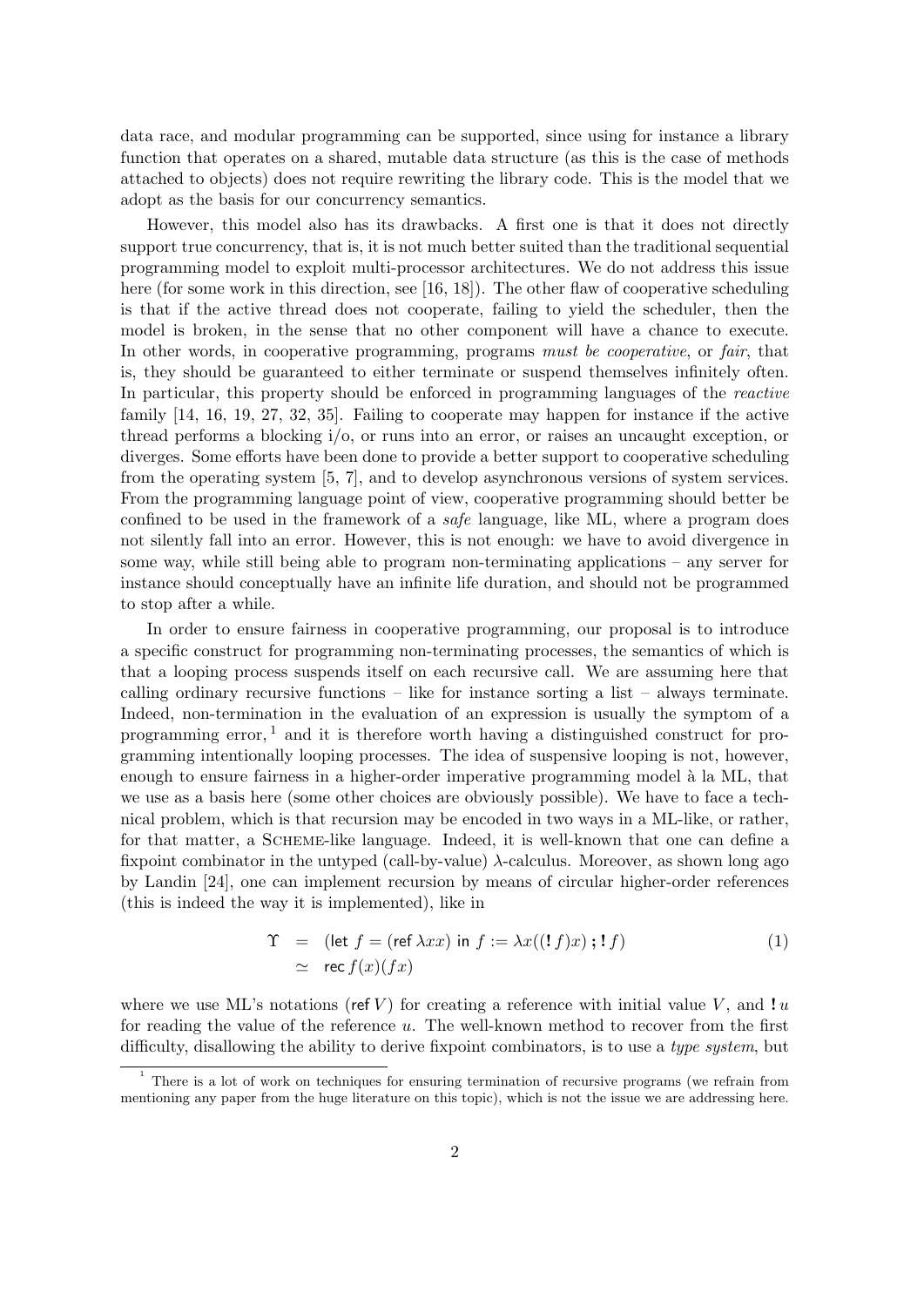this is not enough to ensure termination of non-recursive programs in an imperative and functional language: in a simple type system, the expression  $\Upsilon$  above has type  $(\tau \to \tau)$  (it can indeed be written in OCaml for instance), but it diverges when applied to any value. As far as we can see, nothing has ever been proposed to ensure termination in a higher-order imperative (and concurrent) language, thus disallowing implicit recursion via the store. In this work we show that we can use a type and effect system [26] for this purpose. This is our main technical contribution.

Among the arguments used to show termination in typed higher-order formalisms, the realizability method is perhaps the best known, and certainly the most widely applicable. The realizability technique consists in defining, by induction on the structure of types,  $2$  and interpretation of types as sets of expressions, so that

- 1. the interpretation of a type only contains expressions enjoying the intended computational property (e.g. weak or strong normalizability);
- 2. typing is sound: a typed expression belongs to the interpretation of its type, or realizes its type.

The main ingredient in the definition of such an interpretation of types is that an expression M realizes a functional type  $(\tau \to \sigma)$  if and only if its application  $(MN)$  to any argument N realizing  $\tau$  is an expression that realizes  $\sigma$ . A realizability interpretation is therefore a special case of a "logical relation" [28, 31]. Such a realizability interpretation was first introduced by Kleene for intuitionistic arithmetic [22], though not for the purpose of proving termination. The technique was then used by Tait in [37], under the name of "convertibility" (with no reference to Kleene's notion of realizability), to show (weak) normalizability in the simply typed  $\lambda$ -calculus, and subsequently by Girard (see [21]) with his "candidats de réductibilité", and by Tait again [38] (who related it to Kleene's work) to show strong normalizability in higher-order typed  $\lambda$ -calculi. As a matter of fact, this technique seems to apply to most type theories – see the textbooks  $[8, 21, 23]$ . It has also been used for (functional fragments of) higher-order process calculi, and most notably the  $\pi$ -calculus [34, 42].

However, as far as I can see, the realizability technique has not been previously used for higher-order imperative (and concurrent) languages: the work that is technically the closest to ours, and which was our main source of inspiration, is the one by Pitts and Stark [30], who introduced logical relations to provide means to prove observational equivalence of programs (not to prove termination), but their language is restricted to offer only storable values of basic types. The program of Example (1) shows the main difficulty in attempting to define a realizability interpretation for higher-order imperative languages: to define the interpretation of a type  $\tau$ , one should have previously defined the interpretation of the types of values stored in the memory that an expression of type  $\tau$  may manipulate, but these types have no reason to be strictly smaller than  $\tau$ . As another example, unrelated to divergence, one may imagine a function, say from lists of integers to integers, that reads from the memory (or import from a module) a second-order function like map, and uses it for its own computations.

To preclude the circularities in the memory that may cause recursion-free divergence, our type and effect system stratifies the memory into regions, in such a way that functional

 $2^2$  A more elaborate definition has to be used in the case of recursive types, see [12].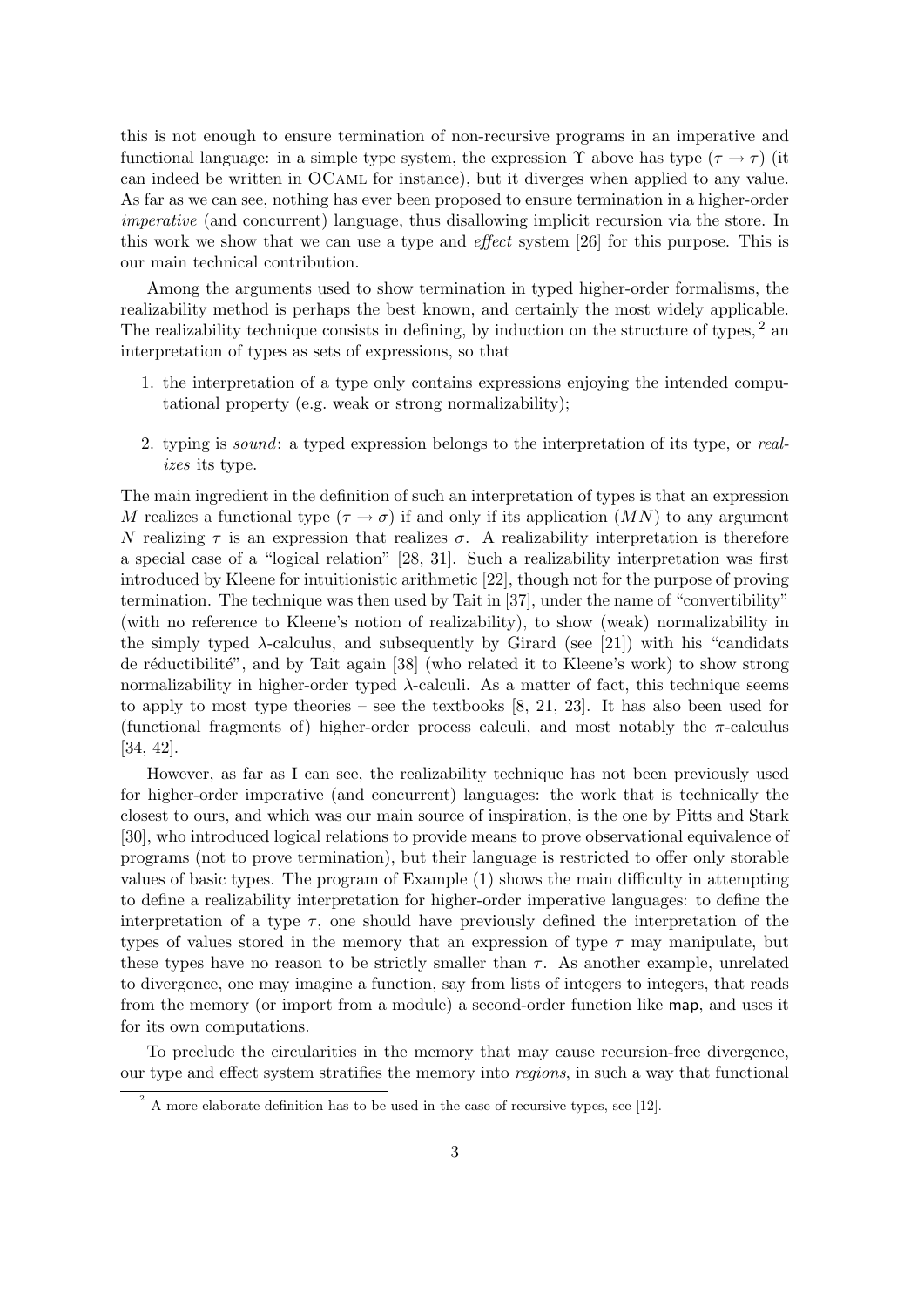values stored in a given region may only have a latent effect, such as updating a reference, in strictly "lower" regions, thus rejecting (1) for instance. This stratification turns out to be also the key to defining a realizability interpretation, by a sophisticated induction over types and effects. We introduce such a realizability interpretation, for which our type and effect system is sound. From this we conclude that any typable program is fair, provided that using ordinary recursive functions does not introduce divergence.

The paper is organized as follows: we first define the syntax and operational semantics of our core language, introducing a "yield-and-loop" construct for programming nonterminating applications, and a new way of managing threads over an ML-like language. Our language also features block-structured local region declarations, for effect masking purposes. Then we define our type and effect system, where the main novelty is the region typing context, introducing a stratification into the memory: a region is given a type that can only involve effects in regions previously supplied with a type. The correctness of the typing of the region scoping construct is shown as part of a subject reduction property. Next we show our type safety result. To this end we introduce a realizability interpretation of the types and effects, and show that the type system is sound with respect to this interpretation. We then briefly conclude.

**Some related works.** We already mentioned that [30] was our main source of inspiration. This work has been slightly extended in [11], which deals with references that can hold values of a basic type, or of a reference type. In [3] a logical relation is defined for proving program equivalence in a language with recursive and quantified types, and the extension to mutable references is indicated as future work. This paper relies on an indexed model of types introduced in [6], which has been used in [4] to build a semantical model of reference types. This model uses a stratification on types, based on the number of computing steps for which an expression appears to belong to some type. Quoting [3], "this stratification is essential for handling various circularities," yet it differs from the one we introduce here for dealing with higher-order store. In [20], a syntactic notion of "imperative realizability" is defined for an ML-like language, with some restrictions to preclude aliasing, but without taking into account the fact that an expression of some type may have effects at bigger types, and therefore this notion does not seem to be well-founded. Some other related works are [13, 25], that follow a denotational approach to higher-order store; in the former, in particular, a parameterized semantical logical relation is introduced for proving program equivalence in a higher-order imperative language with recursive types. For simplicity, we are using here simple types, since we are mainly interested in the problem of defining a realizability interpretation for a language with higher-order references, which looks independent of the problem of extending the realizability technique to other enrichments to the simple types, like with recursive or higher-order types, for which one may try to adapt the syntactical techniques of [17] for instance.

# 2. Syntax

## 2.1 The language

Our core concurrent programming language is an ML-like language, that is a call-by-value  $\lambda$ calculus extended with imperative constructs for creating, reading and updating references in the memory, and enriched with concurrent programming constructs. For reasons that are explained below, we also use a region-scoping construct, for "effect masking" purposes, as in [26]. The concurrent programming constructs include a thread-spawning construct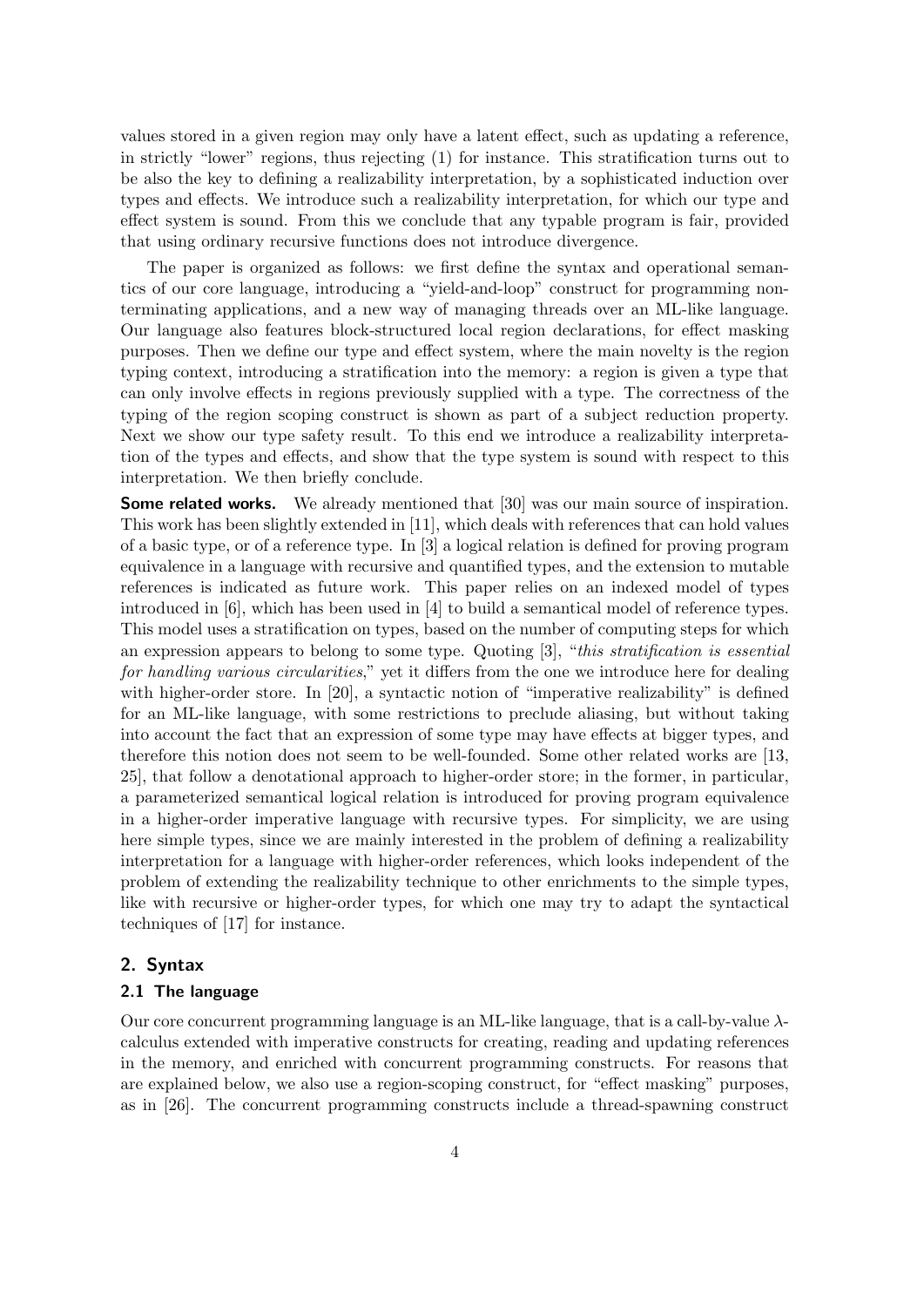(thread M), and a "yield-and-loop" value  $\nabla yM$ , to be run by applying it to a void value (). This is our main linguistic novelty. This is similar to a recursive function rec  $y(M)$ , but we wish to stress the fact that the semantics are quite different. An expression  $(\nabla y M()$ represents a recursive process which yields the scheduler, while unfolding a copy of M (where y is recursively bound to  $\nabla y$ M) to be performed when the scheduler resumes it. This construct is useful to build non-terminating processes, which should not hold the scheduler forever. In a more realistic language, we would also consider synchronization constructs, like the ones of reactive programming for instance [14, 16, 27, 32, 35].

We assume given an infinite set  $Reg$  of region names (or simply regions). These names will be used either as variables, which may be bound, or constants. We let  $\rho$  range over Reg. The set Reg is the disjoint union of two infinite sets  $\mathcal{R}eg_{sh}$ , the set of possibly shared regions, and  $\mathcal{R}eq_{un}$ , the set of unshared regions. This distinction is introduced for two reasons: first, we would like to be able to distinguish "processes", that is programs that have their own memory but do not share references with other components, because these could be executed in preemptive mode, on different processors for instance (see [16, 18]). Second, we wish to distinguish potentially shared references, relative to which some compiler or hardware optimizations should be disallowed, like with "volatile" variables. This distinction of shared or unshared regions in the memory will be used in the type system. We also assume given an infinite set  $\mathcal{L}oc$  of abstract memory locations.<sup>3</sup> We let  $u, v \dots$  range over  $\mathcal{L}oc$ . What we call a *reference* in this paper is a pair  $(u, \rho)$ , that we will always denote by  $u_{\rho}$ , of a memory location and a region. The set  $\mathcal{R}ef$  of references is therefore  $\mathcal{L}oc \times \mathcal{R}eg$ . We shall denote  $\mathcal{L}oc \times \{\rho\}$  as  $\mathcal{L}oc_{\rho}$ . Finally we assume given an infinite set  $\mathcal{V}ar$  of variables, ranged over by  $f, g, x, y, z \ldots$  The syntax of our core language is as follows:

$$
M, N... ::= V | (MN)
$$
  
\n
$$
| (\text{ref}_{\rho}M) | (M) | (M := N)
$$
  
\n
$$
| (\text{local } \rho \text{ in } M) | (M \setminus \rho) | (\text{thread } M)
$$
  
\n
$$
V, W... ::= x | \lambda xM | \text{rec } f(x)M | u_{\rho} | ) | \nabla yM \text{ values}
$$

We require reference creation (ref<sub>p</sub>M) to occur in an explicitly given region  $\rho$ , although in a type and effect inference approach (see [36]) this could perhaps be inferred. We denote by Val the set of values. As usual, the variable x is bound in  $\lambda x M$ , and similarly for f and x in rec  $f(x)M$ , and for y in  $\nabla yM$ . An expression is said to be closed if it does not contain free term variables (but it may contain free regions). We shall use the standard notations for  $(\lambda xMN)$ , namely (let  $x = N$  in M), and  $(N, M)$  when x is not free in M. The local region declaration (local  $\rho$  in M) is a binder for  $\rho$  in M. We denote by  $\{x \mapsto V\}M$  the capture-avoiding substitution of the value  $V$  for the free occurrences of the variable  $x$  in M, and similarly we write  $\{\rho \mapsto \rho\}M$  for region substitution. We shall consider expressions up to  $\alpha$ -conversion, that is up to the renaming of bound variables and regions.

The (local  $\rho$  in M) construct is denoted (private  $\rho$  M) in [26]. A similar construct is considered in [39], namely letregion  $\rho$  in M end, but the latter one is introduced for memory management purposes, rather than for effect masking purposes. The construction  $(M\setminus\rho)$ is denoted (\*private \*  $(\rho M)$  in [26]. It is introduced in order to define the operational semantics of the region declaration construct, and is therefore a run-time construct, that

<sup>&</sup>lt;sup>3</sup> This should rather be a run-time concept, but it will simplify the technical developments to include memory addresses in the source language.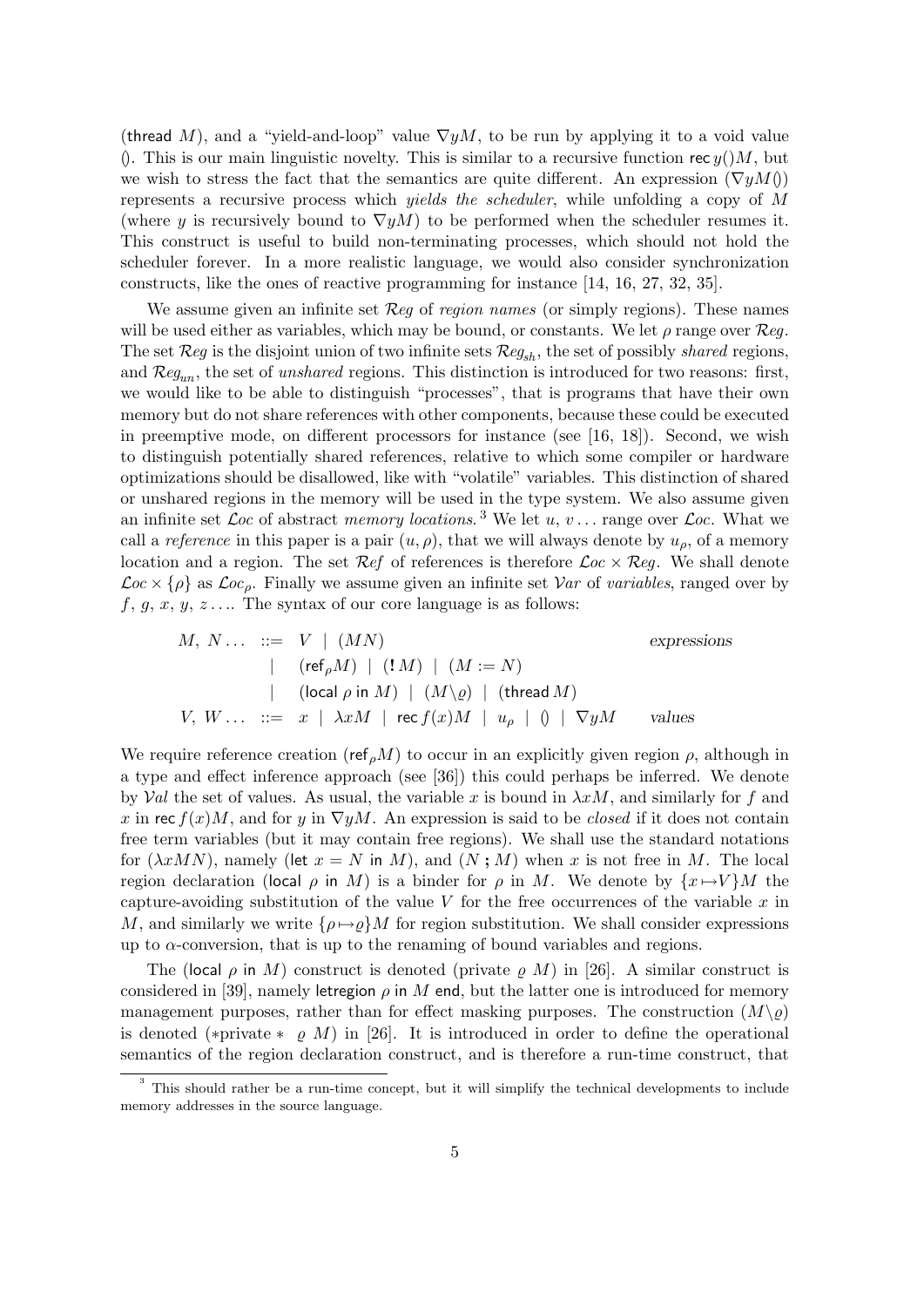should not be used in source programs. This is not a binder for  $\rho$ . We denote by reg(M) the set of regions that occur free in  $M$ , so that in particular

$$
\begin{array}{rcl} \mathsf{reg}(u_\rho) & = & \{\rho\} \\[1ex] \mathsf{reg}(\mathsf{ref}_\rho M) & = & \{\rho\} \cup \mathsf{reg}(M) \\[1ex] \mathsf{reg}(\mathsf{local}\; \rho \; \mathsf{in}\; M) & = & \mathsf{reg}(M) - \{\rho\} \\[1ex] \mathsf{reg}(M \backslash \varrho) & = & \mathsf{reg}(M) \cup \{\varrho\} \end{array}
$$

We shall only consider for evaluation *legal* expressions, defined as follows:

DEFINITION (LEGAL EXPRESSIONS) 2.1. An expression  $M$  is legal if and only if the subexpressions (local  $\rho$  in N) of M are such that N does not contain any reference in region  $\rho$ , that is  $\text{ref}(N) \cap \mathcal{L}oc_{\rho} = \emptyset$ .

Since a program written in the source language is normally supposed not to contain any memory address, such a program is obviously a legal expression. We denote by  $ref(M)$  the set of references that occur in  $M$ , assuming that this is a legal expression.

### 2.2 Redexes, evaluation contexts, and configurations

The operational semantics mainly consists in reducing expressions into values, which, as usual, means repeatedly reducing a *redex* (reducible expression)<sup>4</sup> inside an *evaluation con*text (see [41]). The redexes and evaluation contexts are given as follows:

$$
U := (VW) | (\mathsf{ref}_{\rho} V) | (!V) | (V := W) \text{ reduces}
$$
  
\n
$$
| (\text{local } \rho \text{ in } M) | (V \backslash \varrho) | (\text{thread } M)
$$
  
\n
$$
\mathbf{E} ::= [] | \mathbf{E}[\mathbf{F}] \text{ evaluation contexts}
$$
  
\n
$$
\mathbf{F} := ([] N) | (V[]) | (\mathsf{ref}_{\rho}[]) | (! []) \text{ frames}
$$
  
\n
$$
| ([] := N) | (V := []) | ([] \backslash \varrho)
$$

Notice that our notion of evaluation context is slightly different from the usual one. We write for instance  $[|([N)][(V)])$  for what is usually written  $((V[|)N)$ . Indeed, an evaluation context in our sense always has the form of a stack, namely  $[|{\bf F}_0| \cdots |{\bf F}_n]$ . As usual, we denote by  $\mathbf{E}[M]$  the expression obtained by putting M into the context **E**. This is defined as follows:

$$
\begin{array}{rcl}[[M] &=& M \\ \mathbf{E}[\mathbf{F}][M] &=& \mathbf{E}[\mathbf{F}[M]] \end{array}
$$

where  $\mathbf{F}[M]$  is defined in the obvious way:  $(\lceil N \rceil M) = (MN)$ , and so on. It is easy to check the following property, by induction on the syntax:

LEMMA 2.2. For any expression M either M is a value or there is a (unique) evaluation context **E** and a redex U such that  $M = \mathbf{E}[U]$ .

We shall use in the operational semantics the set  $\mathbb{E}$  of regions which are masked by the

<sup>&</sup>lt;sup>4</sup> This terminology is slightly incorrect here since a "redex" in our sense can be an irreducible expression like  $(0V)$  or  $(0 := V)$ . We will not have to explicitly consider *faulty* expressions, as in [41], and a redex here rather is an expression that cannot be decomposed, but has to be reduced.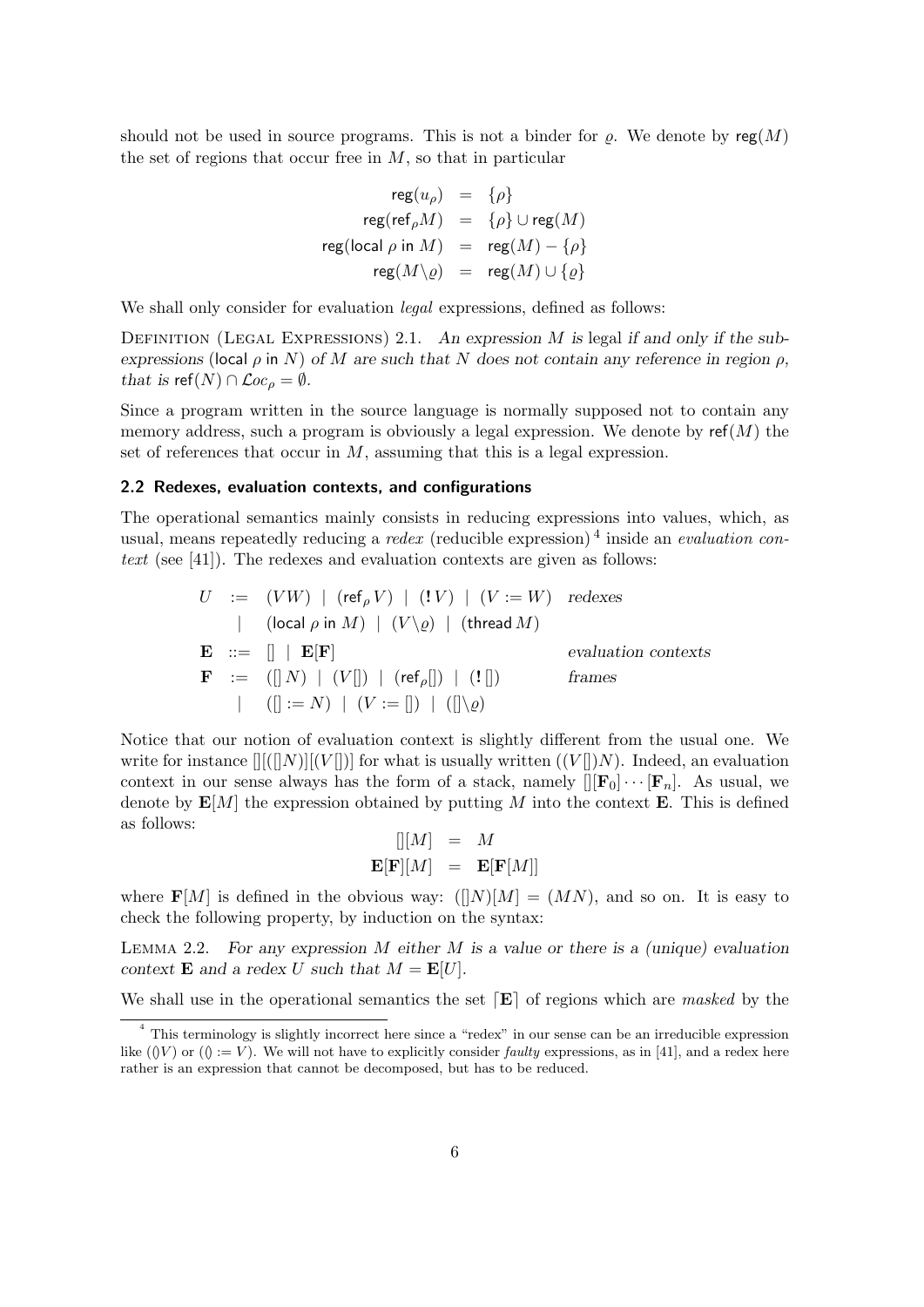evaluation context E. This is defined as follows:

$$
\begin{array}{rcl}\n\text{[[]]} & = & \emptyset \\
\text{[E]F]} & = & \left\{ \begin{array}{rcl} \{\varrho\} \cup \text{[E]} & \text{if } \mathbf{F} = (\text{[]}\backslash \varrho) \\
\text{[E]} & & \text{otherwise}\n\end{array} \right.\n\end{array}
$$

The operational semantics will be defined as a transition relation between configurations, that involve in particular the current expression to evaluate, and a pool of threads waiting for execution. In order to get a *fair* scheduling strategy, we split this pool of threads into two parts, or more precisely two turns, that are multisets of expressions. Then a configu*ration* is a tuple  $C = (F, \delta, M, T, S)$ , where

- F is a pair  $(R, L)$  of a finite set R of regions and a finite set L of locations that are used in the computation,
- $\delta$  is the memory,
- $M$  is the currently evaluated expression (the active thread),
- $T$  is the multiset of threads in the *current turn* of execution,
- S is the multiset of threads waiting for the *next turn*.

The first component  $F$  in a configuration is used in the generation of new names. In particular, we shall suppose given a function fresh loc from the set  $P_f(\mathcal{L}oc)$  of finite sets of locations to  $\mathcal{L}oc$ , such that for any L we have fresh loc(L)  $\notin L$ .

The memory  $\delta$  in a configuration is a mapping from a finite subset dom( $\delta$ ) of Ref to the set  $Val$  of values, such that to each memory address is assigned only one region, that is

$$
u_{\rho_0} \in \text{dom}(\delta) \& u_{\rho_1} \in \text{dom}(\delta) \Rightarrow \rho_0 = \rho_1
$$

Then we could actually regard a memory as a mapping from a finite set of locations to pairs made of a region and a value (where the region component is immutable). We define

$$
\mathsf{im}(\delta) =_{\text{def}} \{ V \mid \exists u_{\rho} \in \mathsf{dom}(\delta). V = \delta(u_{\rho}) \}
$$

As usual, we denote by  $\delta[u_{\rho} := V]$  the memory obtained from  $\delta$  by updating the value of the reference  $u_{\rho}$  (which is assumed to belong to the domain of  $\delta$ ) by V.

As regards multisets, our notations are as follows. Given a set  $X$ , a multiset over  $X$ is a mapping  $E$  from  $X$  to the set  $N$  of non-negative integers, indicating the *multiplicity*  $E(x)$  of an element. We denote by 0 the empty multiset, such that  $0(x) = 0$  for any x, and by x the singleton multiset such that  $x(y) = (if y = x$  then 1 else 0). Multiset union  $E + E'$  is given by  $(E + E')(x) = E(x) + E'(x)$ . In the following we only consider multisets of expressions, which are ranged over by  $S, T, \ldots$ . We extend the notations for the sets of regions and references to multisets, that is  $reg(T)$  and  $ref(T)$ , in the obvious way, i.e.  $reg(S+T) = reg(S) \cup reg(T)$  and  $ref(S+T) = ref(S) \cup ref(T)$ , and also to configurations, with

$$
\begin{array}{lcl} \mathsf{reg}(F,\delta,M,T,S) & = & \mathsf{reg}(\mathsf{dom}(\delta)) \cup \mathsf{reg}(\mathsf{im}(\delta)) \cup \mathsf{reg}(M) \cup \mathsf{reg}(T) \cup \mathsf{reg}(S) \\ \mathsf{ref}(F,\delta,M,T,S) & = & \mathsf{ref}(\mathsf{im}(\delta)) \cup \mathsf{ref}(M) \cup \mathsf{ref}(T) \cup \mathsf{ref}(S) \end{array}
$$

In what follows we shall use the notion of a *well-formed* configuration. This is defined as follows: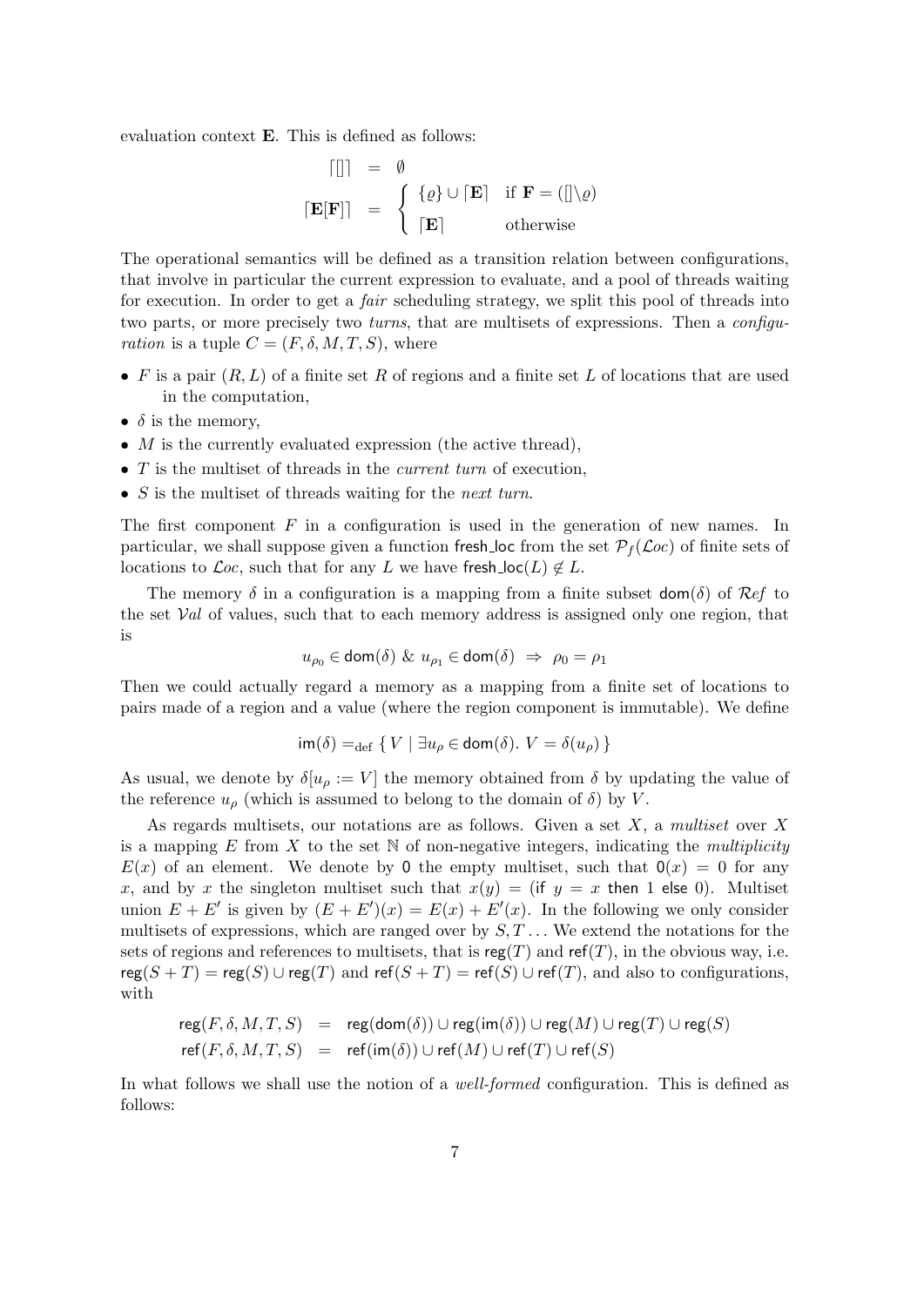$$
(F, \delta, \mathbf{E}[(\lambda xMV)]) \rightarrow (F, \delta, \mathbf{E}[\{x \mapsto V\}M], 0, 0)
$$
  
\n
$$
(F, \delta, \mathbf{E}[(\text{rec } f(x)MV)]) \rightarrow (F, \delta, \mathbf{E}[\{x \mapsto V\}\{f \mapsto \text{rec } f(x)M\}M], 0, 0)
$$
  
\n
$$
((R, L), \delta, \mathbf{E}[(\text{ref } \rho V)]) \rightarrow ((R, L \cup \{u\}), \delta \cup \{u_{\rho} \mapsto V\}, \mathbf{E}[u_{\rho}], 0, 0) u = \text{fresh}.\text{loc}(L) (*)
$$
  
\n
$$
(F, \delta, \mathbf{E}[(\mathbf{u}_{\rho})]) \rightarrow (F, \delta, \mathbf{E}[V], 0, 0) V = \delta(u_{\rho}) (*)
$$
  
\n
$$
((R, L), \delta, \mathbf{E}[(u_{\rho} := V)]) \rightarrow (F, \delta[u_{\rho} := V], \mathbf{E}[0], 0, 0) V = \delta(u_{\rho}) (*)
$$
  
\n
$$
((R, L), \delta, \mathbf{E}[(\text{local } \rho \text{ in } M)]) \rightarrow ((R \cup \{\rho\}, L), \delta, \mathbf{E}[(\{\rho \mapsto \rho\}M \setminus \rho)], 0, 0) \rho \in \mathcal{R}e_{\theta u_{\eta}} - R
$$
  
\n
$$
(F, \delta, \mathbf{E}[(V \setminus \rho)]) \rightarrow (F, \delta, \mathbf{E}[V], 0, 0)
$$
  
\n
$$
((F, \delta, \mathbf{E}[(\text{thread } M)]) \rightarrow (F, \delta, \mathbf{E}[0], M, 0)
$$
  
\n
$$
(F, \delta, \mathbf{E}[(\nabla yMV)]) \rightarrow (F, \delta, 0, 0, \mathbf{E}[\{y \mapsto \nabla yM\}M])
$$
  
\n
$$
(*) \text{ where } e = \{\rho\} - [\mathbf{E}].
$$

#### Figure 1: Operational Semantics (Sequential)

DEFINITION (WELL-FORMED CONFIGURATIONS) 2.3.

A configuration  $C = ((R, L), \delta, M, T, S)$  is well-formed, written C wf, if and only if (a) the R component includes all the regions that are mentioned in the configuration, that is reg $(C) \subseteq R$ ,

(b) all the references that are mentioned in the configuration belong to  $L \times R$ , that is  $\mathsf{ref}(C) \subseteq L \times R$ , and

(c) all the references occurring in the configuration are bound to a value in the memory, that is  $\text{ref}(C) \subseteq \text{dom}(\delta)$ .

To evaluate a closed expression  $M$  of the source language, that does not contain memory locations, i.e. ref(M) =  $\emptyset$ , we start from the initial configuration ((reg(M),  $\emptyset$ ),  $\emptyset$ ,  $M$ , 0, 0). Such a configuration is obviously well-formed. We are now ready to define the operational semantics of our language.

# 3. Operational semantics

### 3.1 The transition relation

In order to define the transition relation between configurations, we first define the sequential evaluation of expressions. This is given by an annotated transition relation

$$
(F,\delta,M)\underset{e}{\rightarrow}(F',\delta',M',T,S)
$$

where  $T$  and  $S$  are the multisets (which actually are either empty or a singleton) of threads spawned at this step, for execution in the current and next turn respectively, and  $e$  is the effect performed at this step. As usual, (imperative) effects record the regions in which an expression may operate, either by creating, reading or udpating a reference.<sup>5</sup> We shall also record as an effect the application of a recursive function, which we call unfolding, and denote  $\circlearrowright$  (assuming that this symbol does not belong to  $\mathcal{R}eq$ ). This is reminiscent of the fact that a recursive function is implemented by means of a circular reference (which does

We conjecture that for the language without the (local  $\rho$  in M) construct, we would not have to take the reading effect in consideration.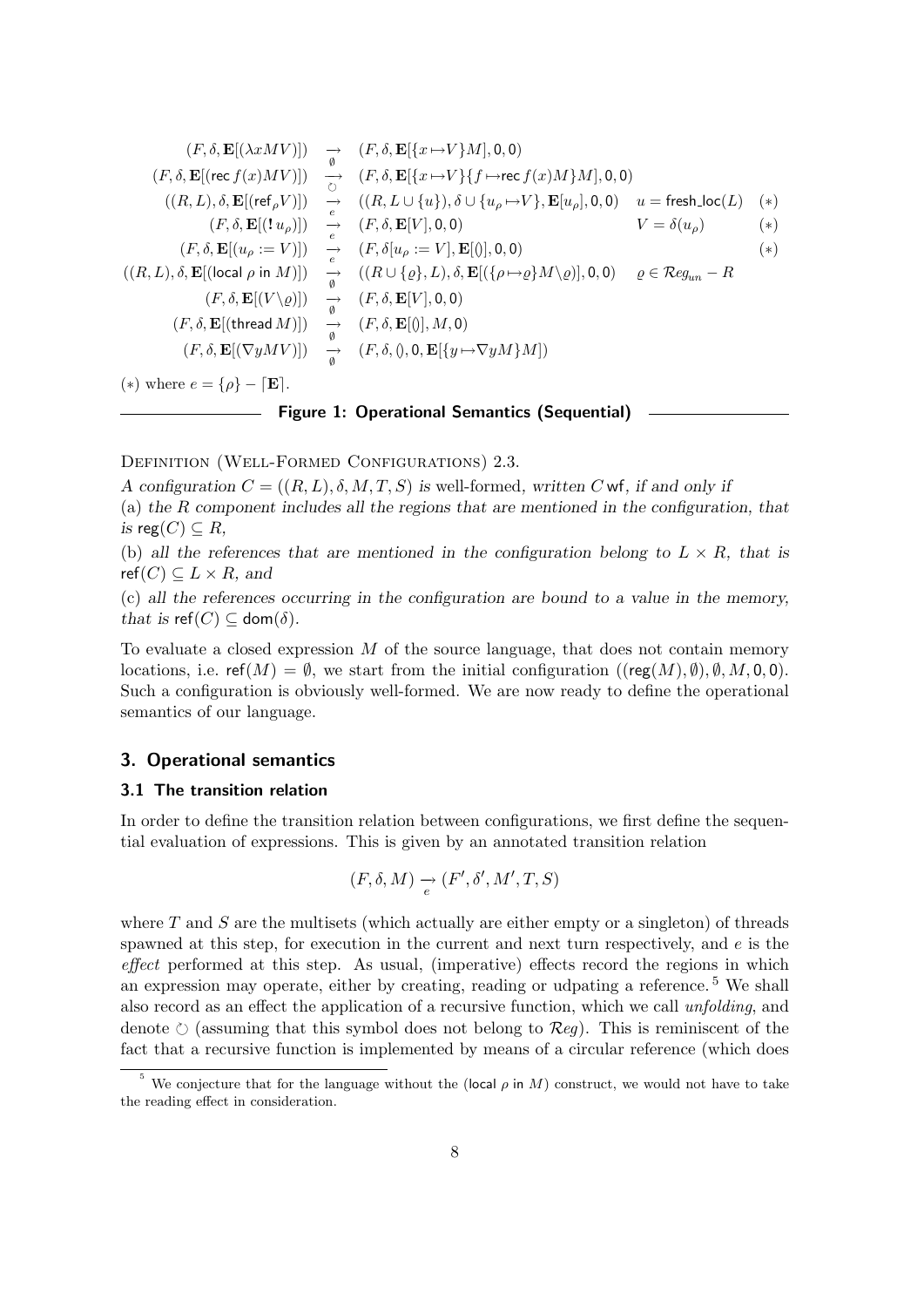$$
(F, \delta, M) \xrightarrow{P} (F', \delta', M', T', S')
$$
  
\n
$$
\overline{(F, \delta, M, T, S)} \xrightarrow{P} (F', \delta', M', T + T', S + S')
$$
 (EXEC)  
\n
$$
\overline{(F, \delta, V, N + T, S)} \xrightarrow{\gamma} (F, \delta, N, T, S)
$$
 (Sched 1)  
\n
$$
\overline{(F, \delta, V, 0, Q + T)} \xrightarrow{\gamma} (F, \delta, Q, T, 0)
$$
 (Sched 2)

#### Figure 2: Operational Semantics (Concurrent)

not explicitly appear in our operational semantics). In what follows it will not be necessary to distinguish different kinds of imperative effects, and therefore an effect is simply a (finite) subset of  $Reg \cup \{\circ\}$ . We denote by  $\mathcal{E}ff$  the set of effects, that is  $\mathcal{E}ff = \mathcal{P}_f(\mathcal{R}eg \cup \{\circ\})$ . We should point out here that the effect that we record in a transition is just an annotation, decorating the transition: there is no constraint associated with this effect, which would simply be ignored in an implementation. This annotation is, at each step, either empty or a singleton (which we abusively write as its single element).

The sequential part of the operational semantics is given in Figure 1. This part is quite standard, except as regards the looping construct  $\nabla yM$ . An expression  $\mathbf{E}[(\nabla yMV)]$ instantly terminates, returning (), while spawning as a thread the unfolding  $\{y \mapsto \nabla yM\}M$  of the loop, in its evaluation context **E**. One should notice that the thread  $\mathbf{E}[\{y \mapsto \nabla y M\}M]$ created by means of the looping construct is delayed to be executed at the next turn, whereas with the construct (thread  $M$ ) the new thread  $M$  is to be executed during the current turn (and moreover creating a new thread does not terminate the evaluation of the active expression). Then in order to execute immediately (and recursively) some task  $M$ , one should rather use the following construct:

$$
\mu yM =_{\text{def}} \{y \mapsto \nabla yM\}M
$$

For instance one can define  $(\text{loop }M) = \mu y(M; (y)))$ , which repeatedly starts executing M until termination, and then resumes at the next turn. To code a service (repeat  $M$ ) that has to execute some task M at every turn, like continuously processing requests to a server for instance, one would write – using standard conventions for saving some parentheses:

$$
(\mathsf{repeat}\,M) =_{\mathsf{def}} \mu y.(\mathsf{thread}\,y()) \mathbin{;} M
$$

Anticipating on the concurrency semantics, we can describe the behaviour of this expression as follows: it spawns a new thread  $N = (\nabla y((\text{thread } (y))) : M)(\text{))}$  in the current turn of execution, and starts M. Whenever the thread N comes to be executed, during the current turn, a thread performing (repeat  $M$ ) is spawned for execution at the next turn.

Our concurrency semantics, which, together with the "yield-and-loop" construct, is the main novelty of this work, is defined in Figure 2, which we now comment. We see from the (Exec) rule that the active expression keeps executing, possibly spawning new threads, till termination (we could also formulate this rule using a big-step sequential semantics). When this expression is terminated, a scheduling operation occurs: if there is some thread waiting for execution in the current turn, the value returned by the previously active thread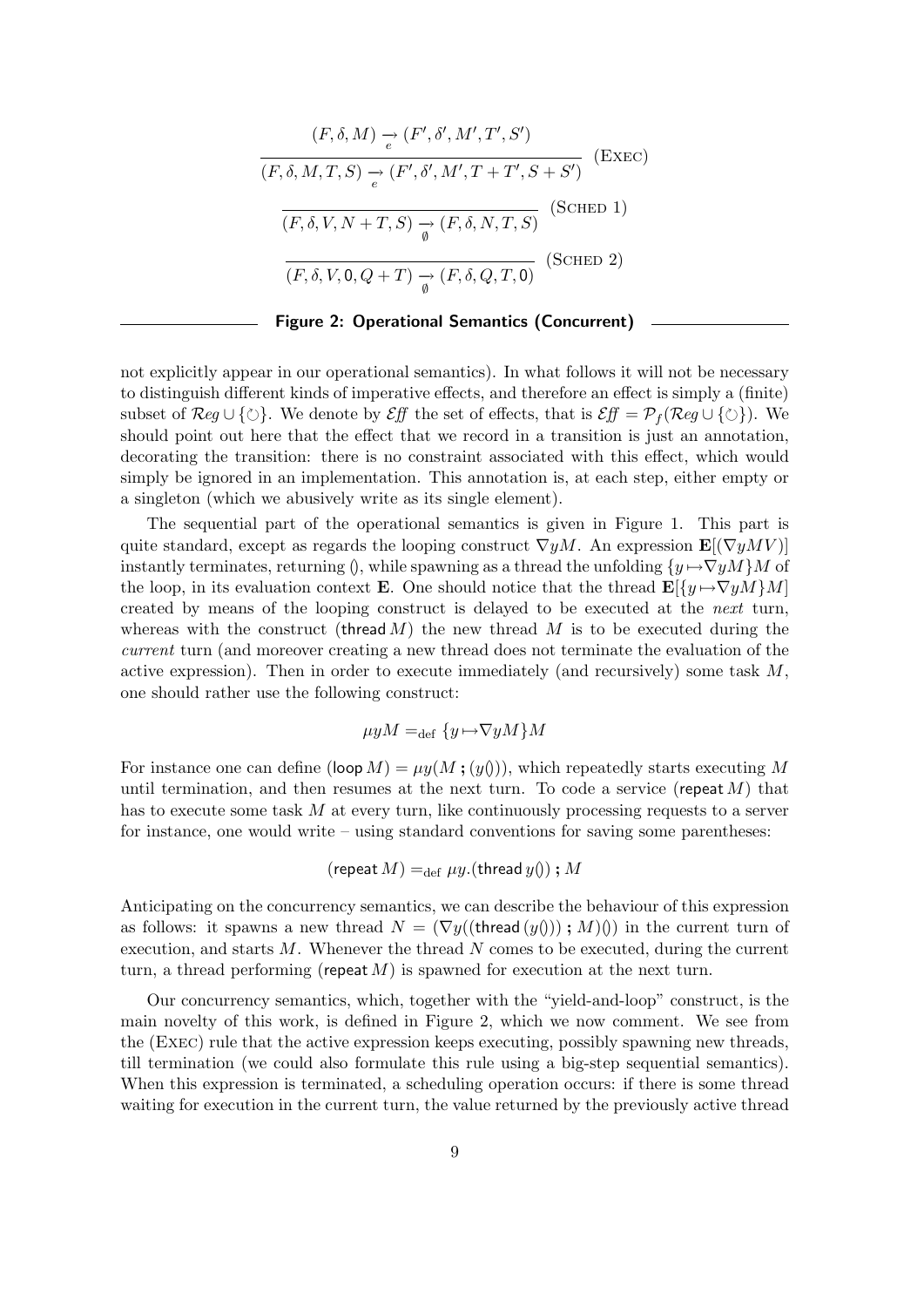is discarded, and a thread currently waiting is non-deterministically elected for becoming active, as stated by rule (SCHED 1). Otherwise, by the rule (SCHED 2), one chooses to execute a thread that was waiting for the next turn, if any, and simultaneously the other "next-turn" threads all become "current-turn" ones. If there is no waiting thread, the execution stops. One should notice that the termination of the active thread may be temporary. This is the case when the thread is actually performing a looping operation. Indeed, if we define

$$
\mathsf{yield} = (\nabla y(\mathsf{y}(\mathsf{y}(\mathsf{y}(\mathsf{y}(\mathsf{y}(\mathsf{y}(\mathsf{y}(\mathsf{y}(\mathsf{y}(\mathsf{y}(\mathsf{y}(\mathsf{y}(\mathsf{y}(\mathsf{y}(\mathsf{y}(\mathsf{y}(\mathsf{y}(\mathsf{y}(\mathsf{y}(\mathsf{y}(\mathsf{y}(\mathsf{y}(\mathsf{y}(\mathsf{y}(\mathsf{y}(\mathsf{y}(\mathsf{y}(\mathsf{y}(\mathsf{y}(\mathsf{y}(\mathsf{y}(\mathsf{y}(\mathsf{y}(\mathsf{y}(\mathsf{y}(\mathsf{y}(\mathsf{y}(\mathsf{y}(\mathsf{y}(\mathsf{y}(\mathsf{y}(\mathsf{y}(\mathsf{y}(\mathsf{y}(\mathsf{y}(\mathsf{y}(\mathsf{y}(\mathsf{y}(\mathsf{y}(\mathsf{y}(\mathsf{y}(\mathsf{y}(\mathsf{y}(\mathsf{y}(\mathsf{y}(\mathsf{y}(\mathsf{y}(\mathsf{y}(\mathsf{y}(\mathsf{y}(\mathsf{y}(\mathsf{y}(\mathsf{y}(\mathsf{y}(\mathsf{y}(\mathsf{y}(\mathsf{y}(\mathsf{y}(\mathsf{y}(\mathsf{y}(\mathsf{y}(\mathsf{y}(\mathsf{y}(\mathsf{y}(\mathsf{y}(\mathsf{y}(\mathsf{y}(\mathsf{y}(\mathsf{y}(\mathsf{y}(\mathsf{y}(\mathsf{y}(\mathsf{y}(\mathsf{y}(\mathsf{y}(\mathsf{y}(\mathsf{y}(\mathsf{y}(\mathsf{y}(\mathsf{y}(\mathsf{y}(\mathsf{y}(\mathsf{y}(\mathsf{y}(\mathsf{y}(\mathsf{y}(\mathsf{y}(\mathsf{y}(\mathsf{y}(\mathsf{y}(\mathsf{y}(\mathsf{y}(\mathsf{y}(\mathsf{y}(\mathsf{y}(\mathsf{y}(\mathsf{y}(\mathsf{y}(\mathsf{y}(\mathsf{y}(\mathsf{y}(\mathsf{y}(\mathsf{y}(\mathsf{y}(\mathsf{y}(\mathsf{y}(\mathsf{y}(\mathsf{y}(\mathsf{y}(\mathsf{y}(\mathsf{y}(\mathsf{y}(\mathsf{y}(\mathsf{y}(\mathsf{
$$

then the execution of a thread  $\mathbf{E}[\text{yield}]$  stops, returning (), and will resume executing  $\mathbf{E}[0]$ at the next turn. That is, we have

$$
(F,\delta,\mathbf{E}[\mathsf{yield}],T,S)\underset{\emptyset}{\rightarrow}(F,\delta,(),T,S+\mathbf{E}[0])
$$

It should be obvious that reduction preserves well-formedness, and that no illegal expression, in the sense of Definition 2.1, is created by reduction, since substitution is capture-avoiding.

## 3.2 Some definitions

Let us first define a kind of reflexive and transitive closure  $\frac{*}{e}$  of the transition relation, as follows:

$$
\frac{C}{C\overset{*}{\underset{\emptyset}{\rightarrow}}C} \qquad \qquad \frac{C\underset{e}{\rightarrow}C''\overset{*}{\underset{e'}{\rightarrow}}C'}{C\underset{e\cup e'}{\underset{e'}{\rightarrow}}C'}
$$

In order to state our main result, we have to introduce some further notations and definitions. We shall denote by  $\rightarrow^a$  the transition relation between configurations that only involves the active expression, that is, the transition relation defined as  $\rightarrow$ , but without using the rules (SCHED 1) and (SCHED 2). Similarly, we denote by  $\rightarrow^c$  the transitions that occur in the current turn of execution. This is defined as  $\rightarrow$ , but without using (SCHED 2). We shall denote  $\frac{*_a}{e}$  and  $\frac{*_c}{e}$  the relations defined in the same way as  $\frac{*_c}{e}$ , based on  $\rightarrow$ <sup>a</sup> and  $\rightarrow^c$  respectively. The sequences of  $\rightarrow$  transitions can be decomposed into a sequence of  $\rightarrow$ <sup>c</sup> transitions, then possibly an application of the (SCHED 2) rule, then again a sequence of  $\rightarrow^c$  transitions, and so on. Following the terminology of synchronous or reactive programming [16, 27, 35], a maximal sequence of  $\rightarrow^c$  transitions may be called an *instant*. Then a property we wish to ensure is that all the instants in the execution of a program are finite. However, we shall guarantee this only in the case where there is no divergence resulting from calling ordinary recursive functions. We regard this kind of divergence as a programming error, but we do not address here the problem of ruling out such errors. Notice that it would be such an error to indefinitely spawn new threads, like with

$$
(\mathsf{rec}\, f(x)(\mathsf{thread}\, (fx)))()
$$

Then we define:

DEFINITION (REACTIVITY) 3.1. A well-formed closed configuration  $C$  is reactive if for any maximal sequence of  $\rightarrow^c$ -transitions

$$
C = (F_0, \delta_0, M_0, T_0, S_0) \xrightarrow{c} \cdots \xrightarrow{c_{n-1}} (F_n, \delta_n, M_n, T_n, S_n) \cdots
$$

then either this sequence is infinite and  $\forall i \exists j \geqslant i. e_j = \{\circlearrowright\}$  or  $\exists k. M_k \in \mathcal{V}al \& T_k = 0$ .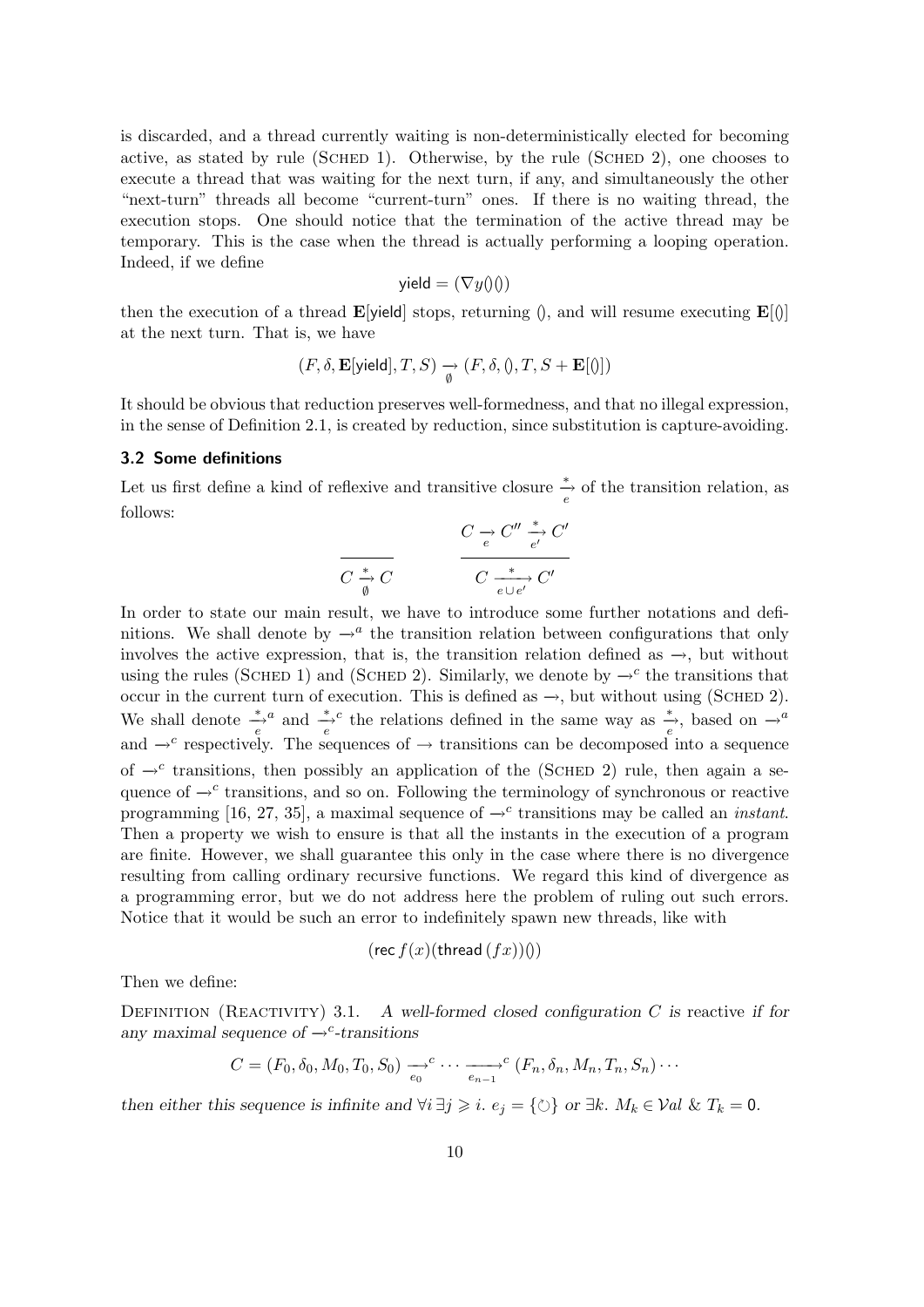In order to show our fairness property, we need to take into account the possible interleavings of threads in the current turn. We will have in particular to use the fact that if an expression of the form  $(MN)$  is fair in some sense, then both M and N terminate in the current turn, including the execution of the threads that these subexpressions may (hereditarily) create. Since we cannot assume that the threads spawned by  $M$  are executed before the ones spawned by  $N$ , we have to take into account in the notion of fairness (of  $M$ ) the fact that the created threads may start in the context of a memory that is not necessarily the result of executing M or one of its "descendants." Then, given a set  $\mathcal M$  of memories, we define a transition relation  $\rightarrow^{c,M}$  which is given as  $\rightarrow^{c}$ , except that in the case where a scheduling occurs, the new thread may be started in the context of any memory from  $M$ :

$$
(F, \delta, M) \underset{e}{\rightarrow} (F', \delta', M', T', S')
$$

$$
\overline{(F, \delta, M, T, S)} \underset{e}{\rightarrow}^{c, \mathcal{M}} (F', \delta', M', T + T', S + S')
$$

$$
\frac{F \subseteq F' \quad \delta' \in \mathcal{M} \quad (F', \delta', N, T, S) \text{ wf}}{(F, \delta, V, N + T, S) \underset{\emptyset}{\rightarrow}^{c, \mathcal{M}} (F', \delta', N, T, S)}
$$

We shall also use the relation  $\frac{*}{e}c M$ , defined in the same way as  $\frac{*}{e}c$ . The following definition is the crucial one, which will be used in the realizability interpretation. It states the kind of termination property we are seeking: a program  $M$  is said to be *fair* with respect to a set  $M$  of memories if, unless it calls some recursive functions that cause divergence (but our informal assumption here is that this is a programming error that does not occur), all the execution sequences in the current turn starting from  $P$  and a memory from  $M$ are finite, including the executions of the threads hereditarily created by M (and started in the context of an arbitrary memory in  $\mathcal{M}$ ). Moreover these executions terminate in a cooperative way, that is in a state where the current turn is terminated. The formal statement is as follows:

DEFINITION (FAIRNESS) 3.2. Given a set  $M$  of memories, a closed expression  $M$  is fair w.r.t. M, in notation M  $\setminus_{\mathcal{M}}$  if and only if, for all F and  $\delta \in \mathcal{M}$  such that  $C = (F, \delta, M, 0, 0)$ is well-formed, any maximal sequence of transitions

$$
C = (F_0, \delta_0, M_0, T_0, S_0) \xrightarrow{e_0} \cdots \xrightarrow{e_{n-1}} c, M \ (F_n, \delta_n, M_n, T_n, S_n) \cdots
$$

starting from C is either infinite, with  $\forall i \exists j \geqslant i. e_j = \{\circlearrowright\}$ , or there exists k such that  $M_k \in$  *Val & T<sub>k</sub>* = 0.

This definition is extended to multisets of expressions, as follows:  $T \searrow_M$  if and only if  $T =$  $M + T'$  implies that the statement of the previous definition holds for  $C = (F, \delta, M, T', 0)$ .

To conclude this section we introduce a notion of bisimulation, to deal with the management of regions. One has noticed that, whereas the choice of a new location is made in a deterministic way, via the fresh loc function, the generation of new region names is left arbitrary. This is done for technical convenience only. We shall have to relate executions of a given expression starting with different initial sets  $R$  of given region names. It should be intuitively obvious that such executions are the same up to a (dynamically evolving) permutation of names. To make this precise, we adapt the notion of a "progressive bisimulation" from [1]. We let  $\Psi$  denote the set of partial, finite injections on Req. That is,  $\psi \in \Psi$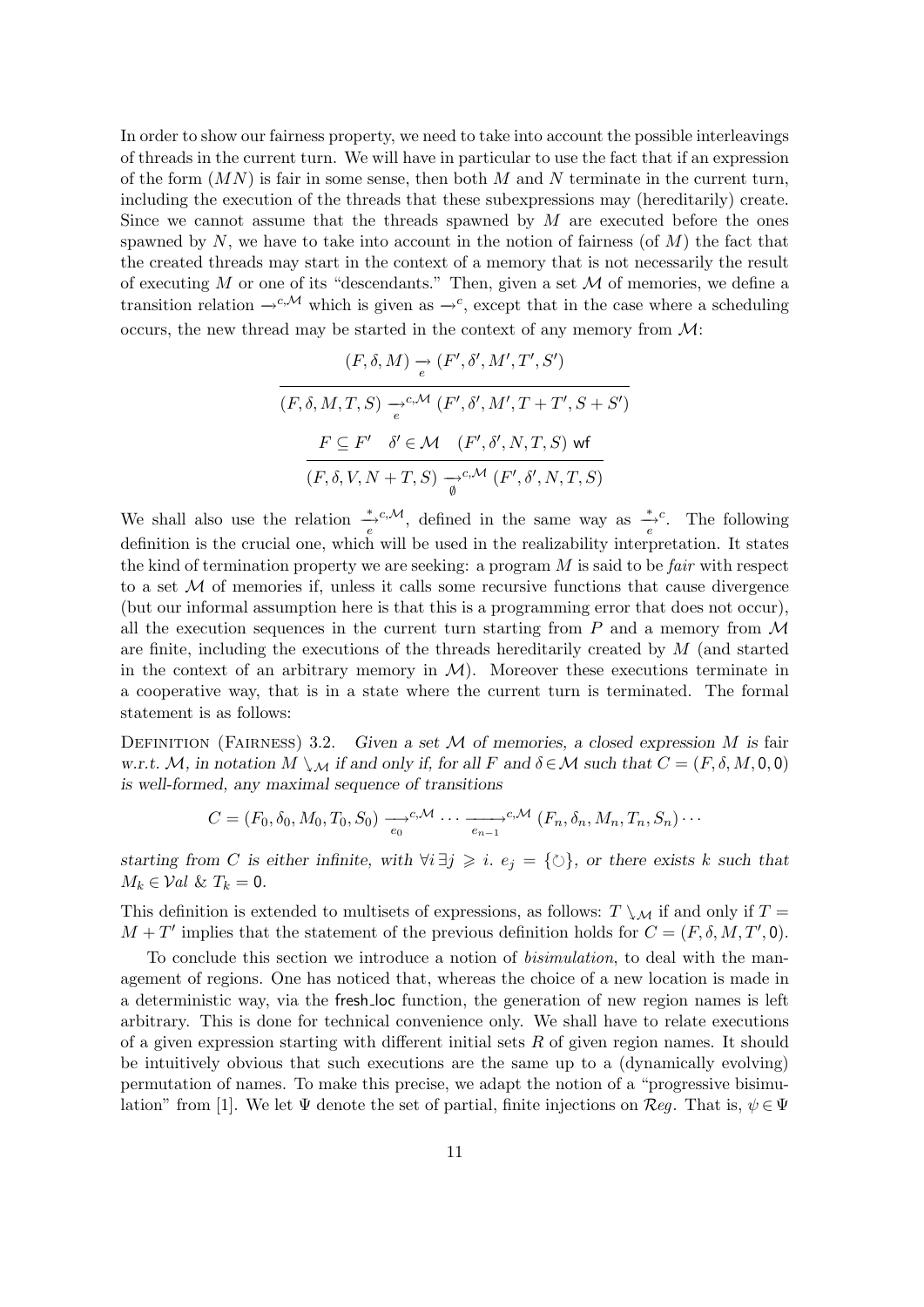if and only if  $\psi$  is a mapping from a finite subset  $\mathsf{dom}(\psi)$  of Req to a finite subset  $\mathsf{im}(\psi)$  of Reg, such that  $\rho \neq \rho' \Rightarrow \psi(\rho) \neq \psi(\rho')$ . We say that a pair  $(\rho, \rho')$  is consistent with  $\psi$ , in notation  $(\rho, \rho') \uparrow \psi$  if and only if  $(\rho, \rho') \in \psi$  or  $\rho \notin \text{dom}(\psi)$  and  $\rho' \notin \text{im}(\psi)$ . A progressive bisimulation is a Ψ-indexed family  $\mathcal{R} = \{ \mathcal{R}_{\psi} \mid \psi \in \Psi \}$  of binary relations over the set Config of configurations, satisfying the conditions given below. Such a family of relations is said to be *symmetric* if and only if  $\mathcal{R}_{\psi^{-1}} = (\mathcal{R}_{\psi})^{-1}$  for all  $\psi \in \Psi$ .

DEFINITION (BISIMULATIONS) 3.3. A progressive bisimulation is a symmetric family  $\mathcal{R} =$  $\{\mathcal{R}_{\psi} \mid \psi \in \Psi\}$  of binary relations over Config satifying: for all  $\psi \in \Psi$  if  $C_0 \mathcal{R}_{\psi} C_1$  and  $C_0 \rightarrow C'_0$  then there exist e',  $C'_1$  and  $\psi'$  such that

(i)  $C_1 \longrightarrow C'_1$  and  $C'_0 \mathcal{R}_{\psi'} C'_1$ , with  $\psi \subseteq \psi'$ (ii)  $e = \{\circlearrowright\} \Rightarrow e' = \{\circlearrowright\}$ (iii)  $e = {\rho} \Rightarrow e' = {\rho'} \& (\rho, \rho') \uparrow \psi'$ 

#### 3.3 Some operational properties

Let us define  $\delta \backslash R$  where R is a set of regions:

$$
\delta \backslash R = \delta \upharpoonright (\text{dom}(\delta) - \mathcal{L}oc \times R)
$$

We also extend the notation  $\lceil \cdot \rceil$  to expressions, as follows:

$$
\begin{array}{rcl} \lceil V \rceil & = & \emptyset \\ \lceil \mathbf{E}[U] \rceil & = & \lceil \mathbf{E} \rceil \end{array}
$$

The following should be obvious:

REMARK 3.4. If  $((R, L), \delta, M) \rightarrow (R', L'), \delta', M', T, S)$  then  $[M'] \subseteq [M] \cup (R' - R)$  and  $\delta' \setminus (e \cap \mathcal{R}eg) \cup [M] = \delta \setminus (e \cap \mathcal{R}eg) \cup [M]$ 

COROLLARY 3.5. For any expression M, if  $((R, L), \delta, M, T, S) \stackrel{*}{\underset{e}{\rightarrow}}^a ((R', L'), \delta', M', T', S')$ and  $u_{\rho} \in \text{dom}(\delta')$  with  $\rho \notin e \cup (R' - R)$  then  $u_{\rho} \in \text{dom}(\delta)$  and  $\delta'(u_{\rho}) = \delta(u_{\rho})$ .

PROOF: by induction on the length of the transition sequence, using the previous remark.  $\Box$ 

The following should be clear:

REMARK 3.6. If  $M \setminus \mathcal{M}$  and  $(F, \delta, M, 0, 0) \stackrel{*}{\rightleftharpoons}^a (F', \delta', V, T, S)$  where  $(F, \delta, M, 0, 0)$  wf and  $\delta \in \mathcal{M}$  then  $T \setminus \mathcal{M}$ .

We can show that the definition of fairness for multisets of expressions is compatible with (finite) multiset union:

LEMMA 3.7. If T and S are finite multisets of expressions, that is  $T = M_1 + \cdots + M_m$  and  $S = N_1 + \cdots + N_n$  then  $T \setminus M$  &  $S \setminus M \Rightarrow (T + S) \setminus M$ 

PROOF (SKETCH): for this proof we introduce a refinement of the transition relation  $\rightarrow^{c,\mathcal{M}}$ . First, we consider configurations where with each expression is associated an index  $i$  with  $1 \leq i \leq m+n$ . The meaning is that an expression indexed by i originates in  $M_i$  if  $1 \leq i \leq m$ ,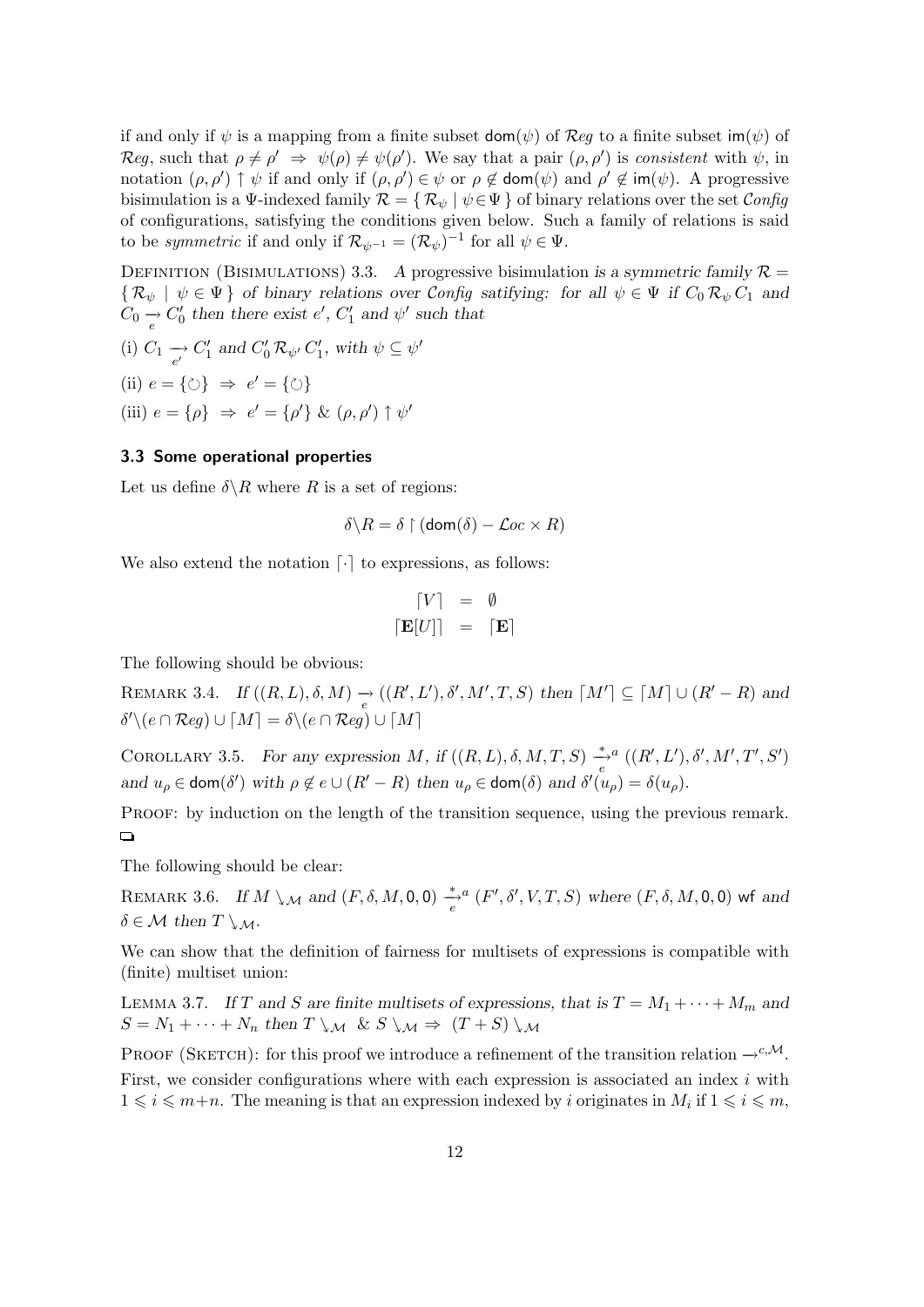and from  $N_j$  if  $i = j + m$  with  $1 \leq j \leq n$ . We denote by  $M^i$  the expression M decorated with index *i*, and, for any multiset T of expressions, by  $T<sup>i</sup>$  the multiset of the expressions of T decorated by i. Then the decorated transition relation is defined as follows, where  $\Theta$ denotes a multiset of decorated expressions, and  $1 \leq h \leq m + n$ :

$$
(F, \delta, M) \xrightarrow{e} (F', \delta', N, T, S')
$$
  

$$
(F, \delta, M^h, \Theta, S) \xrightarrow{h}_{e} c, M \ (F', \delta', N^h, \Theta + T^h, S + S')
$$
  

$$
F \subseteq F' \quad \delta' \in \mathcal{M} \quad (F', \delta', M^h, \Theta, S) \text{ wf}
$$
  

$$
(F, \delta, V^k, M^h + \Theta, S) \xrightarrow{\phi}_{\emptyset} c, M \ (F', \delta', M^h, \Theta, S)
$$

It should be clear that if  $M_1 + \cdots + M_m + N_1 + \cdots + N_n = P + T$  then any sequence of  $\rightarrow^{c,\mathcal{M}}$  transitions from  $(F, \delta, M, T, 0)$  wf can be lifted into a sequence of decorated  $\rightarrow^{c,\mathcal{M}}$ transitions, where the steps decorated by i determine a sequence of  $\rightarrow^{c,\mathcal{M}}$  transitions from  $(F, \delta, M_i, 0, 0)$  (if  $1 \leq i \leq m$ ) or from  $(F, \delta, N_j, 0, 0)$  (if  $i = j + m$  with  $1 \leq j \leq n$ ). Then we use the hypotheses  $T\searrow_{\mathcal{M}}$  and  $S\searrow_{\mathcal{M}}$  to conclude.

In the rest of this section, we show the operational property that motivated the definition of bisimulations, namely that the various executions from configurations which only differ in the initial set of given regions are the same, up to the renaming of regions. For any  $\psi \in \Psi$ , regarded as a (simultaneous) region substitution, let us define:

$$
M \asymp_{\psi} M' \quad \Leftrightarrow_{\mathrm{def}} \quad (\mathrm{reg}(M)-\mathrm{dom}(\psi)) \cap \mathrm{im}(\psi) = \emptyset \ \& \ M' = \psi M
$$

It should be clear that  $M \simeq_{\psi} M' \Rightarrow M' \simeq_{\psi^{-1}} M$ . This relation is extended to multisets of expressions, in the obvious way, and to configurations, as follows: if  $C = ((R, L), \delta, M, T, S)$ and  $C' = ((R', L'), \delta', M', T', S')$  then  $C \asymp_{\psi} C'$  if and only if  $\mathsf{dom}(\psi) \subseteq R$ ,  $(R - \mathsf{dom}(\psi)) \cap$  $\mathsf{im}(\psi) = \emptyset$  and  $R' = \psi(R)$ ,  $L' = L$ ,  $M \asymp_{\psi} M'$ ,  $T \asymp_{\psi} T'$ ,  $S \asymp_{\psi} S'$  and  $u_{\rho} \in \mathsf{dom}(\delta) \Leftrightarrow$  $\psi u_{\rho} \in \text{dom}(\delta')$  and  $\delta'(\psi u_{\rho}) = \psi \delta(u_{\rho})$  for all  $u_{\rho} \in \text{dom}(\delta)$ .

Lemma 3.8.

(i) The family  $\{ \prec_{\psi} | \psi \in \Psi \}$  is a progressive bisimulation.

(ii) If C and C' are two well-formed configurations such that  $C \preceq_{\psi} C'$  then C is reactive if and only if  $C'$  is reactive.

### PROOF:

(i) It is clear that the family  $\{\leq_{\psi} | \psi \in \Psi\}$  is symmetric. If  $C_0 \leq_{\psi} C_1$  and  $C_0 \underset{e}{\to} C'_0$ , we show (i)-(iii) of Definition 3.3 by case on the transition. Let us just examine two cases.

• If  $C_0 = ((R, L), \delta, \mathbf{E}[(\mathsf{ref}_{\rho} V)], T, S)$  and  $C'_0 = ((R, L \cup \{u\}), \delta \cup \{u_{\rho} \mapsto V\}, \mathbf{E}[u_{\rho}], T, S)$  with  $u = \mathsf{fresh\_loc}(L)$  and  $e = \{\rho\} - [\mathbf{E}],$  then we have  $C_1 = ((R', L), \delta', (\psi \mathbf{E}) [(\mathsf{ref}_{\rho'} \psi V)], T', S')$ where  $\rho' = \psi(\rho)$  if  $\rho \in \text{dom}(\psi)$ , and  $\rho' = \rho$  otherwise. In both cases, we have  $(\rho, \rho') \uparrow \psi$ , and  $C_1 \longrightarrow C'_1$  where  $e' = \psi(e)$  and  $C'_1 = ((R', L \cup \{u\}), \delta \cup \{u_{\rho'} \mapsto \psi V\}, \psi(\mathbf{E}[u_{\rho}]), T', S')$ , and clearly  $C'_0 \approx_{\psi} C'_1$ .

• If  $C_0 = ((R, L), \delta, \mathbf{E}[(\text{local }\rho \text{ in }M)], T, S)$  then  $C_0' = ((R \cup \{\varrho\}, L), \mathbf{E}[(\{\rho \mapsto \varrho\} M \backslash \varrho)], T, S)$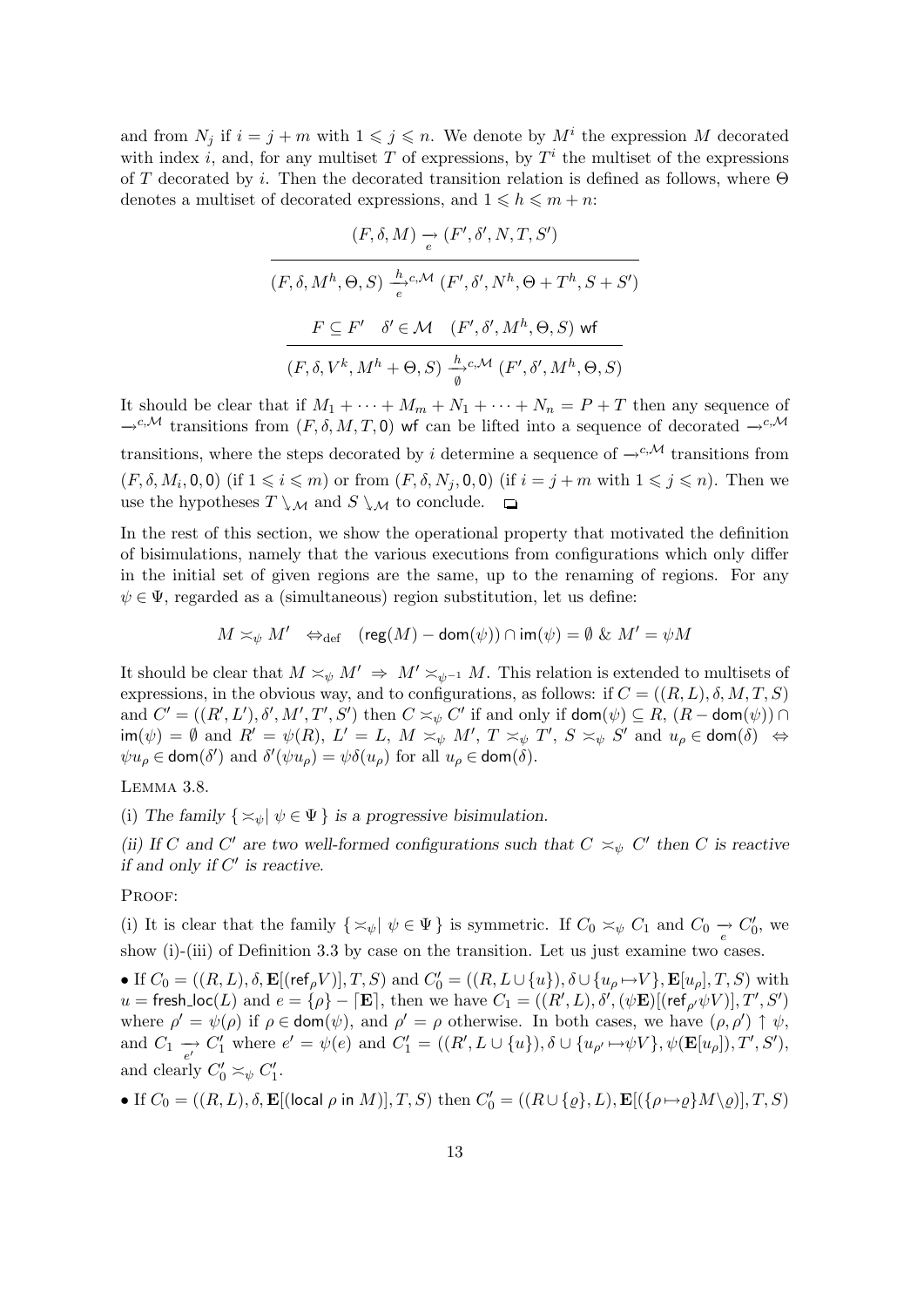where  $\varrho \in \mathcal{R}eg_{un} - R$ , and  $e = \emptyset$ . Then  $C_1 = ((R', L), \delta', \psi(\mathbf{E})[(\text{local } \rho' \text{ in } \psi\{\rho \mapsto \rho'\}M)], T', S')$ where  $\rho' \notin (\text{dom}(\psi) \cup \text{im}(\psi))$ , and  $C_1 \xrightarrow[\emptyset]{} C'_1$  where

$$
C_1' = ((R \cup \{\varrho'\}, L), \delta', \psi(\mathbf{E})[(\{\rho' \mapsto \rho'\}(\psi\{\rho \mapsto \rho'\}M)\backslash \varrho')], T', S')
$$

with  $\varrho' \in \mathcal{R}eg_{un} - R'$ . Since  $\text{dom}(\psi) \subseteq R$  and  $R' = \psi(R)$ , we have  $(\varrho, \varrho') \uparrow \psi$ , and therefore, if we let  $\psi' = \psi \cup \{(\varrho, \varrho')\}$ , we have

$$
\{\rho'\!\mapsto\!\varrho'\}(\psi\{\rho\!\mapsto\!\rho'\}M)=\psi'\{\rho\!\mapsto\!\varrho\}M
$$

and it is then easy to conclude that  $C'_0 \asymp_{\psi'} C'_1$ .

(ii) Let

$$
C = C_0 \xrightarrow{e_0} c \cdots \xrightarrow{e_{n-1}} c C_n \cdots
$$

be a maximal sequence of  $\rightarrow^c$ -transitions. If  $C \asymp_{\psi} C'$ , then by the previous point there exists a sequence

$$
C' = C'_0 \xrightarrow[e'_0]{}^c \cdots \xrightarrow[e'_{n-1}]{}^c C'_n \cdots
$$

and  $\{\psi_n \mid n \in \mathbb{N}\}\$  with  $\psi_0 = \psi$ , such that  $C_i \mathcal{R}_{\psi_i} C'_i$ . If the former sequence is finite, and ends up with a configuration of the form  $(F_k, \delta_k, V, 0, S_k)$  then the same holds for C', since obviously  $V \simeq_{\psi_k} N \Rightarrow N \in \mathcal{V}$  and  $0 \simeq_{\psi_k} T \Rightarrow T = 0$ . Otherwise, we have  $e_i = {\{\circ\}}$  for an infinite number of steps, and the same holds for  $C'$ , thanks to the previous point and the clause (ii) of Definition 3.3.  $\Box$ 

## 4. The type and effect system

### 4.1 Types

The types are

$$
\tau, \sigma, \theta \ldots \in Type \ ::= \ \mathbb{1} \ | \ \theta \ \mathsf{ref}_{\rho} \ | \ (\tau \xrightarrow{e} \sigma)
$$

The type 1 is also denoted unit (and sometimes improperly void). As usual, in the functional types  $(\tau \stackrel{e}{\rightarrow} \sigma)$  we record the latent effect, that is the effect a value of this type may have when applied to an argument. We define the size  $|\tau|$  and the set reg( $\tau$ ) of regions that occur in a latent effect in  $\tau$  as follows:

$$
|\mathbb{1}| = 0
$$
  
\n
$$
|\theta \operatorname{ref}_{\rho}| = 1 + |\theta|
$$
  
\n
$$
|\tau \xrightarrow{e} \sigma| = 1 + |\tau| + |\sigma|
$$
  
\n
$$
|\tau \xrightarrow{e} \sigma| = 1 + |\tau| + |\sigma|
$$
  
\n
$$
|\tau \xrightarrow{e} \sigma| = 1 + |\tau| + |\sigma|
$$
  
\n
$$
|\tau \xrightarrow{e} \sigma| = \tau \exp(\tau) \cup (e \cap \mathcal{R} e g) \cup \operatorname{reg}(\sigma)
$$

We shall say that a type  $\tau$  is *pure* if it does not mention any imperative effect, that is  $reg(\tau) = \emptyset$ .

In order to rule out from the memory the circularities that may cause divergence in computations, we assign a type to each region, in such a way that the region cannot be reached by using a value stored in that region. This is achieved, as in dependent type systems [8], by introducing the notion of a *well-formed type* with respect to a type assignment to regions. A region typing context  $\Delta$  is a sequence  $\rho_1 : \theta_1, \ldots, \rho_n : \theta_n$  of assignments of types to regions. We denote by  $\text{dom}(\Delta)$  the set of regions where  $\Delta$  is defined, that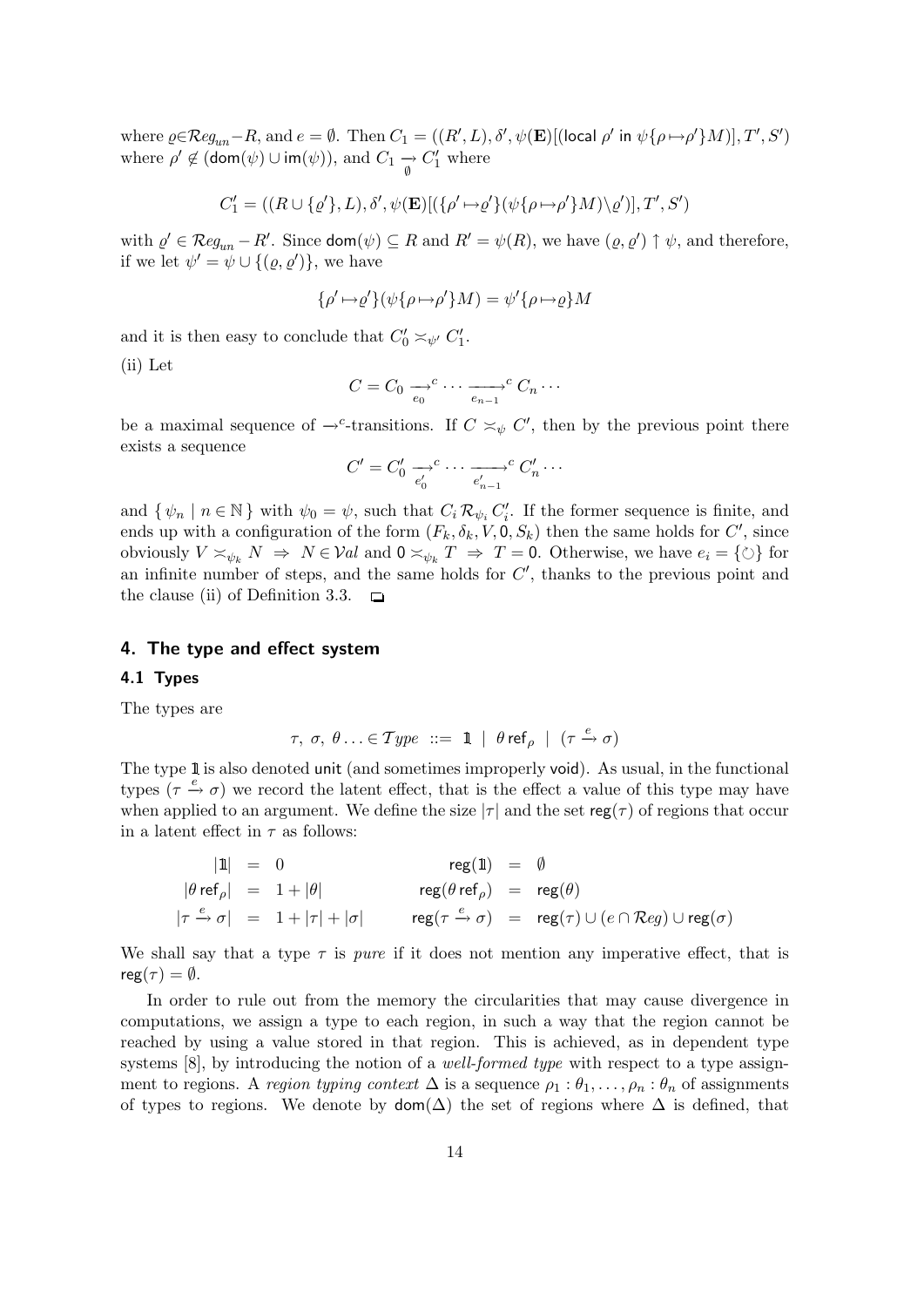is  $\{\rho_1, \ldots, \rho_n\}$ . Then we define by simultaneous induction two predicates  $\Delta \vdash$ , for "the context  $\Delta$  is well-formed", and  $\Delta \vdash \tau$ , for "the type  $\tau$  is well-formed in the context of  $\Delta$ ", as follows:

$$
\frac{\Delta \vdash \theta}{\emptyset \vdash} \qquad \frac{\Delta \vdash \theta}{\Delta, \rho : \theta \vdash} \quad \rho \notin \text{dom}(\Delta)
$$
\n
$$
\frac{\Delta \vdash}{\Delta \vdash 1} \qquad \frac{\Delta \vdash \Delta(\rho) = \theta}{\Delta \vdash \theta \text{ ref}_{\rho}} \qquad \frac{\Delta \vdash \tau \quad \Delta \vdash \sigma \quad e \cap \text{Reg} \subseteq \text{dom}(\Delta)}{\Delta \vdash (\tau \xrightarrow{e} \sigma)}
$$

For any well-formed region typing context  $\Delta$ , we denote by  $\mathcal{ET}(\Delta)$  the set of pairs  $(e, \tau)$ of an effect and a type such that  $e \cap Reg \subseteq dom(\Delta)$  and  $\Delta \vdash \tau$ . One may observe that if  $\rho_1 : \theta_1, \ldots, \rho_n : \theta_n \vdash \text{then } i \neq j \Rightarrow \rho_i \neq \rho_j$ . Moreover, it is easy to see that

$$
\Delta \vdash \tau \;\Rightarrow\; \mathsf{reg}(\tau) \subseteq \mathsf{dom}(\Delta)
$$

and therefore

$$
\Delta \vdash \theta \operatorname{ref}_{\rho} \;\Rightarrow\; \rho \notin \operatorname{reg}(\theta) \tag{2}
$$

because a proof of  $\Delta \vdash \theta$  ref<sub>ρ</sub> must have the following form:

$$
\frac{\frac{\vdots}{\Delta_0 \vdash \theta}}{\Delta_0, \rho : \theta \vdash}
$$
  

$$
\frac{\Delta_0, \rho : \theta, \Delta_1 \vdash}{\Delta_0, \rho : \theta, \Delta_1 \vdash \theta \text{ ref}_\rho}
$$

where  $\rho \notin \text{dom}(\Delta_0)$ .

The important clause in the definition of well-formedness is the last one: to be wellformed in the context of  $\Delta$ , the type  $(\tau \xrightarrow{e} \sigma)$  of a function with side-effects must be such that all the regions involved in the latent effect e are already recorded in  $\Delta$  (this is vacuously true if there are no such regions, and in particular if the functional type is pure). This is the way we will avoid "dangerous" circularities in the memory. For instance, if  $\Delta \vdash (\tau \stackrel{e}{\rightarrow} \sigma)$ and  $\rho \in e$ , then the type  $(\tau \xrightarrow{e} \sigma)$  ref<sub> $\rho$ </sub> is not well-formed in the context of  $\Delta$ , thanks to the remark (2) above.

#### 4.2 Typing

The judgements of the type and effect system for our language have the form  $\Delta; \Gamma \vdash M : e, \tau$ , where  $\Gamma$  is a typing context in the usual sense, that is a mapping from a finite set  $\mathsf{dom}(\Gamma)$  of variables to types. We omit this context when it has an empty domain, writing  $\Delta$ ;  $\vdash M : e, \tau$ in this case. We denote by  $\Gamma, x : \tau$  the typing context which is defined as  $\Gamma$ , except for x, to which is assigned the type  $\tau$ . We extend the well-formedness of types predicate to typing contexts, as follows:

$$
\Delta \vdash \Gamma \Leftrightarrow_{\mathrm{def}} \Delta \vdash \& \forall x \in \mathrm{dom}(\Gamma). \; \Delta \vdash \Gamma(x)
$$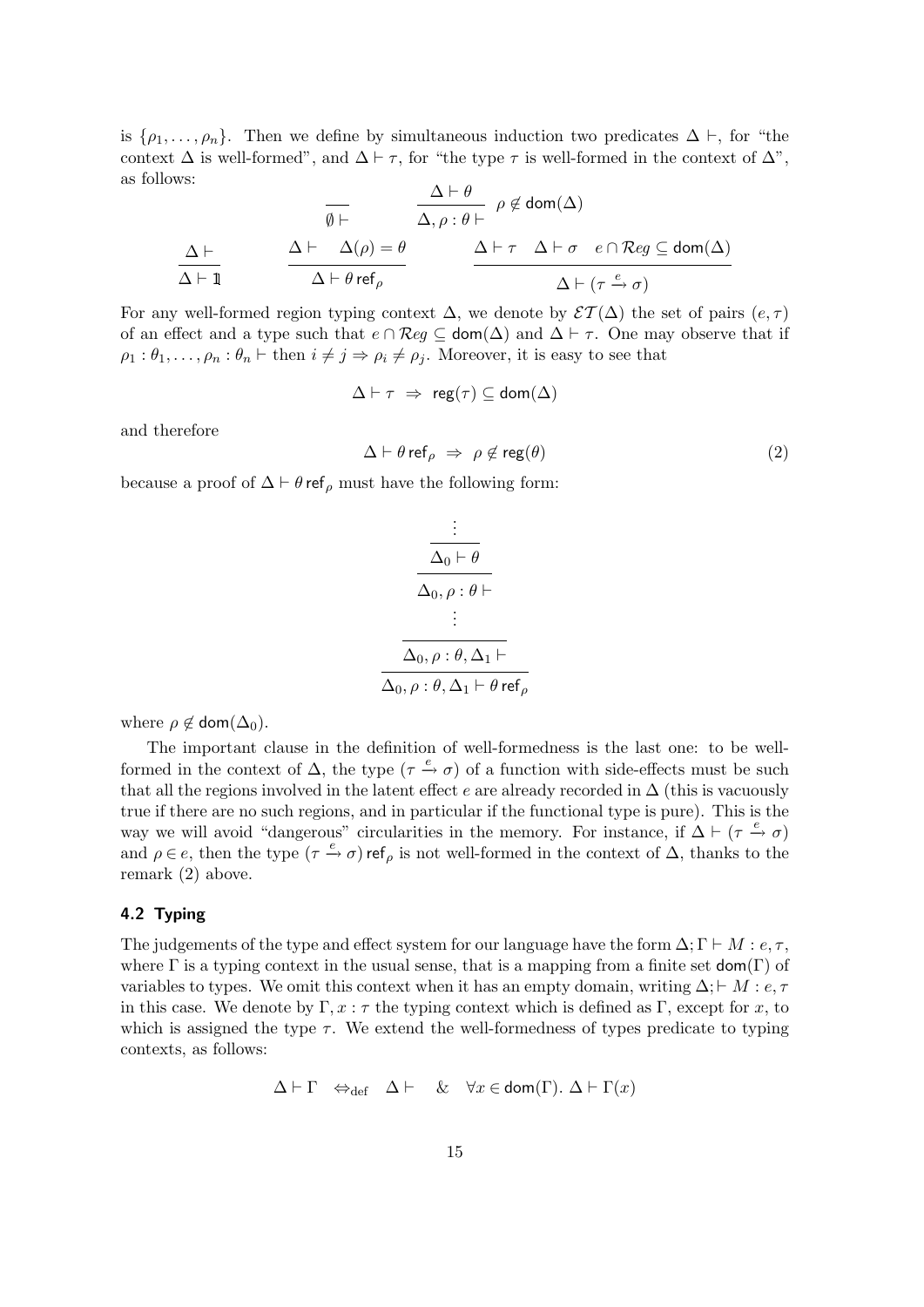$$
\frac{\Delta \vdash \Gamma \quad \Gamma(x) = \tau}{\Delta; \Gamma \vdash x : \emptyset, \tau} \qquad \frac{\Delta; \Gamma, x : \tau \vdash M : e, \sigma \quad \Delta \vdash (\tau \xrightarrow{e})}{\Delta; \Gamma \vdash \lambda x M : \emptyset, (\tau \xrightarrow{e})}
$$
\n
$$
\frac{\Delta; \Gamma, x : \tau, f : (\tau \xrightarrow{e'}) \vdash M : e, \sigma}{\Delta; \Gamma \vdash x M : \emptyset, (\tau \xrightarrow{e})} e' = \{\circlearrowright \} \cup e \qquad \frac{\Delta \vdash \Gamma \quad \Delta(\rho) = \theta}{\Delta; \Gamma \vdash u_{\rho} : \emptyset, \theta \text{ ref}_{\rho}}
$$
\n
$$
\frac{\Delta \vdash \Gamma}{\Delta; \Gamma \vdash 0 : \emptyset, \mathbb{1}} \qquad \frac{\Delta; \Gamma, y : (\mathbb{1} \xrightarrow{e} \mathbb{1}) \vdash M : e, \mathbb{1} \quad \Delta \vdash}{\Delta; \Gamma \vdash y M : \emptyset, (\mathbb{1} \xrightarrow{e} \mathbb{1})}
$$
\n
$$
\frac{\Delta; \Gamma \vdash M : e, (\tau \xrightarrow{e''} \sigma) \quad \Delta; \Gamma \vdash N : e', \tau}{\Delta; \Gamma \vdash (MN) : e \cup e' \cup e'', \sigma} \qquad \frac{\Delta; \Gamma \vdash M : e, \theta \quad \Delta(\rho) = \theta}{\Delta; \Gamma \vdash (\text{ref}_{\rho}M) : \{\rho\} \cup e, \theta \text{ ref}_{\rho}}
$$
\n
$$
\frac{\Delta; \Gamma \vdash M : e, \theta \text{ ref}_{\rho}}{\Delta; \Gamma \vdash (M) : \{\rho\} \cup e, \theta} \qquad \frac{\Delta; \Gamma \vdash M : e, \theta \text{ ref}_{\rho} \quad \Delta; \Gamma \vdash N : e', \theta}{\Delta; \Gamma \vdash (M := N) : \{\rho\} \cup e \cup e', \mathbb{1}}
$$
\n
$$
\frac{\Delta, \Delta' \vdash \Gamma, \tau \quad \Delta, \rho : \theta, \Delta'; \Gamma \vdash M : e, \tau}{\Delta, \Delta'; \Gamma \vdash (\text{local } \rho \text{ in } M) : e - \{\rho\}, \tau} \qquad \rho \in \mathcal{R}e_{g_{un}} \qquad \frac{\Delta \downarrow e \vdash \Gamma, \tau \quad \Delta
$$



The rules of the type and effect system for expressions of the language are given in Figure 3. Most of the typing rules are standard, except for the fact that we check well-formedness with respect to the region typing context  $\Delta$ . One can see that the expression  $\Upsilon$  of Example (1) in the Introduction is not typable, since to type it, the variable  $f$  should have type  $(\tau \stackrel{\{\rho\}}{\longrightarrow} \sigma)$ ref<sub>ρ</sub>, but this type is not well-formed (the fact that  $\Upsilon$  is not typable will be a consequence of our type safety result). One may notice that some circularities in the memory are still permitted by the type system. For instance, if y is of type  $(\tau \xrightarrow{\emptyset} \tau)$ ref<sub> $\rho$ </sub> then the statement  $y := \lambda x(\lambda zxy)$  is typable, introducing a value for y in the memory that contains the reference  $y$  itself. One can also see that some expressions that read above their type are typable, like  $((\ell u_{\rho})N)$  where  $\Delta(\rho) = (\tau \stackrel{\emptyset}{\to} \sigma)$  and N is of type  $\tau$  (a more interesting example was suggested in the Introduction, namely that of a function from lists of integers to integers that reads a map function from the memory). As a matter of fact, it is always safe to read functions of a pure type from the memory. Moreover, it is easy to see that our type system extends the usual simple type system for pure functions.

Notice that the effects of a thread are recorded as effects of the expression that spawns it. In the rule for the (thread M) construct,  $\Delta \upharpoonright \mathcal{R}eg_{sh}$  stands for the restriction of  $\Delta$ to the regions in  $\mathcal{R}eg_{sh}$ . Then in (thread M), the newly created thread M is assumed to (publicly) use only shared regions of the memory. We have explained this restriction in the previous section: we wish to know which references may be shared, and which are not. To compensate for this restriction, we have included into the language the local region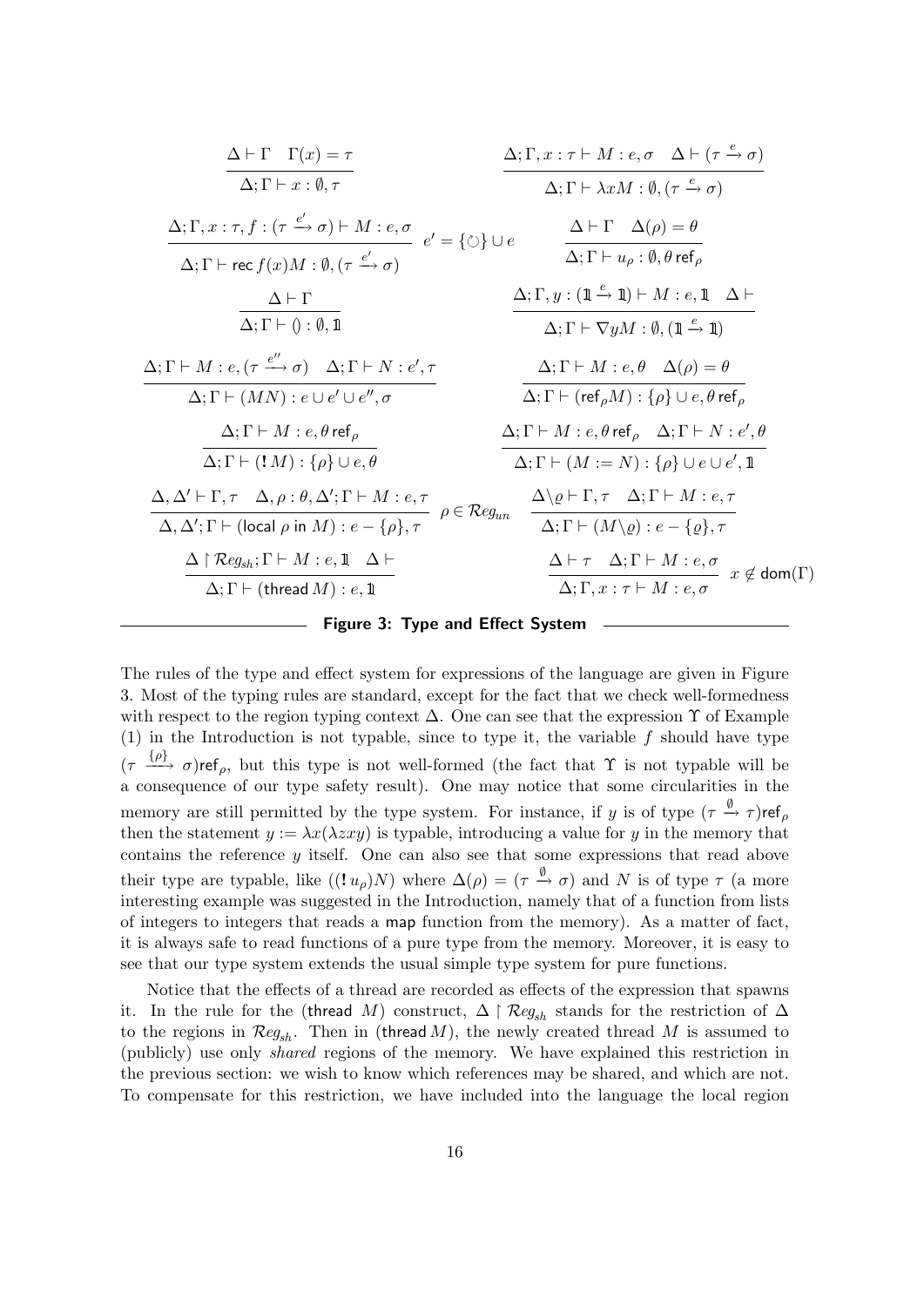declaration construct (local  $\rho$  in M), which allows a thread to use its own local memory. Notice that in the typing rule for (local  $\rho$  in M), the hypothesis  $\Delta, \Delta' \vdash \Gamma, \tau$  ensures that  $ρ$  does not occur in Γ or τ. As usual, we have the following derived typing for sequential composition:

$$
\frac{\Delta; \Gamma \vdash M : e, \tau \quad \delta; \Gamma \vdash N : e', \sigma}{\Delta; \Gamma \vdash M; N : e \cup e', \sigma}
$$

Then for instance we have  $\Delta; \Gamma \vdash M; () : e, \mathbb{1}$  if  $\Delta; \Gamma \vdash M : e, \tau$  for some  $\tau$ . In order to state our type safety result, we extend the typing to configurations and, first, to memories:

$$
\Delta; \Gamma \vdash \delta \quad \Leftrightarrow_{\mathrm{def}} \quad \forall u_{\rho}. \ u_{\rho} \in \mathrm{dom}(\delta) \Rightarrow \left\{ \begin{array}{l} \rho \in \mathrm{dom}(\Delta) \ \& \\ \Delta; \Gamma \vdash \delta(u_{\rho}) : \emptyset, \Delta(\rho) \end{array} \right.
$$

The typing, or more accurately the effect system, is also extended to multisets of expressions, with judgements  $\Delta; \Gamma \vdash T : e$ , as follows:

$$
\Delta \vdash \Gamma
$$
\n
$$
\Delta; \Gamma \vdash 0: \emptyset
$$
\n
$$
\Delta; \Gamma \vdash M: e, \tau \quad \Delta; \Gamma \vdash T: e'
$$
\n
$$
\Delta; \Gamma \vdash M + T: e \cup e'
$$

Then we define

$$
\Delta; \Gamma \vdash ((R, L), \delta, M, T, S) : e \Leftrightarrow_{def} \exists e_M, e_T, e_S. \begin{cases} \text{dom}(\Delta) \subseteq R \& \Delta; \Gamma \vdash \delta \& \\ e = e_M \cup e_T \cup e_S \& \\ \exists \tau. \ \Delta; \Gamma \vdash P : e_P, \tau \& \\ \Delta; \Gamma \vdash T : e_T \& \Delta; \Gamma \vdash S : e_S \end{cases}
$$

#### 4.3 Some properties

First we notice some obvious facts:

REMARK 4.1.

(i) 
$$
\Delta; \Gamma \vdash M : e, \tau \Rightarrow \Delta \vdash \& (e, \tau) \in \mathcal{ET}(\Delta)
$$

(ii) 
$$
\Delta
$$
;  $\Gamma \vdash M : e, \tau \Rightarrow \text{reg}(M) \subseteq \text{dom}(\Delta)$ 

(iii)  $V \in \mathcal{V}al \& \Delta; \Gamma \vdash V : e, \tau \Rightarrow e = \emptyset$ 

Now we show a subject reduction property, stating, roughly, that typability of configurations is preserved along the computations. Since the proof of this property follows the usual steps (see [41]), and is, for a large part, quite standard, we shall not give it in full details.

PROPOSITION (SUBJECT REDUCTION) 4.2. Let  $C$  be a well-formed configuration. If  $\Delta; \Gamma \vdash C : e \text{ and } C \stackrel{*}{\to} C' \text{ then } e' \subseteq e \text{ and } \Delta'; \Gamma \vdash C' : e'' \text{ for some } e'' \subseteq e \text{ and } \Delta' \supseteq \Delta.$ 

Clearly it is enough to prove

LEMMA 4.3. Let  $C = (F, \delta, M, T, S)$  be a well-formed configuration, such that  $\Delta; \Gamma \vdash C : e$ and  $(F, \delta, M) \rightarrow (F', \delta', M', T', S')$ . Then  $e' \subseteq e$  and there exist  $\Delta' \supseteq \Delta$  and  $e'' \subseteq e$  such that  $\Delta'$ ;  $\Gamma \vdash (F', \delta', M', T + T', S + S') : e''$ .

PROOF (SKETCH): by definition of the typing of configurations, we have  $\Delta; \Gamma \vdash \delta(u_{\rho})$ :  $\emptyset, \Delta(\rho)$  for all  $u_\rho \in \text{dom}(\delta)$ ,  $\Delta; \Gamma \vdash M : e_M, \tau$  for some  $e_M$  and  $\tau$ , and  $\Delta; \Gamma \vdash T : e_T$  and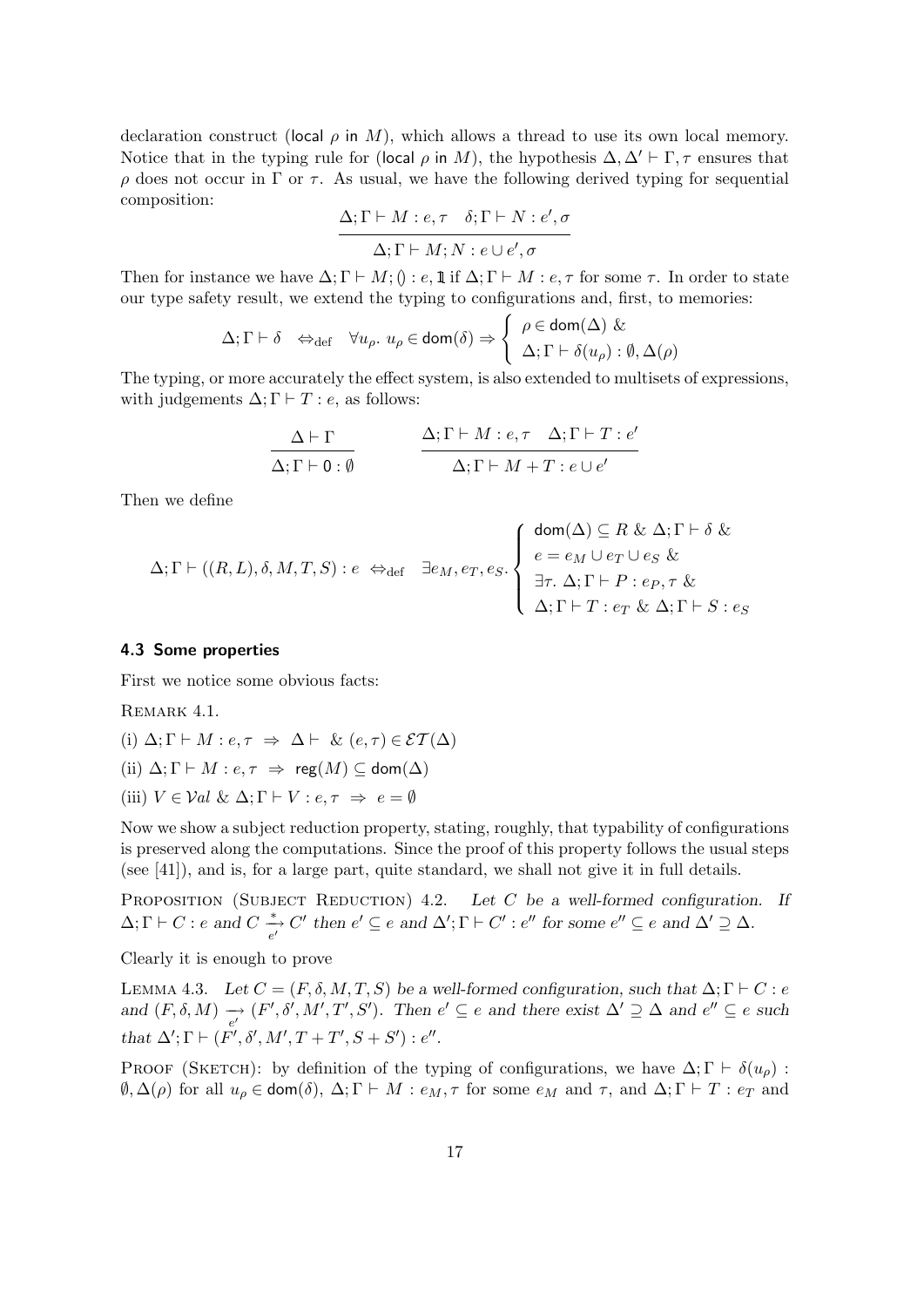$\Delta;\Gamma \vdash S : e_S$  with  $e = e_M \cup e_T \cup e_S$ . We sketch the proof of the lemma by cases on the transition

$$
(F, \delta, M) \underset{e'}{\longrightarrow} (F', \delta', M', T', S') \tag{3}
$$

where  $M = E[U]$ . To deal with the evaluation context **E**, we use the following property – similar to the Replacement Lemma in [41]:

LEMMA (REPLACEMENT). If  $\Delta; \Gamma \vdash \mathbf{E}[M] : e, \tau$  then there exist  $e_0$  and  $\sigma$  such that  $\Delta; \Gamma \vdash M : e_0, \sigma \text{ with } e_0 \subseteq e \cup [\mathbf{E}], \text{ and for any } N \text{ if } \Delta'; \Gamma \vdash N : e_1, \sigma \text{ with } \Delta \subseteq \Delta' \text{ and }$  $e_1 \subseteq e_0$  then there exist  $e' \subseteq e$  such that  $\Delta'; \Gamma \vdash \mathbf{E}[N] : e', \tau$ .

(The proof is by induction on **E**, and by cases on **F** when  $\mathbf{E} = \mathbf{E}'[\mathbf{F}]$ .) Now we examine a few cases regarding the reduction (3).

• If the transition is  $(F, \delta, \mathbf{E}[(\lambda xNV)]) \rightarrow (F, \delta, \mathbf{E}[\{x \mapsto V\}N], 0, 0)$ , we have, using Remark  $4.1(iii)$ :

$$
\frac{\vdots}{\Delta; \Gamma, x : \theta \vdash N : e_0, \sigma} \quad \frac{\Delta \vdash (\theta \xrightarrow{e_0} \sigma)}{\Delta \vdash (\theta \xrightarrow{e_0} \sigma)} \qquad \vdots
$$
\n
$$
\frac{\Delta; \Gamma \vdash \lambda x N : \emptyset, (\theta \xrightarrow{e_0} \sigma)}{\Delta; \Gamma \vdash (\lambda x N V) : e_0, \sigma}
$$
\n
$$
\vdots
$$
\n
$$
\Delta; \Gamma \vdash \mathbf{E}[(\lambda x N V) : e_M, \tau]
$$

Then we use

LEMMA (SUBSTITUTION). If  $\Delta; \Gamma, x : \tau \vdash M : e, \sigma$  and  $\Delta; \Gamma \vdash V : \emptyset, \tau$  then  $\Delta; \Gamma \vdash$  ${x \mapsto}V$   $M : e, \sigma$ .

(see [41]) to conclude  $\Delta; \Gamma \vdash \{x \mapsto V\}N : e_0, \sigma$ , and then use the Replacement Lemma. The proof is similar for  $U = (rec f(x)MV)$  and  $U = (\nabla yMV)$ .

• If the transition is  $((R, L), \delta, \mathbf{E}[(\text{ref}_{\rho}V))] \rightarrow ((R, L\cup \{u\}), \delta \cup \{u_{\rho} \mapsto V\}, \mathbf{E}[u_{\rho}], 0, 0)$  where  $e' = {\rho} - [E]$  and  $u = \text{fresh\_loc}(L)$ , we have

$$
\begin{array}{cc}\n\vdots & \pi(\Delta; \Gamma \vdash V : \emptyset, \theta) \\
\hline\n\Delta; \Gamma \vdash (\mathsf{ref}_{\rho} V) : \{\rho\}, \theta \mathsf{ref}_{\rho} \\
\hline\n\vdots & \vdots \\
\hline\n\Delta; \Gamma \vdash \mathbf{E}[(\mathsf{ref}_{\rho} V)] : e_M, \theta \mathsf{ref}_{\rho}\n\end{array}
$$

Since  $\Delta(\rho) = \theta \Rightarrow \Delta; \Gamma \vdash u_{\rho} : \emptyset, \theta \text{ ref}_{\rho}$ , we conclude  $\Delta; \Gamma \vdash \mathbf{E}[u_{\rho}] : e_0, \theta \text{ ref}_{\rho}$  with  $e_0 \subseteq e_M$  using the Replacement Lemma, and therefore  $\Delta; \Gamma \vdash (F, \delta \cup \{u_\rho \mapsto V\}, \mathbf{E}[u_\rho], T, S)$ :  $e_0 \cup e_T \cup e_S$ . The cases of  $U = (\mathfrak{u}_{\rho})$  and  $U = (u_{\rho} := V)$  are similar.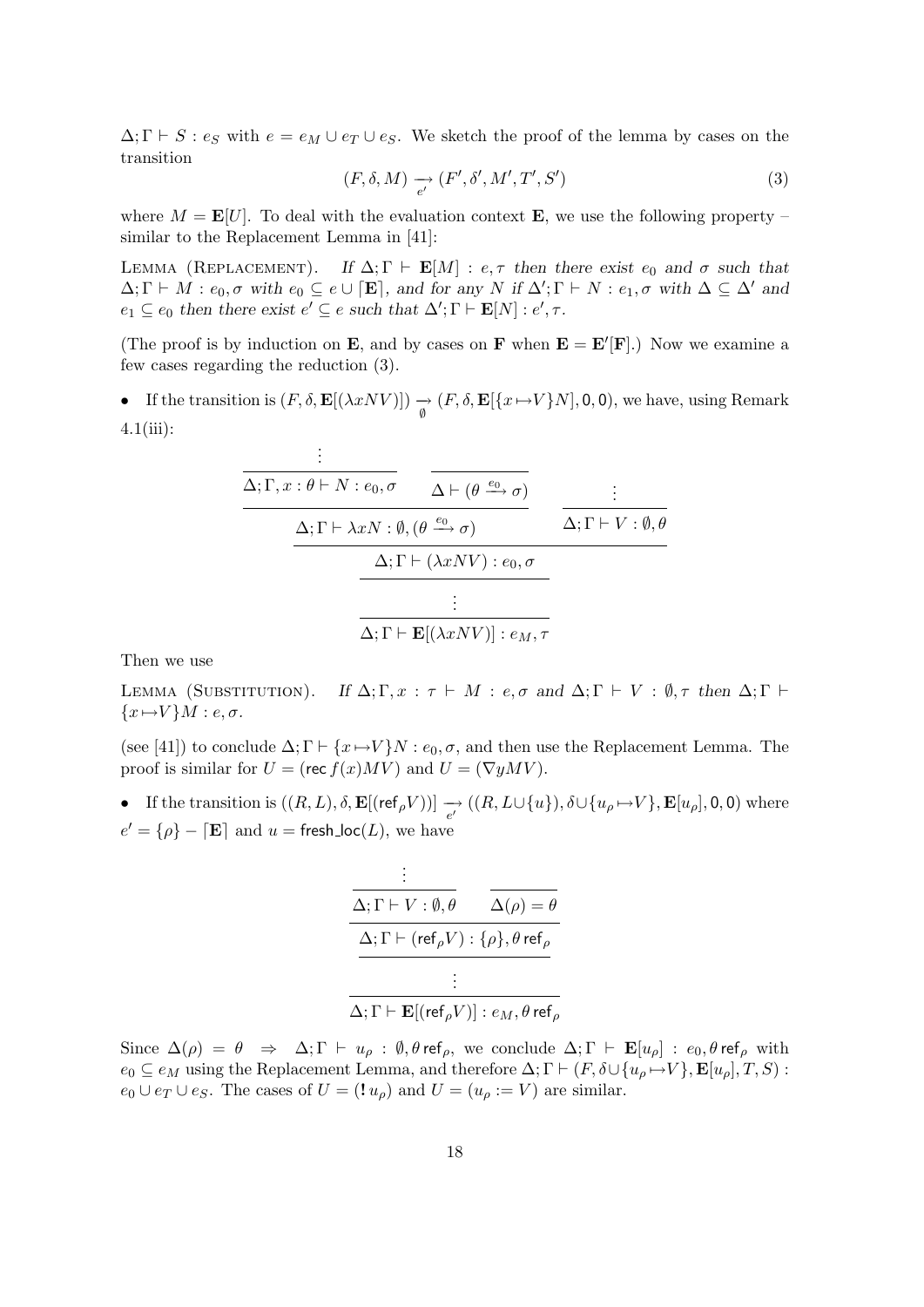• If the transition is  $((R, L), \delta, \mathbf{E}[(\text{local } \rho \text{ in } N)]) \rightarrow (R \cup \{\varrho\}, L), \delta, \mathbf{E}[(\{\rho \mapsto \varrho\} N \setminus \varrho)], 0, 0)$ where  $\rho \in \mathcal{R}eg_{un} - R$ , we have

$$
\frac{\vdots}{\Delta_0, \Delta_1 \vdash \Gamma, \sigma} \qquad \frac{\vdots}{\Delta_0, \rho : \theta, \Delta_1; \Gamma \vdash N : e_0, \sigma}
$$
\n
$$
\Delta_0, \Delta_1; \Gamma \vdash (\text{local } \rho \text{ in } N) : e_0 - \{\rho\}, \sigma
$$
\n
$$
\vdots
$$
\n
$$
\Delta_0, \Delta_1; \Gamma \vdash \mathbf{E}[(\text{local } \rho \text{ in } N)] : e_M, \tau
$$

with  $\Delta = \Delta_0, \Delta_1$ . Since  $\Delta \vdash \Gamma$ ,  $\sigma$  the region name  $\rho$  does not occur in this statement, and  $\varrho \notin \text{dom}(\Delta)$  since  $\text{dom}(\Delta) \subseteq R$ , and we use

LEMMA (REGION SUBSTITUTION). 4.4. If  $\Delta, \rho : \theta, \Delta'; \Gamma \vdash M : e, \tau$  with  $\rho \in \mathcal{R}eg_{un}$ and  $\Delta, \Delta' \vdash \Gamma, \tau$  then, for any  $\rho' \in \mathcal{R}eg_{un}$  – dom $(\Delta, \Delta')$ , the judgement  $\Delta, \rho' : \theta, \Delta'; \Gamma \vdash$  $\{\rho \mapsto \rho'\}M : \{\rho \mapsto \rho'\}e, \tau$  is provable, with a proof having the same structure as the one of  $\Delta, \rho : \theta, \Delta'; \Gamma \vdash M : e, \tau.$ 

(The proof is by induction on the typing judgement.) Let  $\Delta' = \Delta_0, \varrho : \theta, \Delta_1$ . Then we have  $\Delta'; \Gamma \vdash \{\rho \mapsto \varrho\} \Lambda : \{\rho \mapsto \varrho\} e_0, \sigma$ , and therefore  $\Delta'; \Gamma \vdash (\{\rho \mapsto \varrho\} \Lambda \setminus \varrho) : e_0 - \{\rho\}, \sigma$ , hence  $\Delta'; \Gamma \vdash \mathbf{E}[(\{\rho \mapsto \rho\} N \setminus \rho)] : e_1, \tau \text{ with } e_1 \subseteq e_M \text{ by the Replacement Lemma.}$ 

The other cases are left to the reader.  $\Box$ 

## 5. The termination property

#### 5.1 The realizability interpretation

In this section we define the *realizability predicate* which, given a well-formed region typing context  $\Delta$ , states that an expression M realizes the effect e and the type  $\tau$  in the context of  $\Delta$ , in notation  $\Delta \models M : e, \tau$ . This is defined by induction on e and  $\tau$ , with respect to a well-founded ordering that we now introduce. First, for each region typing  $\Delta$  and type  $\tau$ , we define the set Reg<sub>∧</sub>( $\tau$ ), which intuitively is the set of regions in dom( $\Delta$ ) that are involved in a proof that  $\tau$  is well-formed, in the case where  $\Delta \vdash \tau$ . This includes in particular the regions of Reg<sub>∧</sub>( $\theta$ ) whenever  $\tau$  is a functional type, and  $\theta$  is the type assigned in  $\Delta$  to a region that occurs in the latent effect of  $\tau$ . Then, overloading the notation, we also define  $\text{Reg}_{\Delta}(e) \subseteq \mathcal{R}$ eg for  $e \in \mathcal{E}$ ff. The definition of  $\text{Reg}_{\Delta}(\tau)$  and  $\text{Reg}_{\Delta}(e)$  is by simultaneous induction on (the length of)  $\Delta$ . For any given  $\Delta$ , Reg<sub> $\Delta$ </sub> $(\tau)$  is defined by induction on  $\tau$ , in a uniform way:

$$
\begin{array}{rcl} \mathsf{Reg}_{\Delta}(\mathbb{1}) & = & \emptyset \\ \mathsf{Reg}_{\Delta}(\theta\,\mathsf{ref}_{\rho}) & = & \mathsf{Reg}_{\Delta}(\theta) \\ \mathsf{Reg}_{\Delta}(\tau \xrightarrow{e}\sigma) & = & \mathsf{Reg}_{\Delta}(\tau) \cup \mathsf{Reg}_{\Delta}(\sigma) \cup \mathsf{Reg}_{\Delta}(e) \end{array}
$$

Then Reg<sub>∆</sub> $(e)$  is given by:

$$
\begin{array}{rcl} \mathsf{Reg}_{\emptyset}(e) & = & \emptyset \\ & \\ \mathsf{Reg}_{\Delta,\rho:\theta}(e) & = & \left\{ \begin{array}{l} \{\rho\} \,\cup \, \mathsf{Reg}_{\Delta}(e - \{\rho\}) \,\cup \, \mathsf{Reg}_{\Delta}(\theta) & \text{if} \,\, \rho \in e \\ & \\ \mathsf{Reg}_{\Delta}(e) & \text{otherwise} \end{array} \right. \end{array}
$$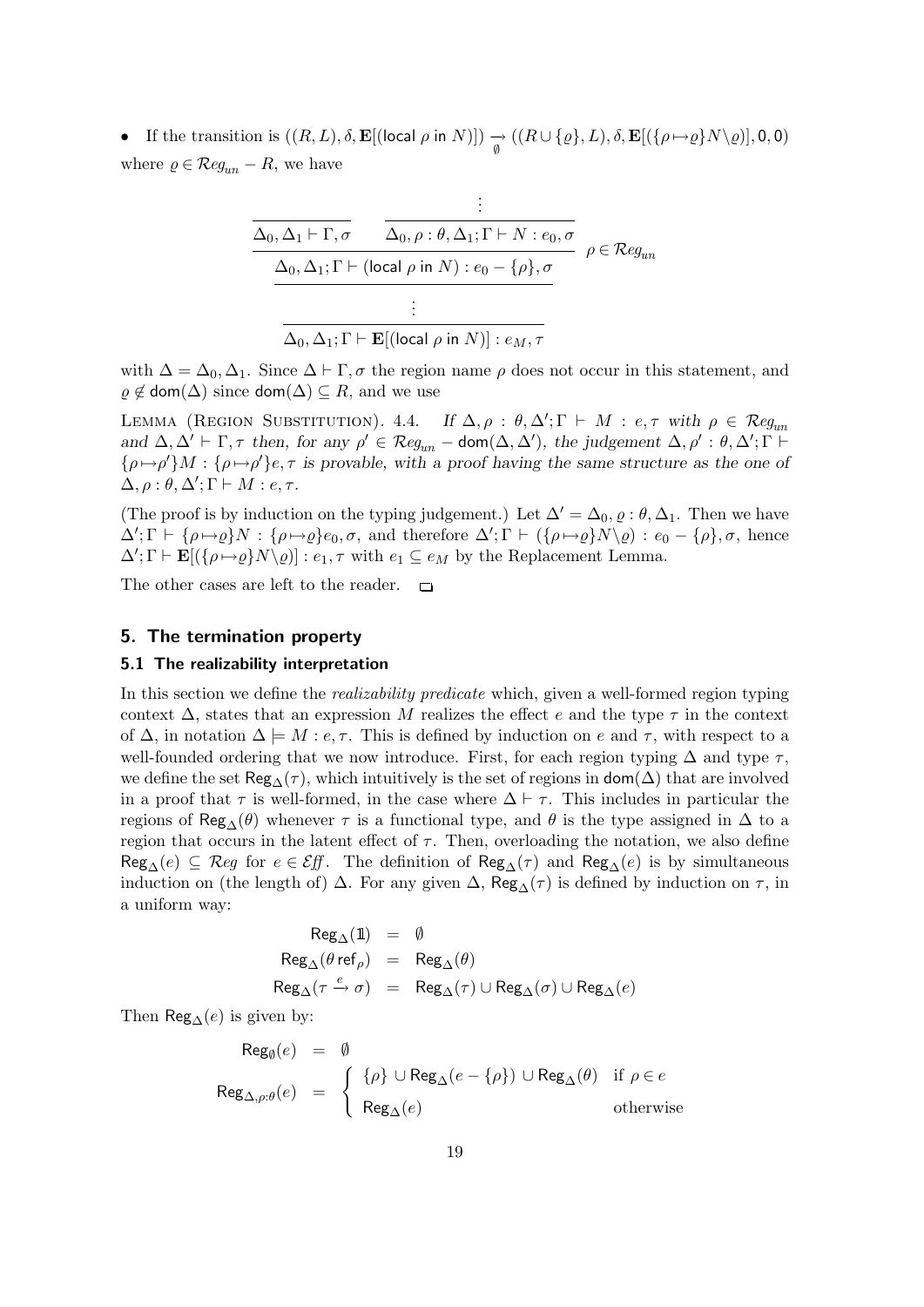It is easy to see that  $reg(\tau) \subseteq Reg_{\Delta}(\tau) \subseteq dom(\Delta)$  if  $\Delta \vdash \tau$ , and that  $R \subseteq Reg_{\Delta}(R)$  if  $R \subseteq \text{dom}(\Delta)$ . Moreover, if  $\tau$  is pure, then  $\text{Reg}_{\Delta}(\tau) = \emptyset$ . The following is an equally easy but crucial remark:

LEMMA 5.1. If  $\Delta \vdash$  and  $\theta = \Delta(\rho)$ , where  $\rho \in \text{dom}(\Delta)$ , then  $\text{Reg}_{\Delta}(\theta) \subset \text{Reg}_{\Delta}(\{\rho\})$ .

(The proof, by induction on  $\Delta$ , is trivial, since  $\Delta$ ,  $\rho : \theta \vdash$  implies  $\rho \notin \text{dom}(\Delta)$  and  $\Delta \vdash \theta$ .) The realizability interpretation is defined by induction on a strict ordering on the pairs  $(e, \tau)$ , namely the lexicographic ordering on  $(\text{Reg}_{\Delta}(e) \cup \text{Reg}_{\Delta}(\tau), |\tau|)$ . More precisely, we define:

DEFINITION (EFFECT AND TYPE STRICT ORDERING) 5.2. Let  $\Delta$  be a well-formed region typing context. The relation  $\prec_{\Delta}$  on  $\mathcal{ET}(\Delta)$  is defined as follows:  $(e, \tau) \prec_{\Delta} (e', \tau')$  if and only if

- (i)  $\mathsf{Reg}_{\Delta}(e) \cup \mathsf{Reg}_{\Delta}(\tau) \subset \mathsf{Reg}_{\Delta}(e') \cup \mathsf{Reg}_{\Delta}(\tau'),$  or
- (ii)  $\mathsf{Reg}_{\Delta}(e) \cup \mathsf{Reg}_{\Delta}(\tau) = \mathsf{Reg}_{\Delta}(e') \cup \mathsf{Reg}_{\Delta}(\tau')$  and  $|\tau| < |\tau'|$ .

We notice two facts about this ordering:

- 1. for pure types, this ordering is the usual one, that is  $(\emptyset, \tau) \prec_{\Delta} (\emptyset, \sigma)$  if and only if  $|\tau| < |\sigma|$ ;
- 2. the pure types are always smaller than impure ones, that is  $(\emptyset, \tau) \prec_{\Delta} (\emptyset, \sigma)$  if  $reg(\tau) = \emptyset \neq reg(\sigma)$ .

The strict ordering  $\prec_{\Delta}$  is well-founded, that is, there is no infinite sequence  $(e_n, \tau_n)_{n\in\mathbb{N}}$  in  $\mathcal{E}(\Delta)$  such that  $(e_{n+1}, \tau_{n+1}) \prec_{\Delta} (e_n, \tau_n)$  for all n. This allows us to use the principle of noetherian induction with respect to this strict ordering, namely that if a subset  $X$  of  $\mathcal{E}\mathcal{T}(\Delta)$  has the property

$$
(\forall (e', \tau').\ (e', \tau') \prec_{\Delta} (e, \tau) \Rightarrow (e', \tau') \in X) \Rightarrow (e, \tau) \in X
$$

then  $X = \mathcal{ET}(\Delta)$ . Notice that, by the lemma above, we have in particular  $(\emptyset, \theta) \prec_{\Delta} (e, \tau)$ if  $\theta \in \Delta(e)$ .

Our realizability interpretation states that if an expression realizes a type, then in particular it is fair in the context of suitable memories. As explained in the Introduction, realizability has to be defined for the types of values that the expression may read or modify in the memory, and this is what we mean by "suitable." The portion of the memory that has to be "suitable" may be restricted to the regions where the expression may have a side-effect (as approximated by the type and effect system). In the following definition we write  $\Delta \models V : \tau$  for  $\Delta \models V : \emptyset, \tau$ , and we let, for  $e \in \mathcal{E} \text{ff}$ :

$$
\Delta \models \delta \restriction e \iff \qquad \forall \rho \in e \cap \text{dom}(\Delta). \ \forall u_{\rho} \in \text{dom}(\delta). \ \Delta \models \delta(u_{\rho}) : \Delta(\rho)
$$

Clearly,  $\Delta \models \delta \restriction e$  is vacuously true if  $e \subseteq \{\circlearrowright\}.$ 

DEFINITION (REALIZABILITY) 5.3. The closed expression M realizes  $e, \tau$  in the context of  $\Delta$ , in notation  $\Delta \models M : e, \tau$ , if and only if the following holds, where  $\mathcal{M} = \{\delta \mid \Delta \models \delta \mid e\}$ : (i)  $(e, \tau) \in \mathcal{ET}(\Delta);$ 

(ii)  $M \setminus \mathcal{M}$ ;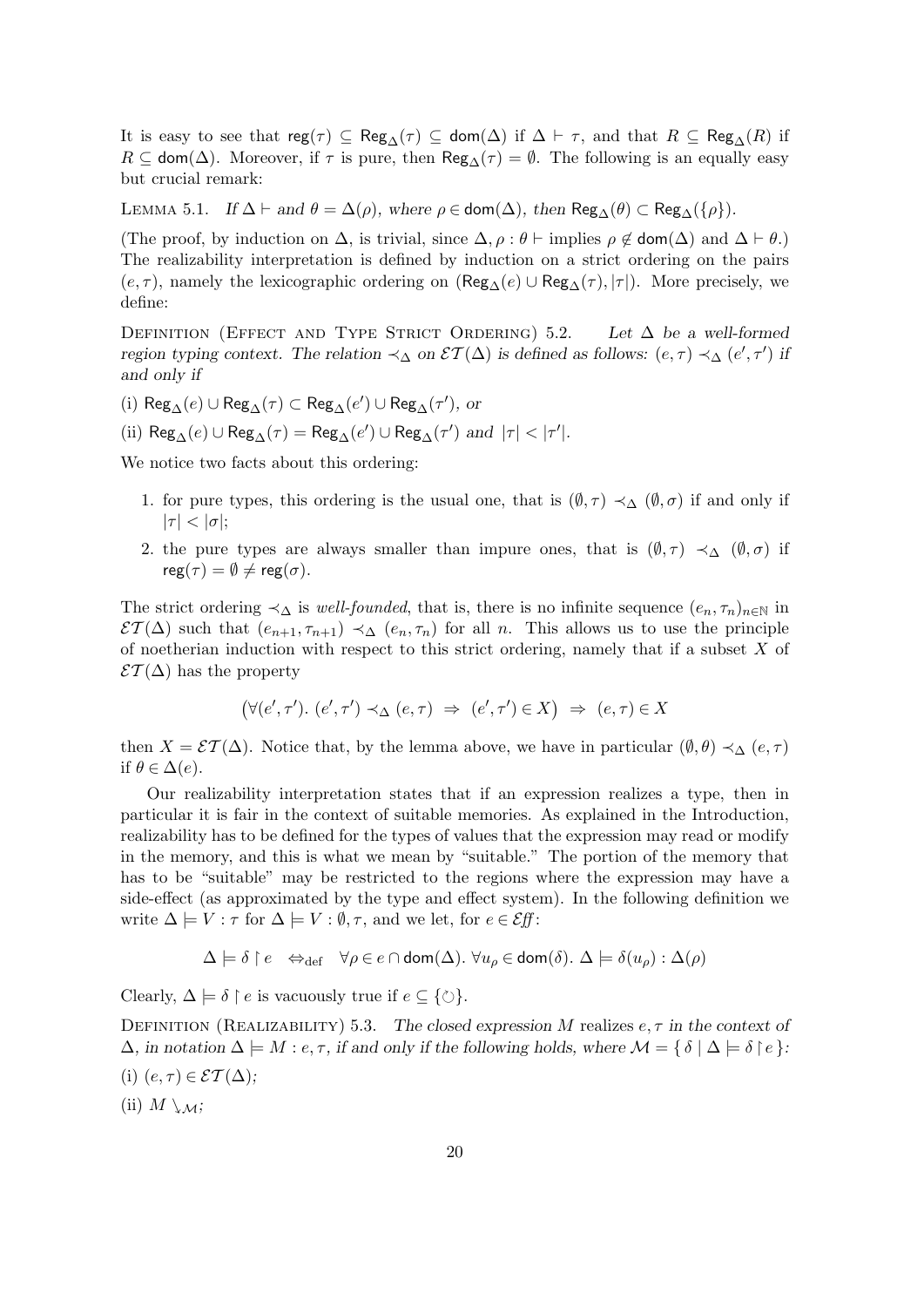(iii) if dom( $\Delta$ )  $\subseteq$  R and  $\delta \in \mathcal{M}$  are such that  $((R, L), \delta, M, 0, 0)$  wf then

$$
((R, L), \delta, M, 0, 0) \xrightarrow{*} c, M \ (F, \delta', P, T, S) \Rightarrow e' \subseteq e \ \& \ \delta' \in \mathcal{M}
$$

(iv) with the same hypothesis on  $((R, L), \delta, M, 0, 0)$  as in (iii), if

$$
((R,L), \delta, M, 0, 0) \xrightarrow[e']{}^{*} (F, \delta', V, T, 0)
$$

then

- (a) if  $\tau = 1$  then  $V = 0$ ,
- (b) if  $\tau = \theta$  ref<sub>o</sub> then  $V \in \mathcal{L}oc_0$ ,
- (c) if  $\tau = (\theta \stackrel{e''}{\longrightarrow} \sigma)$  then  $\forall W. \ \Delta \models W : \theta \Rightarrow \Delta \models (VW) : e'', \sigma$ .

This is extended to open expressions as follows: if  $f(v(M) \subset dom(\Gamma))$  where  $\Gamma = x_1$ :  $\tau_1, \ldots, x_n : \tau_n$  then  $\Delta; \Gamma \models M : e, \tau$  if and only if

$$
\forall i \,\forall V_i. \ \Delta \models V_i : \tau_i \Rightarrow \Delta \models \{x_1 \mapsto V_1, \dots, x_n \mapsto V_n\}M : e, \tau
$$

This definition is well-founded. Indeed, with the statement  $\Delta \models \delta \restriction e$  the definition of  $\Delta \models M : e, \tau$  calls for  $\Delta \models V : \emptyset, \theta$  where  $\theta = \Delta(\rho)$  for some  $\rho$  in  $\eta \cup e$  (if there is any such region), and we have seen that  $(\emptyset, \theta) \prec_{\Delta} (e, \tau)$  in this case. If  $\tau = (\theta \stackrel{e''}{\longrightarrow} \sigma)$ , the definition calls for  $\Delta \models W : \emptyset, \theta$  and  $\Delta \models M : e'', \sigma$ . It is clear that, in this case,  $(\emptyset, \theta) \prec_{\Delta} (e, \theta \stackrel{e''}{\longrightarrow} \sigma)$  since  $\text{Reg}_{\Delta}(\theta) \subseteq \text{Reg}_{\Delta}(\theta \stackrel{e''}{\longrightarrow} \sigma)$  and  $|\theta| < |\theta \stackrel{e''}{\longrightarrow} \sigma|$ . Moreover, since  $\mathsf{Reg}_{\Delta}(e'') \subseteq \mathsf{Reg}_{\Delta}(\theta \xrightarrow{e''} \sigma)$ , it is obvious that  $(e'', \sigma) \prec_{\Delta} (e, \theta \xrightarrow{e''} \sigma)$ .

Notice that the hypothesis of the item (iv) of the definition means in particular that reducing M does not end up performing a call to a recursive process  $\nabla yN$ . Then it is not difficult to see that an expression of the form  $(\nabla yMV)$  realizes any type and effect, and therefore that  $\Delta \models \nabla yM : e, (\tau \stackrel{e'}{\rightarrow} \sigma)$  for any  $\Delta$ ,  $\eta$  etc. We observe that, restricted to values, the realizability interpretation is quite standard (see [30]).

REMARK 5.4. Let V be a closed value. Then  $\Delta \models V : \tau$  if and only if  $\Delta \vdash \tau$  and

- (a) if  $\tau = 1$  then  $V = 0$ ,
- (b) if  $\tau = \theta$  ref<sub>ρ</sub> then  $V \in \mathcal{L}oc_{\rho}$ ,
- (c) if  $\tau = (\theta \stackrel{e}{\rightarrow} \sigma)$  then  $\forall W$ .  $\Delta \models W : \tau \Rightarrow \Delta \models (VW) : e, \sigma$ .

One can also see that as regards the functional fragment of the language, the realizability interpretation is as one might expect.

#### 5.2 Continuity

In the following we shall prove the soundness of the type system with respect to the realizability interpretation, that is,  $\Delta; \Gamma \vdash M : e, \tau$  implies  $\Delta; \Gamma \models M : e, \tau$ . The proof of the soundness property proceeds by induction on the inference of the typing judgement  $\Delta; \Gamma \vdash M : e, \tau$ . In the cases where this inference uses a typing assumption about variables, namely in the cases of functional values, recursive or not, we see that we have to substitute for the variables some values realizing appropriate types. However, in the case of recursive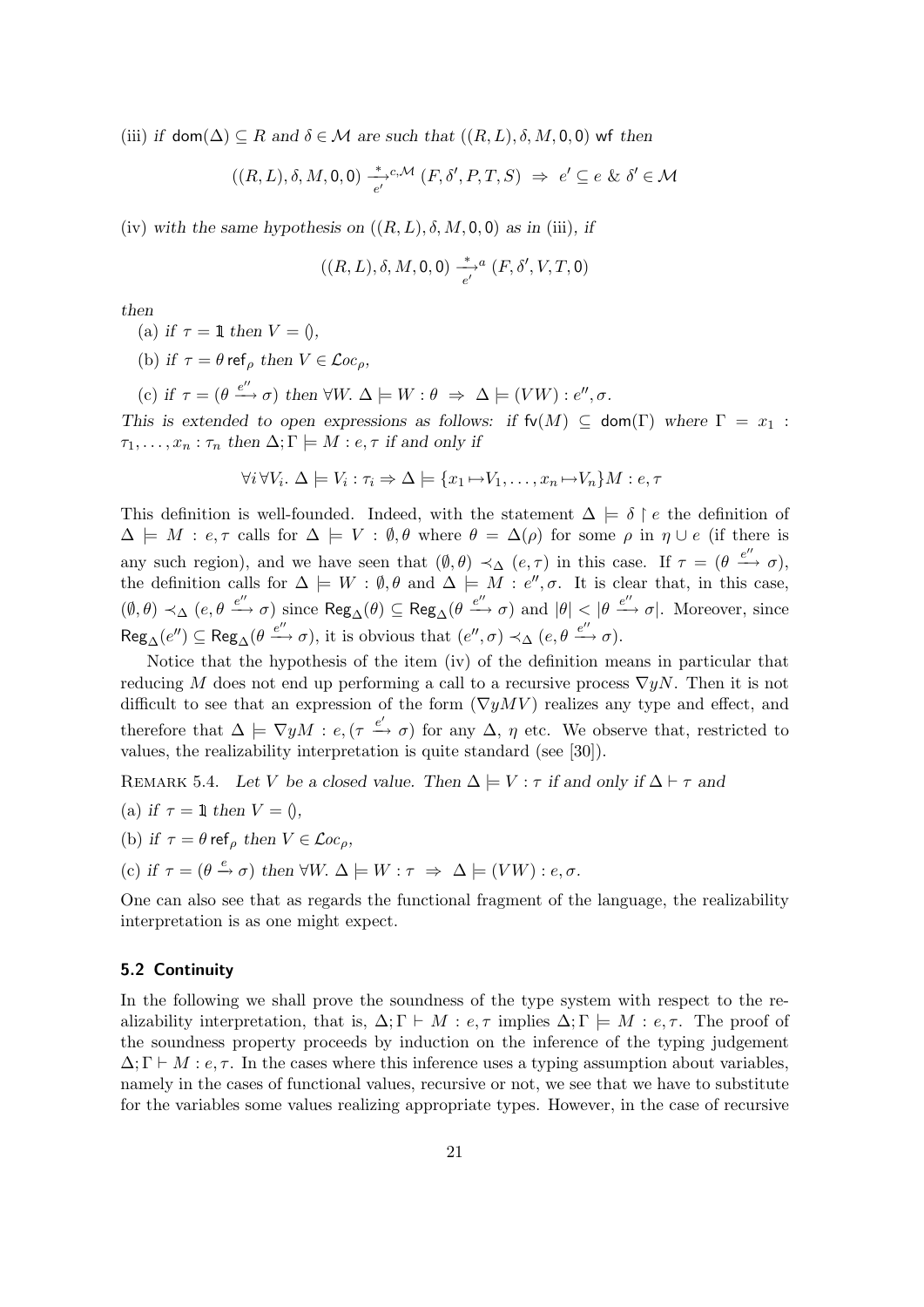$$
App_n(x) = \{x\}
$$
  
\n
$$
App_n(\lambda xM) = \{\lambda xN \mid N \in App_n(M)\}
$$
  
\n
$$
App_n(\text{rec } f(x)M) - \{\text{rec}^k f(x)N \mid k \leq n \& N \in App_n(M)\}
$$
  
\n
$$
App_n(\text{rec}^m f(x)M) - \{\text{rec}^k f(x)N \mid k \leq \min(m, n) \& N \in App_n(M)\}
$$
  
\n
$$
App_n(\nabla yM) = \{\nabla yN \mid N \in App_n(M)\}
$$
  
\n
$$
App_n(MN) = \{(M'N') \mid M' \in App_n(M) \& N' \in App_n(N)\}
$$
  
\n
$$
\vdots
$$



functions, that is rec  $f(x)M$  (we have seen that the case of  $\nabla yM$  is trivial), there is a circularity in this argument, since we would like to show that such an expression realizes its type by substituting rec  $f(x)$ M for f in M, with the hypothesis that the substituted value, that is rec  $F(x)M$ , realizes the same type. Then in this case we shall resort to a *continuity* argument, as in [30]: we shall define, for each expression, a set of approximants, and we shall show that if all approximants of an expression realize a given type, then the expression realizes this type. Our approach however differs from the one of [30]: we introduce new auxiliary values in the language,

$$
V ::= \cdots | \operatorname{rec}^n f(x)M
$$

for any  $n \in \mathbb{N}$ , with the following operational semantics:

$$
(F, \delta, \mathbf{E}[(\mathbf{rec}^0 f(x)MV)]) \quad \underset{\circlearrowright}{\longrightarrow} \quad (F, \delta, \mathbf{E}[(\mathbf{rec}^0 f(x)MV)], 0, 0)
$$
\n
$$
(F, \delta, \mathbf{E}[(\mathbf{rec}^{n+1} f(x)MV)]) \quad \underset{\circlearrowright}{\longrightarrow} \quad (F, \delta, \mathbf{E}[\{x \mapsto V\} \{f \mapsto \mathbf{rec}^n f(x)M\}M], 0, 0)
$$

and the typing

$$
\frac{\Delta; \Gamma, x: \tau, f: (\tau \xrightarrow{e'} \sigma) \vdash M: e, \sigma}{\Delta; \Gamma \vdash \text{rec}^n f(x)M: \emptyset, (\tau \xrightarrow{e'} \sigma)} \quad e' = \{\circlearrowright\} \cup e
$$

We then define the notion of an *approximant* of an expression, which is obtained by replacing each occurrence of rec in the expression with rec<sup>n</sup> for some n. More precisely, we define

$$
App(M) =_{\text{def}} \bigcup \{ App_n(M) \mid n \in \mathbb{N} \}
$$

where  $App_n(M)$  is defined by structural induction on M, in an obvious way, see Figure 4. We define on the extended language, with the auxiliary values rec<sup>n</sup> $f(x)M$ , the approximation ordering  $\sqsubseteq$ , as the precongruence generated by

$$
\begin{array}{rcl}\n\mathsf{rec}^n f(x)M & \sqsubseteq & \mathsf{rec}\, f(x)M \\
\mathsf{rec}^n f(x)M & \sqsubseteq & \mathsf{rec}^{n+1} f(x)M\n\end{array}
$$

It is easy to see that this is actually an ordering, that is, an antisymmetric relation. One should notice that if  $M \subseteq N$ , then the expression M has exactly the same structure as N, where some nodes rec or rec<sup>n</sup> are replaced with rec<sup>k</sup> for some  $k \leq n$ . This will allow us to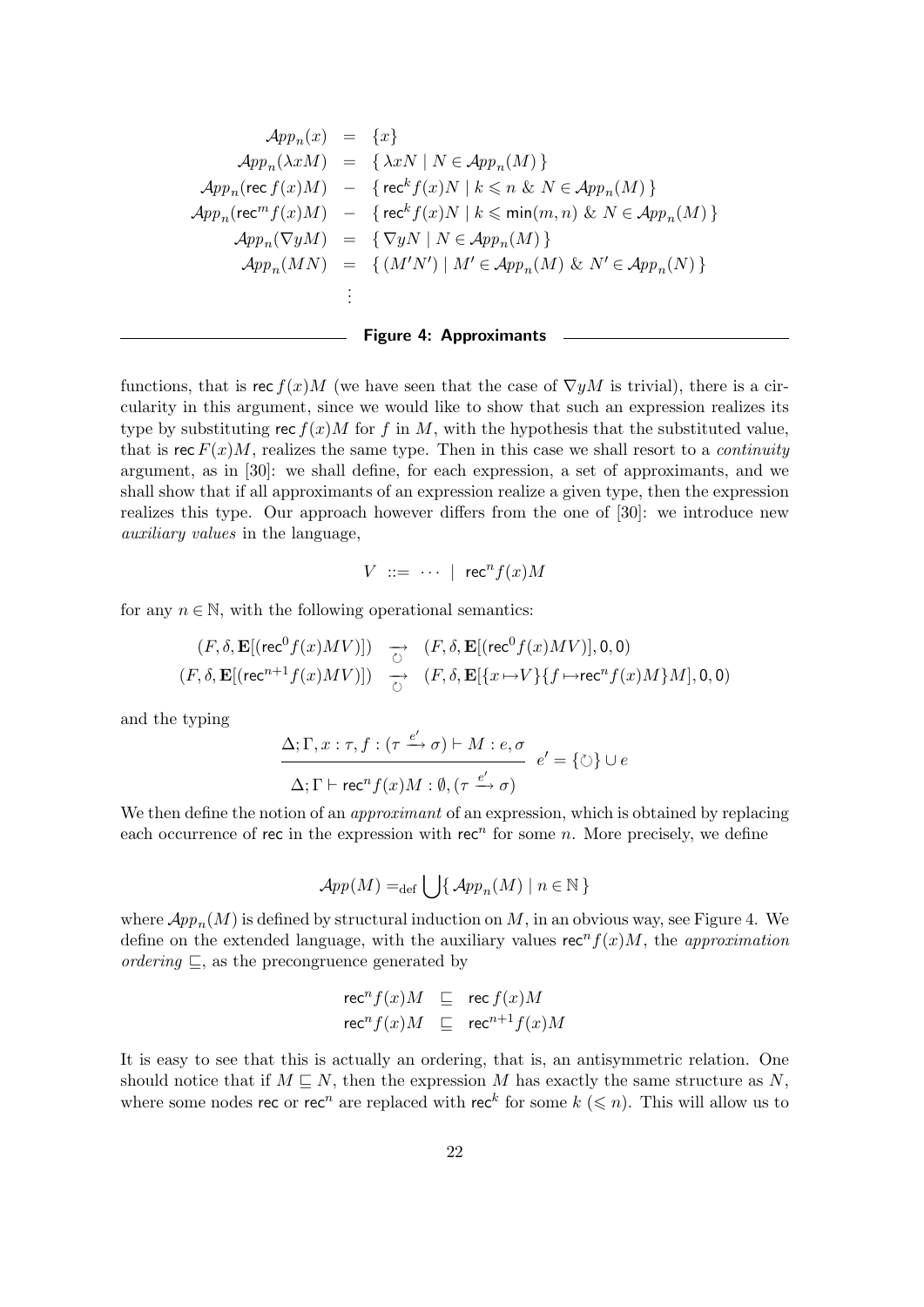establish quite easily a direct correspondence between the transitions of an expression and those of its approximants, without having to reformulate the operational semantics, as this is done in [30]. The approximation ordering is extended pointwise to memories, that is

$$
\delta' \sqsubseteq \delta \iff \left\{ \begin{array}{l} \text{dom}(\delta') = \text{dom}(\delta) \ \& \\ \forall u_{\rho} \in \text{dom}(\delta). \ \delta'(u_{\rho}) \sqsubseteq \delta(u_{\rho}) \end{array} \right.
$$

and to multisets of expressions, as the congruence with respect to multiset sum generated by  $\Box$ . It should be clear that the following holds:

REMARK 5.5.

(i)  $V \sqsubset W \& M \sqsubset N \Rightarrow \{x \mapsto V\}M \sqsubset \{x \mapsto W\}N$ (ii)  $M_0 \sqsubseteq N \& M_1 \sqsubseteq N \Rightarrow \exists M_0 \sqcup M_1 \sqsubseteq N$ .  $M_0 \sqsubseteq M_0 \sqcup M_1 \& M_1 \sqsubseteq M_0 \sqcup M_1$ 

One should also notice that

$$
M \in App(N) \Rightarrow M \sqsubseteq N
$$
  

$$
M \sqsubseteq N \Rightarrow M \in Val \Leftrightarrow M \in Val
$$
  

$$
M \sqsubseteq N \Rightarrow \Delta; \Gamma \vdash_{\eta} M : e, \tau \Leftrightarrow \Delta; \Gamma \vdash_{\eta} N : e.\tau
$$

LEMMA 5.6.  $M \in \mathcal{A}pp(\lbrace x \mapsto V \rbrace N) \Rightarrow \exists W \in \mathcal{A}pp(V) \exists N' \in \mathcal{A}pp(N)$ .  $M \sqsubseteq \lbrace x \mapsto W \rbrace N'$ **PROOF:** by induction on N, using Remark 5.5(ii).  $\Box$ 

Now we aim at showing that if M approximates  $N$ , and N converges, then M either diverges or converges towards a value that approximates the one of  $N$ , and that if  $M$  converges, then  $N$  converges too, towards a better value. A first step is:

LEMMA 5.7. Let  $N$  be a closed expression.

(i) If  $(F, \delta, N) \rightarrow (F', \delta', N', T, S)$  and  $M \subseteq N$  and  $\delta_0 \subseteq \delta$  then either  $e = {\emptyset}$  and  $(F, \delta_0, M) \rightarrow (F, \delta_0, M, 0, 0)$ , or there exist  $M' \sqsubseteq N'$ ,  $\delta_1 \sqsubseteq \delta'$ ,  $T' \sqsubseteq T$  and  $S' \sqsubseteq S$  such that  $(F, \delta_0, M) \xrightarrow{P} (F', \delta_1, M', T', S').$ 

(ii) If  $M \subseteq N$  and  $\delta_0 \subseteq \delta$  and  $(F, \delta_0, M) \rightarrow (F', \delta_1, M', T, S)$  then either  $e = {\emptyset}$  and  $(F', \delta_1, M', T, S) = (F, \delta_0, M, 0, 0), \text{ or } (F, \delta, N) \underset{e}{\rightarrow} (F', \delta', N', T', S') \text{ for some } \delta', N', T' \text{ and }$ S' such that  $(\delta_1, M', T, S) \sqsubseteq (\delta', N', T', S')$ .

PROOF: we prove (i) by case on the transition  $(F, \delta, N) \rightarrow (F', \delta', N', T, S)$ . Let us just examine the case  $N = \mathbf{E}[(\text{rec } f(x)MV)]$ . In this case we have  $e = \{\circlearrowright\}, F' = F, \delta' = \delta$ ,  $T = 0 = S$  and  $N' = \mathbf{E}[\{x \mapsto V\} \{f \mapsto \text{rec } f(x)M\} M]$ , and either  $M = \mathbf{E}'[(\text{rec } f(x)M'V')]$  or  $M = \mathbf{E}'[(\mathbf{rec}^n f(x)M'V')]$  with  $\mathbf{E}' \sqsubseteq \mathbf{E}, M' \sqsubseteq M$  and  $V' \sqsubseteq V$ . In the second case, we have  $(F, \delta_0, M) \longrightarrow (F, \delta_0, M, 0, 0)$  if  $n = 0$ , and otherwise

$$
(F, \delta_0, M) \underset{\circlearrowright}{\rightarrow} (F, \delta_0, \mathbf{E}'[\{x \mapsto V'\}\{f \mapsto \text{rec } f(x)M'\}M', 0, 0)
$$

or

$$
(F,\delta_0,M)\underset{\circlearrowright}{\longrightarrow}(F,\delta_0,\mathbf{E}'[\{x\mapsto V'\}\{f\mapsto \operatorname{rec} f^{n-1}(x)M'\}M',0,0)
$$

and we use Remark 5.5(i) to conclude. The proof of (ii) is similar.  $\Box$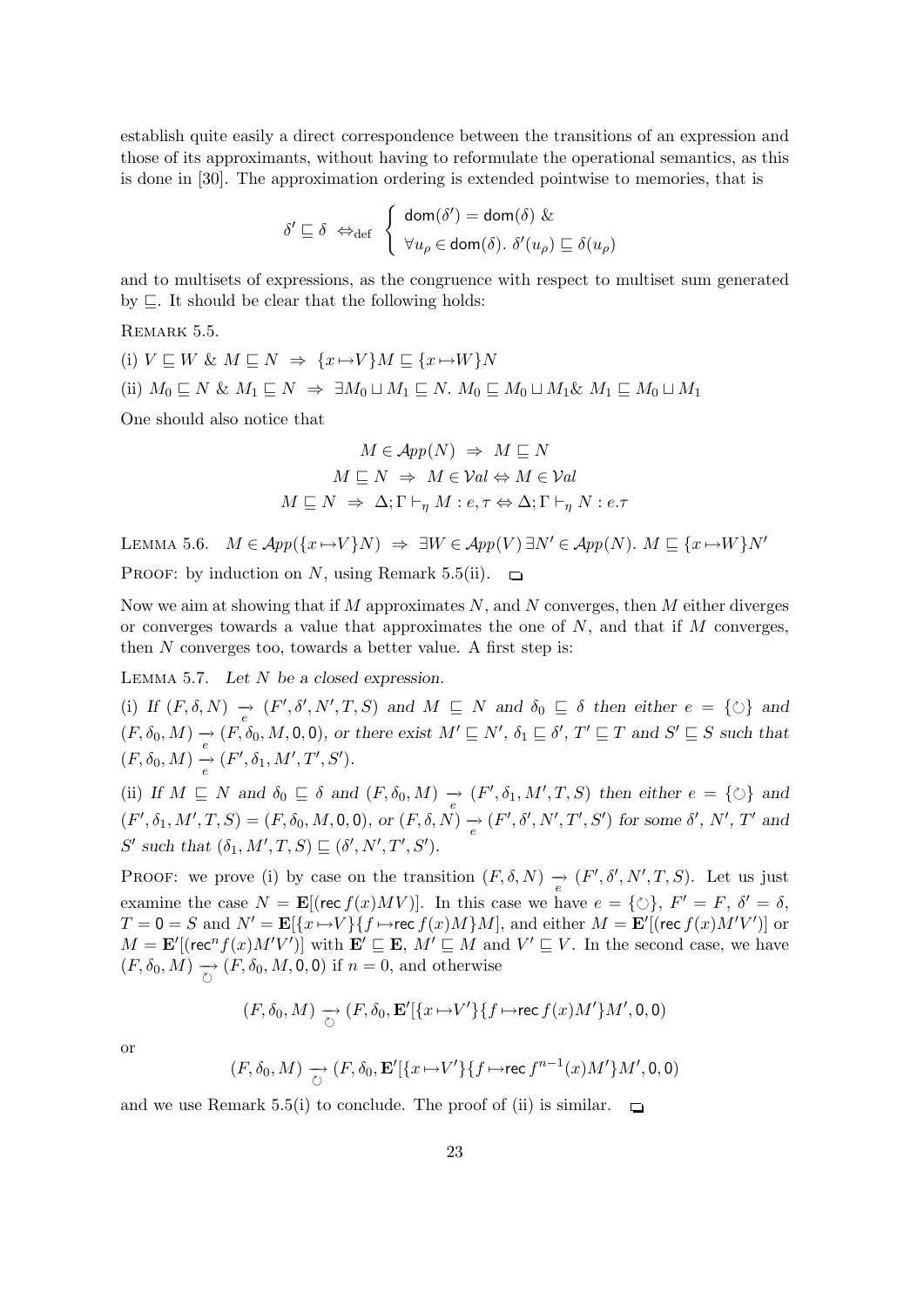Let us denote by  $(F, \delta, M)$  the fact that there exists a sequence of transitions from  $(F, \delta, M, 0, 0)$  of the following form:

$$
(F, \delta, M, 0, 0) \stackrel{*}{\rightarrow}^c (F', \delta', M', T, S) \stackrel{\rightarrow}{\bigcirc}^a (F', \delta', M', T, S)
$$

Then an obvious consequence of the previous lemma is:

COROLLARY 5.8. Let  $N$  be a closed expression and  $M$  a set of memories.

(i) If  $(F, \delta, N, 0, 0) \xrightarrow[e]{*} c, M \ (F', \delta', V, T, S)$  and  $M \subseteq N$  and  $\delta_0 \subseteq \delta$  then either  $\circlearrowright \in e$  and  $(F, \delta_0, M) \Uparrow$  or there exist W,  $\delta_1$ , T' and S' such that  $(F, \delta_0, M, 0, 0) \stackrel{*}{\underset{e}{\rightleftharpoons}} c, M \left(F', \delta_1, W, T', S'\right)$ with  $W \sqsubseteq V$ ,  $\delta_1 \sqsubseteq \delta'$  and  $T' \sqsubseteq T$ .

(ii) If  $M \sqsubseteq N$  and  $\delta_0 \sqsubseteq \delta$  and  $(F, \delta_0, M, 0, 0)$  has a  $\frac{*}{e}$  transition (resp. a  $\frac{*}{e}$ <sup>o</sup>, $\mathcal{M}$  transition) to  $(F', \delta_1, V, T, S)$  then there exist  $\delta', W, T'$  and S' such that  $(F, \delta, N, 0, 0)$  has a  $\frac{*_\epsilon}{e}$ transition (resp. a  $\frac{*}{e}^{c,\mathcal{M}}$  transition) to  $(F', \delta', W, T', S')$  with  $(\delta_1, V, T, S) \sqsubseteq (\delta', W, T', S')$ .

as announced, and therefore

COROLLARY 5.9. Let N be a closed expression. Then for all M and M if  $M \subseteq N$  then  $M \downarrow_{\mathcal{M}} \Leftrightarrow N \downarrow_{\mathcal{M}}$ .

Now we show that if N approximates M, and M realizes e and  $\tau$ , then N realizes the same effect and type.

PROPOSITION 5.10. Let M be a closed expression. If  $\Delta \models M : e, \tau$  and  $N \sqsubseteq M$  then  $\Delta \models N : e, \tau.$ 

PROOF: by induction on  $(e, \tau)$ , ordered by  $\prec_{\Delta}$ . The points (i) and (ii) of Definition 5.3 are obvious, using Corollary 5.9. Let  $\mathcal{M} = \{ \delta \mid \Delta \models \delta \restriction e \}, R \subseteq \mathcal{R}$ eg such that  $\text{dom}(\Delta) \subseteq R$ , and  $\delta \in \mathcal{M}$ . If

$$
((R,L),\delta,N,0,0)\overset{\ast}{\underset{e}{\text{--}}}{}^{c,\mathcal{M}}(F,\delta',M,T,S)
$$

then

$$
((R,L),\delta,M,0,0)\overset{*,c,\mathcal{M}}{\underset{e}{\leftarrow}} (F,\delta'',N,T',S')
$$

with  $\delta' \subseteq \delta''$  by Lemma 5.7(ii). Since  $\Delta \models M : e, \tau$ , we have  $\delta'' \in \mathcal{M}$ , hence also  $\delta' \in \mathcal{M}$  by induction hypothesis. This shows (iii) of Definition 5.3. Let us now show (iv). If

$$
((R,L),\delta,N,\mathbf{0},\mathbf{0})\overset{*}{\underset{e}{\longrightarrow}}{}^a(F,\delta',V,T,\mathbf{0})
$$

then by Corollary 5.8(ii) we have

$$
((R,L),\delta,M,\mathbf{0},\mathbf{0})\overset{*}{\underset{e}{\rightarrow}}{^{a}}(F,\delta'',V',T',\mathbf{0})
$$

with  $V \sqsubseteq V'$ . Since  $\Delta \models M : e, \tau$ , we have  $\Delta \models V' : \tau$ . We examine the possible cases. If  $\tau = 1$  or  $\tau = \theta$  ref<sub>p</sub> we have  $V' = \theta$  or  $V' \in \mathcal{L}oc_p$ , hence  $V = V'$ , and we are done in these cases. Otherwise, that is if  $\tau = (\theta \stackrel{e''}{\longrightarrow} \sigma)$ , let W be such that  $\Delta \models W : \theta$ . Then  $\Delta \models (V'W) : e'', \sigma$ , and therefore, since  $(VW) \sqsubseteq (V'W)$  we have  $\Delta \models (VW) : e'', \sigma$  by induction hypothesis, because  $(e'', \sigma) \prec_{\Delta} (e, \tau)$ .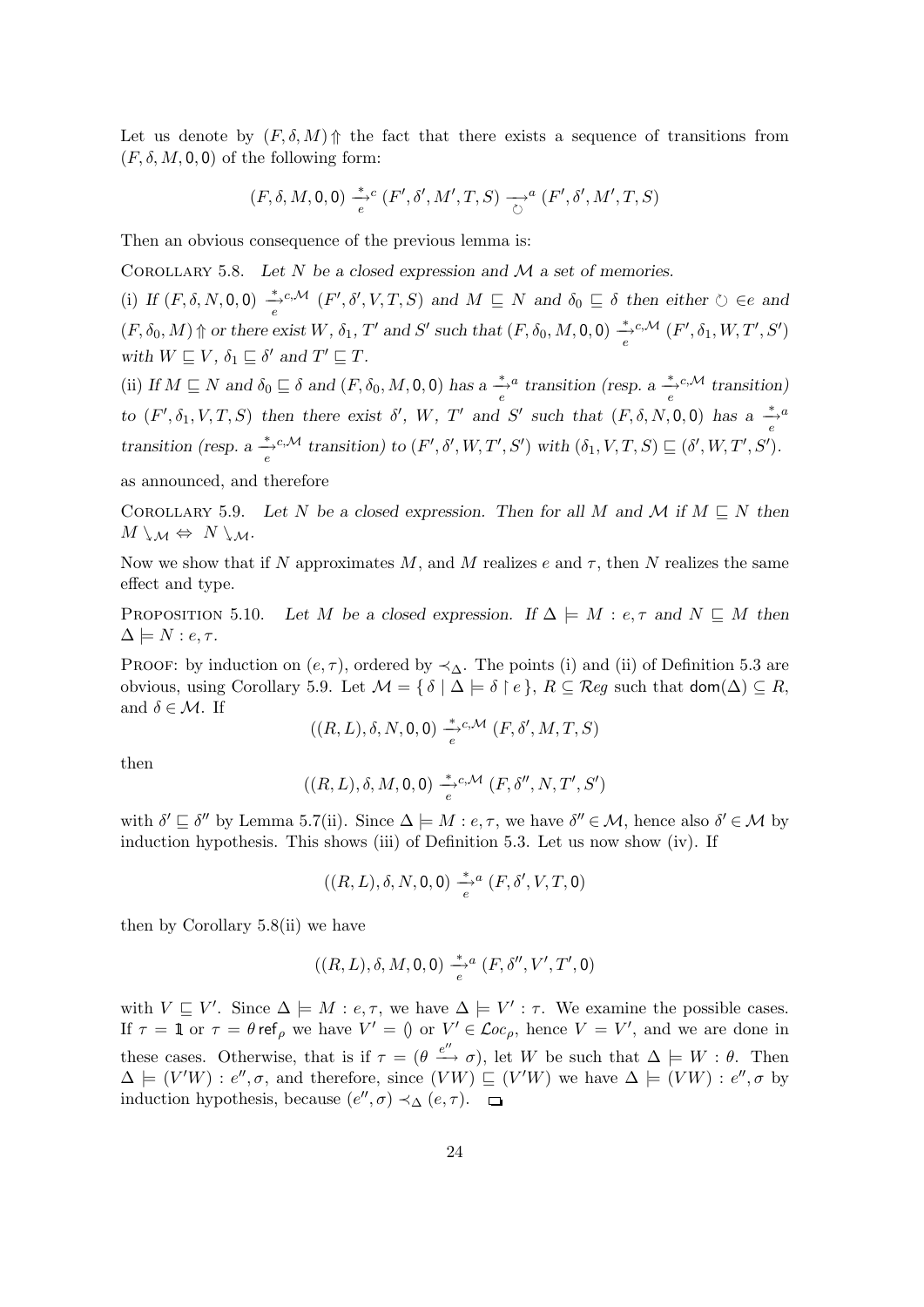The evaluation of an expression can always be approximated by the evaluation of an approximant of the expression, if we chose  $n$  large enough in approximating a sub-expression rec  $f(x)N$  as rec<sup>n</sup> $f(x)N'$ . In the following lemma the definition of approximants is extended to evaluation contexts, and (pointwise) to memories.

LEMMA 5.11. Let N be a closed expression. If  $(F, \delta, N) \to (F', \delta', N', T, S)$  and  $(\delta'', M', T', S') \in$  $App(\delta'', N', T, S)$  then there exist  $(\delta_0, M) \in App(\delta, N)$  such that  $(F, \delta_0, M) \underset{e}{\rightarrow} (F', \delta_1, M'', T'', S'')$ with  $(\delta'', M', T', S') \sqsubseteq (\delta_1, M'', T'', S'').$ 

PROOF (SKETCH): by case on the transition  $(F, \delta, N) \rightarrow (F', \delta', N', T, S)$ . Let us just examine the case  $N = \mathbf{E}[(\text{rec } f(x)MV)]$ . In this case we have  $e = \{\circlearrowright\}, R' = R, \delta' = \delta$ ,  $T = 0 = S$  and  $N' = \mathbf{E}[\{x \mapsto V\} \{y \mapsto \text{rec } f(x)M\} M]$ . By Lemma 5.6 there exist  $W \in \mathcal{A}pp(V)$ ,  $\mathbf{E}' \in \mathcal{A}pp(\mathbf{E}), N_0, N_1 \in \mathcal{A}pp(M)$  and n such that  $M' \sqsubseteq \mathbf{E}'[\{x \mapsto W\}\{f \mapsto \mathsf{rec}^nf(x)N_0\}N_1],$ and we also have  $M' \sqsubseteq \mathbf{E}'[\{x \mapsto W\} \{f \mapsto \mathsf{rec}^n f(x)\overline{N}\}\overline{N}]$  where  $\overline{N} = N_0 \sqcup N_1$ . Then we may let  $N = \mathbf{E}'[(\mathbf{rec}^{n+1}f(x)\overline{N}W)]$  and  $\delta_0 = \delta''$  in this case. The other cases are left to the reader.  $\Box$ 

An obvious consequence of this lemma is:

COROLLARY (THE APPROXIMATION LEMMA)  $5.12$ . Let N be a closed expression. Then for any set M of memories, if  $(F, \delta, N, 0, 0)$  has a  $\frac{*}{e}e^{\kappa M}$  transition (resp. a  $\frac{*}{e}e^{4}$  transition) to  $(F', \delta', N', T, S)$ , and if  $(\delta'', N'', T', S') \in \mathcal{A}pp(\delta', N', T, S)$  then there exists  $(\delta_0, M) \in$  $App(\delta, N)$  such that  $(F, \delta_0, M, 0, 0)$  has a  $\frac{*_\epsilon}{e}^{c, \mathcal{M}}$  transition (resp. a  $\frac{*_\epsilon}{e}^{a}$  transition) to  $(F', \delta_1, M', T'', S'')$  for some  $\delta_1, M', T''$  and  $S''$  such that  $(\delta'', N'', T', S') \sqsubseteq (\delta_1, M', T'', S'')$ .

Finally we can prove the continuity of the realizability interpretation:

THEOREM (CONTINUITY) 5.13.  $(\forall N \in App(M). \Delta; \Gamma \models N : e, \tau) \Rightarrow \Delta; \Gamma \models M : e, \tau$ 

PROOF: by induction on  $(e, \tau)$ . Let  $\Gamma = \{x_1 : \tau_1, \ldots, x_n : \tau_n\}$ , and let  $V_1, \ldots, V_n$  be closed values such that  $\Delta \models V_i : \tau_i$  for all i. We let  $M = \{x_1 \mapsto V_1, \ldots, x_n \mapsto V_n\}M$ . Let us show that  $\Delta \models \overline{M} : e, \tau$ . Since  $\mathcal{A}pp(M) \neq \emptyset$  we have  $(e, \tau) \in \mathcal{ET}(\Delta)$ . Now let  $\mathcal{M} = \{ \delta \mid \Delta \models \delta \mid e \}.$ The fact that  $\overline{M} \setminus \mathcal{M}$  is a consequence of Corollary 5.9.

Now let R and  $\delta$  be such that  $\textsf{dom}(\Delta) \subseteq R$ ,  $((R, L), \delta, \overline{M}, 0, 0)$  is weakly well-formed, and  $((R, L), \delta, \overline{M}, 0, 0) \xrightarrow[e^{\epsilon}]{*} c, M \ (F, \delta', N, T, S),$  and let  $(\delta'', N', T', S') \in \mathcal{A}pp(\delta', N, T, S)$ . Then by Corollary 5.12 there exist  $(\delta_0, N) \in \mathcal{A}pp(\delta, \overline{M})$  such that

$$
((R,L),\delta_0,N,\mathbf{0},\mathbf{0})\xrightarrow[e']{\iota}^{c,\mathcal{M}}(F,\delta_1,M,T_1,S_1)
$$

with  $(\delta'', N', T', S') \sqsubseteq (\delta_1, M, T_1, S_1)$ . Using Lemma 5.6 one can see that there exist  $M_0 \in$  $\mathcal{A}pp(M)$  and  $W_i \in \mathcal{A}pp(V_i)$  for each i such that, if we let  $\overline{M_0} = \{x_1 \mapsto W_1, \dots, x_n \mapsto W_n\}M_0$ , we have  $N \subseteq \overline{M_0} \in \mathcal{A}pp(\overline{M})$ . By Corollary 5.8(ii) we have

$$
(F,\delta_0,\overline{M_0},\textbf{0},\textbf{0})\xrightarrow[e']{\iota}^{c,\mathcal{M}}(F',\delta_1',N'',T_1',S_1')
$$

with  $\delta_1 \sqsubseteq \delta_1'$ . By Proposition 5.10 we have  $\Delta \models W_i : \tau_i$  for all i and therefore  $\Delta \models \overline{M_0} : e, \tau$ , hence  $\delta'_1 \in \mathcal{M}$ , which implies  $\delta'' \in \mathcal{M}$  by Proposition 5.10 again. By induction hypothesis, we then have  $\delta' \in \mathcal{M}$ , and this shows (iii) of Definition 5.3.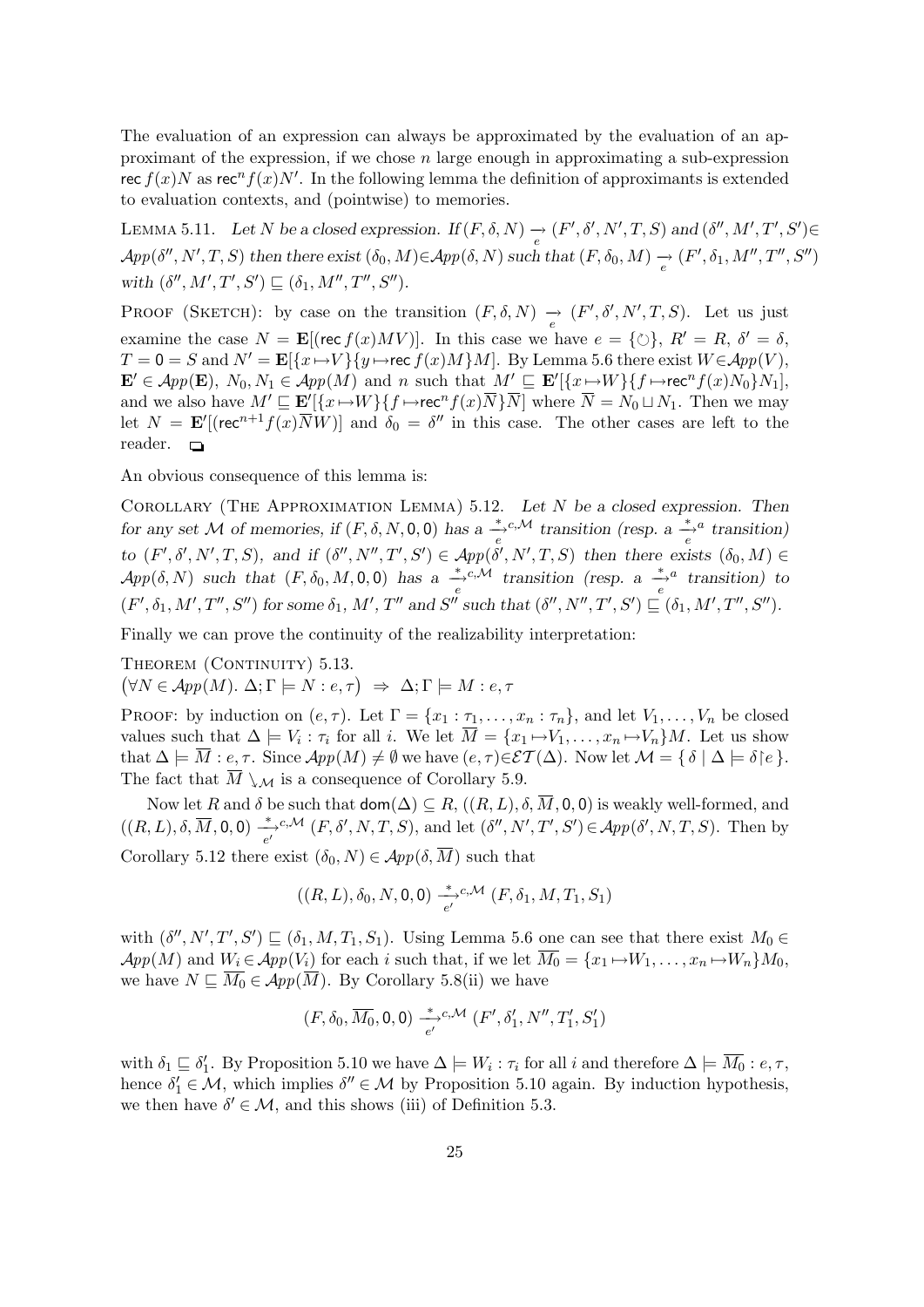Now assume that  $((R, L), \delta, \overline{M}, 0, 0) \xrightarrow[t]{*}$ <sup>a</sup>  $(F, \delta', V, T, 0)$ . To show (iv) of Definition 5.3, we have to prove  $\Delta \models V : \tau$ . Let  $V' \in App(V)$ . Then by Corollary 5.12 there exist  $(\delta_0, N) \in \mathcal{A}pp(\delta, \overline{M})$  such that  $((R, L), \delta_0, N, 0, 0) \xrightarrow[c']$ <sup>*a*</sup>  $(F, \delta_1, M, T_1, S_1)$  with  $V' \sqsubseteq M$  and  $0 \subseteq S_1$ . Then  $M \in \mathcal{V}al$  and  $S_1 = 0$ , and therefore  $\Delta \models M : \tau$ , hence also  $\Delta \models V' : \tau$ by Proposition 5.10. If  $\tau = 1$  or  $\tau = \theta$  ref<sub>p</sub> we have  $V' = \theta$  or  $V' \in \mathcal{L}oc_p$ , hence  $V = V'$ , and we are done in these cases. Otherwise, that is if  $\tau = (\theta \stackrel{e''}{\longrightarrow} \sigma)$ , let W be such that  $\Delta \models W : \theta$ . Then for any  $W' \in App(W)$  we have  $\Delta \models W' : \theta$  by Proposition 5.10 again, hence  $\Delta \models (V'W') : e'', \sigma$ , and therefore by induction hypothesis  $\Delta \models (VW) : e'', \sigma$  for all W such that  $\Delta \models W : \theta$ . This shows  $\Delta \models V : \tau$  in this case.  $\Box$ 

## 5.3 Soundness and type safety

In this section we establish the *soundess* of the type system with respect to the realizability interpretation, namely that if an expression has effect e and type  $\tau$  in some context, then in the same context it realizes e and  $\tau$  (see [8, 23], and also [28], where soundness is called "the Basic Lemma"). We shall use a saturation property:

LEMMA (SATURATION) 5.14.

(i) 
$$
\Delta; \Gamma \models \{x \mapsto V\}M : e, \tau \Rightarrow \Delta; \Gamma \models (\lambda xMV) : e, \tau
$$
  
\n(ii)  $\Delta; \Gamma \models \{x \mapsto V\}\{f \mapsto \text{rec } f(x)M\}M : e, \tau \Rightarrow \Delta; \Gamma \models (\text{rec } f(x)MV) : e, \tau$   
\n(ii)  $\Delta; \Gamma \models \{x \mapsto V\}\{f \mapsto \text{rec}^m f(x)M\}M : e, \tau \Rightarrow \Delta; \Gamma \models (\text{rec}^{m+1} f(x)MV) : e, \tau$   
\nPROOF: if  $\Gamma = x_1 : \tau_1, \ldots, x_n : \tau_n \text{ let } V_1, \ldots, V_n \text{ be such that } \Delta \models V_i : \tau_i \text{ for all } i.$ 

PROOF: if  $\Gamma = x_1 : \tau_1, \ldots, x_n : \tau_n$  let  $V_1, \ldots, V_n$  be such that  $\Delta \models V_i : \tau_i$  for all i, and let

$$
N = \{x_1 \mapsto V_1, \dots, x_n \mapsto V_n\}(\lambda x M V)
$$
  

$$
N' = \{x_1 \mapsto V_1, \dots, x_n \mapsto V_n\} \{x \mapsto V\} M
$$

Since

$$
(F, \delta, N, 0, 0) \xrightarrow{+}_{e'} (F', \delta', N'', T, S) \Leftrightarrow (F, \delta, N', 0, 0) \xrightarrow{*}_{e'} (F', \delta', N'', T, S)
$$

it is clear that  $\Delta \models N : e, \tau$  if and only if  $\Delta \models N' : e, \tau$ . The other cases are similar.

PROPOSITION (SOUNDNESS) 5.15.  $\Delta: \Gamma \vdash M : e, \tau \Rightarrow \Delta: \Gamma \models M : e, \tau$ 

PROOF: first we notice that the point (i) of Definition 5.3 is a consequence of Remark 4.1(i). Then we proceed by induction on the proof of  $\Delta; \Gamma \vdash M : e, \tau$ . This is trivial if M is a variable, a reference  $u_{\rho}$  or  $($ , or if the last rule used in this proof is the weakening rule. We now examine the other cases.

**M** =  $\lambda$ **xN**. If  $M = \lambda xN$  with  $e = \emptyset$ ,  $\tau = (\theta \stackrel{e'}{\rightarrow} \sigma)$  and  $\Delta; \Gamma, x : \theta \vdash N : e', \sigma$ , let  $W \in \mathcal{V}al$  be such that  $\Delta \models W : \theta$ . If  $\Gamma = x_1 : \tau_1, \ldots, x_n : \tau_n$  and  $\Delta \models V_i : \tau_i$ for all *i* we have, by induction hypothesis,  $\Delta \models {\{x_1 \mapsto V_1, \ldots, x_n \mapsto V_n\}} {\{x \mapsto W\}} N : e', \sigma$ , and therefore  $\Delta \models (\{x_1 \mapsto V_1, \ldots, x_n \mapsto V_n\}MW) : e', \sigma$  by Lemma 5.14. This shows  $\Delta;\Gamma \models M : e, \tau$  in this case, where the points (ii) and (iii) of Definition 5.3 are trivial since  $\{x_1 \mapsto V_1, \ldots, x_n \mapsto V_n\}M \in \mathcal{V}al.$ 

 $\mathbf{M} = \text{rec}^{\mathbf{m}} \mathbf{f}(\mathbf{x}) \mathbf{N}$ . If  $M = \text{rec}^{\mathbf{m}} f(x) N$  with  $e = \emptyset$ ,  $\tau = (\theta \stackrel{e''}{\longrightarrow} \sigma)$  and  $\Delta; \Gamma, x : \theta, f : \tau \vdash$  $N: e', \sigma$ , where  $e'' = e \cup \{\circlearrowright\}$  and  $\Gamma = x_1 : \tau_1, \ldots, x_n : \tau_n$ , we proceed by induction on m.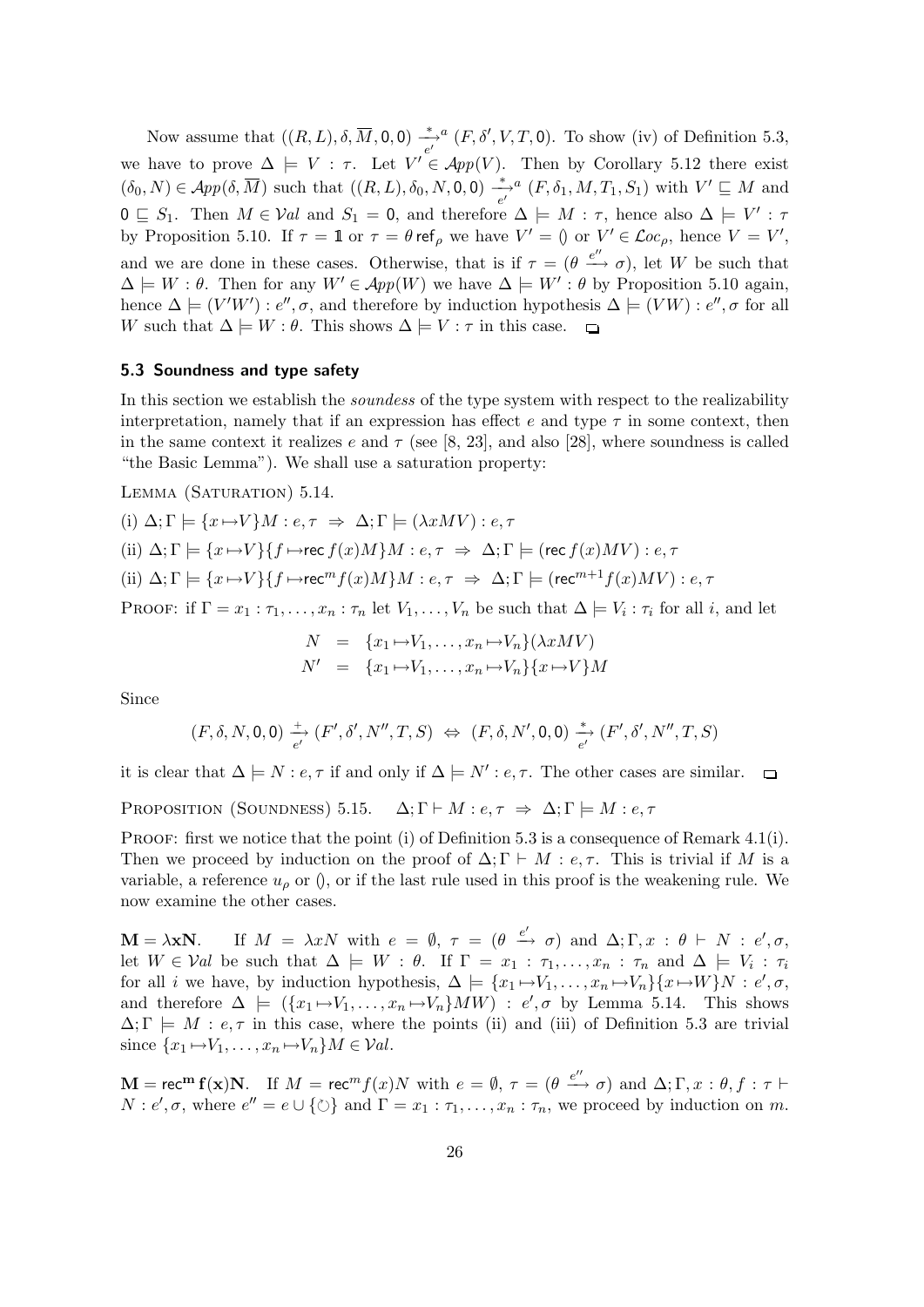Let  $V_1, \ldots, V_n$  and V be closed values such that  $\Delta \models V_i : \tau_i$  for all i and  $\Delta \models V : \theta$ . If we let  $\overline{M} = \{x_1 \mapsto V_1, \ldots, x_n \mapsto V_n\}M = \text{rec}^m f(x)\overline{N}$  where  $\overline{N} = \{x_1 \mapsto V_1, \ldots, x_n \mapsto V_n\}N$ , we have, in the case where  $m = 0$ ,

$$
(F, \delta, (\overline{M}V)) \xrightarrow[\delta]} (F, \delta, (\overline{M}V), 0, 0)
$$

for any  $\delta$ , and therefore  $\Delta \models (\overline{M}V) : e'', \sigma$ , and this shows

$$
\Delta;\Gamma\models \mathrm{rec}^0 f(x)N:\emptyset, (\theta\stackrel{e''}{\longrightarrow}\sigma)
$$

Now if  $m = k + 1$  we have

$$
(F, \delta, (\overline{M}V)) \xrightarrow[\circlearrowright]{} (F, \delta, \{x \mapsto V\} \{f \mapsto \mathsf{rec}^k f(x) \overline{N}\} \overline{N}, 0, 0)
$$

Since  $\Delta \models \mathsf{rec}^k f(x) \overline{N} : \tau$  by induction hypothesis (on m), and  $\Delta; \Gamma, x : \theta, f : \tau \models N : e', \sigma$ by induction hypothesis (on the inference of the typing judgement  $\Delta; \Gamma, x : \theta, f : \tau \vdash N$ :  $(e', \sigma)$ , we have  $\Delta; \Gamma \models \{x \mapsto V\} \{f \mapsto \text{rec}^k f(x)N\}N : e', \sigma$ , and we use Lemma 5.14 to conclude in this case.

 $\mathbf{M} = \mathsf{rec}\,\mathbf{f}(\mathbf{x})\mathbf{N}$  If  $M = \mathsf{rec}\,f(x)N$  with  $e = \emptyset$ ,  $\tau = (\theta \xrightarrow{e''} \sigma)$  and  $\Delta; \Gamma, x : \theta, f : \tau \vdash N : e', \sigma$ where  $e'' = e' \cup \{\circ\},\$ we have  $\Delta;\Gamma \models \mathsf{rec}^m f(x)N:\emptyset,\tau$  for all m, as we have just seen, and therefore  $\Delta; \Gamma \models M': \emptyset, \tau$  for all  $M' \in App(M)$  by Proposition 5.10, hence  $\Delta; \Gamma \models M: \emptyset, \tau$ by Theorem 5.13.

 $\mathbf{M} = \nabla \mathbf{y} \mathbf{N}$ . If  $M = \nabla yN$  then  $e = \emptyset$ ,  $\tau = (\mathbb{1} \stackrel{e'}{\rightarrow} \mathbb{1})$  and  $\Delta; \Gamma, y : \tau \vdash N : e', \mathbb{1}$ . If the typing context  $\Gamma$  is  $x_1 : \tau_1, \ldots, x_n : \tau_n$ , and  $\Delta \models V_i : \tau_i$  for all i then  $\{x_1 \mapsto V_1, \ldots, x_n \mapsto V_n\} M \in \mathcal{V}al$ , and therefore the points (ii) and (iii) of Definition 5.3 are trivial in this case. Let  $M' =$  ${x_1 \mapsto V_1, \ldots, x_n \mapsto V_n}M$ , and let  $W \in \mathcal{V}al$  be such that  $\Delta \models W : \mathbb{I}$ , that is,  $W = \emptyset$ . Then

$$
(F,\delta,(M'W),\mathbf{0},\mathbf{0})\underset{\emptyset}{\rightarrow}(F,\delta,\mathbf{0},\mathbf{0},N')
$$

where  $N' = \{x_1 \mapsto V_1, \ldots, x_n \mapsto V_n\}$   $\{y \mapsto M\}N$ , and therefore it is obvious that  $\Delta \models (M'W)$ : e', 1 (the expression  $(M'W)$  actually realizes any type and effect). This shows  $\Delta; \Gamma \models M$ :  $e, \tau.$ 

Since the context  $\Gamma$  plays no role in the other cases, for simplicity we shall assume for the rest of the proof that this context is empty, and in particular that  $M$  is closed (the proof for open terms is the same, except that it involves in each case appropriate substitutions of values).

 $\mathbf{M} = (\mathbf{M_0N})$ . If  $M = (M'N)$  with  $\Delta; \vdash M' : e_0, (\theta \stackrel{e_2}{\longrightarrow} \tau)$  and  $\Delta; \vdash N : e_1, \theta$  where  $e = e_0 \cup e_1 \cup e_2$ , we first show (ii) and (iii) of Definition 5.3. Let  $\mathcal{M} = \{ \delta \mid \Delta \models \delta \restriction e \}$ and  $\mathcal{M}_i = \{ \delta \mid \Delta \models \delta \restriction e_i \}.$  Since  $e_0 \subseteq e$  we have  $\mathcal{M} \subseteq \mathcal{M}_0$ , and therefore, by induction hypothesis, we have  $M' \setminus \mathcal{M}$ , and similarly  $N \setminus \mathcal{M}$ . Let  $R \subseteq \mathcal{R}$ eg,  $L \subseteq \mathcal{L}$ oc and  $\delta \in \mathcal{M}$ be such that  $\text{dom}(\Delta) \subseteq R$  and  $C = ((R, L), \delta, M, 0, 0)$  is weakly well-formed, and let us consider a maximal  $\rightarrow^{c,\mathcal{M}}$ -transition sequence from C:

$$
C = (F_0, \delta_0, M_0, T_0, S_0) \xrightarrow[\varepsilon_0]{\varepsilon_0} C^{\mathcal{M}} \cdots \xrightarrow[\varepsilon_{n-1}]} C^{\mathcal{M}}(F_n, \delta_n, M_n, T_n, S_n) \cdots
$$
 (4)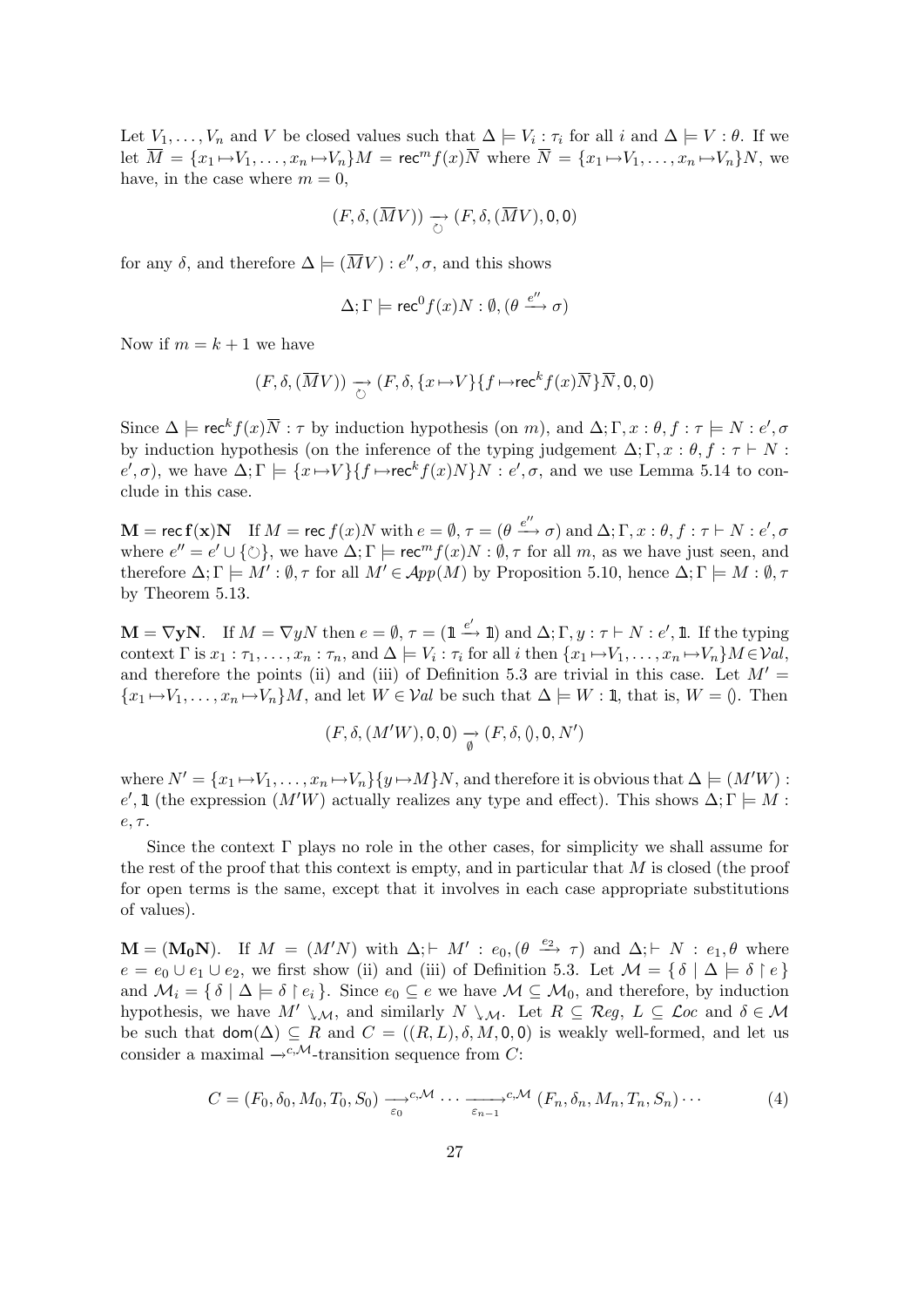This sequence starts with a (possibly empty) sequence of computations of the function  $M'$ , that is, there is a (maximal) sequence of  $\rightarrow^a$ -transitions

$$
(F_0, \delta_0, M', T_0, S_0) \xrightarrow[\varepsilon_0]{\varepsilon_0} \cdots \xrightarrow[\varepsilon_{m-1}]{}^a (F_m, \delta_m, N_m, T_m, S_m) \cdots
$$
 (5)

such that  $M_m = (N_m N)$ . Since this is also a (possibly not maximal) sequence of  $\rightarrow^{c, \mathcal{M}}$ transitions, we see, using  $M' \setminus M$ , that there are two cases:

(1) If this sequence is infinite, we have  $\varepsilon_j = \{\circlearrowright\}$  for an infinite number of indices j, since  $M' \setminus M$ . Then we are done in this case with (ii) of Definition 5.3. Moreover, we have  $\delta_n \in \mathcal{M}_0$  for all n, by induction hypothesis. Let  $\rho \in e - e_0$  and  $u_\rho \in \text{dom}(\delta_n)$ . By induction hypothesis we have  $\rho \notin \varepsilon_i \subseteq e_0$  for  $i \leq n$ . Moreover if  $F_n = (R_n, L_n)$  we have  $\rho \notin R_n - R$ since  $e \subseteq \text{dom}(\Delta) \subseteq R$ . Then by Corollary 3.5 we have  $u_{\rho} \in \text{dom}(\delta_0)$  and  $\delta_n(u_{\rho}) = \delta_0(u_{\rho})$ , hence  $\delta_n \in \mathcal{M}$ . This shows (iii) of Definition 5.3 in this case, where (iv) is vacuously true.

(2) Otherwise, the sequence (5) is finite, of length k, and  $N_k \in Val$ . Then by induction hypothesis  $\varepsilon_i \subseteq e_0$  and  $\delta_i \in \mathcal{M}_0$  for  $i \leq k$ , and  $\Delta \models N_k : (\theta \stackrel{e_2}{\longrightarrow} \tau)$ . Then, as above, if  $u_{\rho} \in \text{dom}(\delta_i)$  with  $\rho \in e - e_0$ , we have  $u_{\rho} \in \text{dom}(\delta_0)$  and  $\delta_i(u_{\rho}) = \delta_0(u_{\rho})$ , and this shows  $\delta_i \in \mathcal{M}$  for  $i \leq k$ . We distinguish two cases:

(2.1) If  $S_k \neq 0$ , then  $N_k = 0$  and  $S_k = \mathbf{E}[\{y \mapsto \nabla y M''\} M'']$  with  $N_{k-1} = \mathbf{E}[\nabla y M'']$ . In this case the sequence (4) above is

$$
(F_0, \delta_0, (M'N), T_0, S_0) \longrightarrow^a \cdots \longrightarrow^a (F_k, \delta_k, 0, T_k, (\mathbf{E}[\{y \mapsto \nabla y M''\} M''] N))
$$

$$
\longrightarrow^{c, \mathcal{M}} \cdots \longrightarrow^{c, \mathcal{M}} (F_n, \delta_n, M_n, T_n, S_n) \cdots
$$

in such a way that

$$
(F_0, \delta_0, M', T_0, S_0) \longrightarrow_{\epsilon_0}^{c, \mathcal{M}} \cdots \longrightarrow_{\epsilon_{k-1}}^{c, \mathcal{M}} (F_k, \delta_k, 0, T_k, \mathbf{E}[\{y \mapsto \nabla y M''\} M''])
$$

$$
\longrightarrow_{\epsilon_m}^{c, \mathcal{M}} \cdots \longrightarrow_{\epsilon_{n-1}}^{c, \mathcal{M}} (F_n, \delta_n, M_n, T_n, S_n) \cdots
$$

is a maximal sequence of  $\rightarrow^{c,M}$ -transitions starting from  $(F_0, \delta_0, M', T_0, S_0)$ , and we easily conclude in this case, where (iv) is vacuously true, using the induction hypothesis, that is  $\Delta \models M': e_0, (\theta \xrightarrow{e_2} \tau).$ 

(2.2) If  $S_k = 0$ , the function M' in  $(M'N)$  evaluates to a value  $V = N_k$  such that  $\Delta \models V : (\theta \stackrel{e_2}{\longrightarrow} \tau)$ , by induction hypothesis. Then the computation of  $(MN)$  reduces into  $(VN)$ , and continues with the evaluation of the argument N. That is, there exists a (maximal) sequence of  $\rightarrow^a$ -transitions

$$
(F_k, \delta_k, N, 0, 0) \xrightarrow[\varepsilon_k]{\varepsilon_k} \cdots \xrightarrow[\varepsilon_{k+l}]} (F_{k+l}, \delta_{k+l}, N'_l, T'_l, S_{k+l}) \cdots
$$
 (6)

such that  $M_{k+i} = (VN'_i)$  and  $T_{k+i} = T_k + T'_i$  for all *i*. If this sequence is infinite, or ends up with a yield operation (unfolding a recursive process), then we argue as above, using the induction hypothesis  $\Delta \models N : e_1, \theta$ . Otherwise, there exists h such that  $N'_h$  is a value W, and  $S_i = 0$  for  $i \leq k + h$ . Then we have  $\Delta \models W : \theta$  and  $\delta_i \in \mathcal{M}_1$  for  $k < i \leq k + l$  by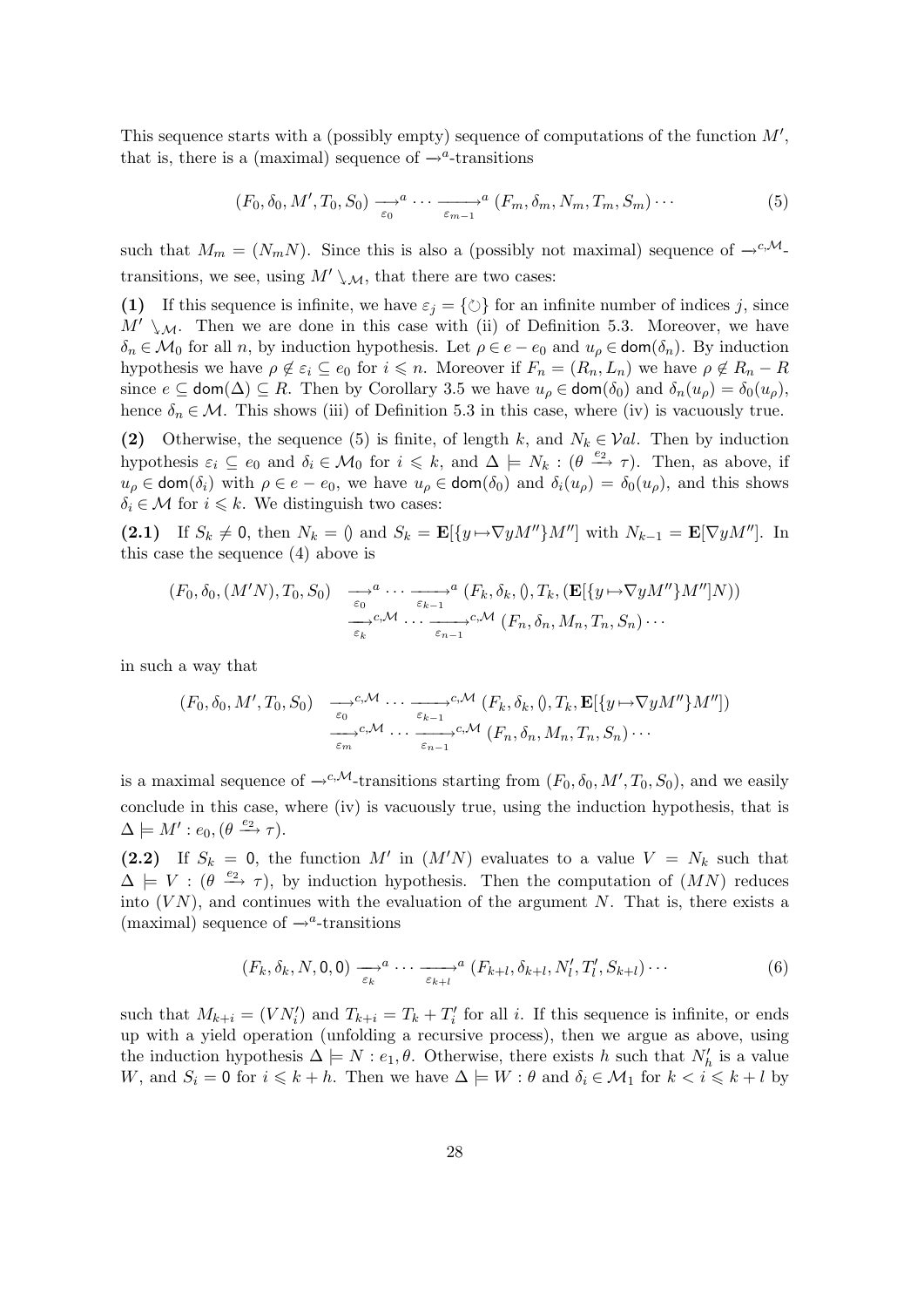induction hypothesis. By the same argument as above, we have  $\delta_i \in \mathcal{M}$  for  $i \leq k + l$  (see (2) above). In this case the sequence (4) is

$$
(F_0, \delta_0, (M'N), T_0, S_0) \longrightarrow_{\epsilon_0}^{\epsilon_0} \cdots \longrightarrow_{\epsilon_{k-1}}^{\epsilon_k} (F_k, \delta_k, (VN), T_k, 0)
$$
  

$$
\longrightarrow_{\epsilon_k}^{\epsilon_0} \cdots \longrightarrow_{\epsilon_{k+h}}^{\epsilon_k} (F_{k+h}, \delta_{k+h}, (VW), T_k + T'_h, 0) \cdots
$$

Since  $\Delta \models V : (\theta \stackrel{e_2}{\longrightarrow} \tau)$  and  $\Delta \models W : \theta$ , we have, by definition,  $\Delta \models (VW) : e_2, \tau$ , and in particular  $(VW) \setminus M$ . Then there is a maximal sequence of  $\rightarrow^a$ -transitions

$$
(F_{k+h}, \delta_{k+h}, (VW), 0, 0) \xrightarrow[\varepsilon_{k+h}]{} a \cdots \xrightarrow[\varepsilon_n]{} a \ (F_n, \delta_n, N''_{n-(k+h)}, T''_{n-(k+h)}, S_n) \cdots
$$

such that  $M_n = N''_{n-(k+h)}$  and  $T_n = T_k + T'_h + T''_{n-(k+h)}$  for  $n \geq k+h$ . If this computation diverges, or ends up with a yield operation, we argue as above. If for some  $t$  we have  $N''_t \in \mathcal{V}al$  with  $S_{k+h+t} = 0$ , then the computation (4) is

$$
(F_0, \delta_0, (M'N), T_0, S_0) \longrightarrow_{\epsilon_0}^{a} \cdots \longrightarrow_{\epsilon_{k-1}}^{a} (F_k, \delta_k, (VN), T_k, 0)
$$
  

$$
\longrightarrow_{\epsilon_k}^{a} \cdots \longrightarrow_{\epsilon_{k+h-1}}^{a} (F_{k+h}, \delta_{k+h}, (VW), T_k + T'_h, 0)
$$
  

$$
\longrightarrow_{\epsilon_{k+h}}^{a} \cdots \longrightarrow_{\epsilon_t}^{a} (F_t, \delta_t, N''_t, T_k + T'_h + T''_t, 0) \cdots
$$

and the computation continues executing some thread from  $T_k + T'_h + T''_t$ . By Lemma 3.7 we have  $T_k + T'_h + T''_l \searrow_{\mathcal{M}}$ , and this concludes the proof of (ii) in this case. To see that  $\delta_i \in \mathcal{M}$ holds for  $i > k + h + t$ , one observes that  $\delta_i$  is actually obtained in a sequence of  $\rightarrow^{c, \mathcal{M}}$ . transitions starting from  $M'$ , or from  $N$ , or from  $(VW)$ , and we use the induction hypotheses  $\Delta \models M': e_0, (\theta \stackrel{\bar{e}_2}{\longrightarrow} \tau)$  and  $\Delta \models N: e_1, \theta$ , and the fact that  $\Delta \models (VW): e_2, \tau$  to conclude  $\delta_i \in \mathcal{M}$ , thus showing (iii). Finally to show (iv) we use the fact that  $\Delta \models (VW) : e_2, \tau$ .

 $\mathbf{M} = (\mathsf{ref}_\rho \mathbf{N})$ . If  $M = (\mathsf{ref}_\rho N)$  with  $\Delta; \vdash N : e', \theta$  and  $e = \{\rho\} \cup e',$  where  $\theta = \Delta(\rho)$ , we have ∆ |= N : e 0 , θ by induction hypothesis, and in particular <sup>N</sup> %M<sup>0</sup> where <sup>M</sup><sup>0</sup> <sup>=</sup> { <sup>δ</sup> <sup>|</sup>  $\Delta \models \delta \restriction e'$ . Let  $\mathcal{M} = \{ \delta \mid \Delta \models \delta \restriction e \}$  and  $\delta \in \mathcal{M}$  and  $(R, L)$  be such that  $\text{dom}(\Delta) \subseteq R$ and  $C = ((R, L), \delta, M, 0, 0)$  is weakly well-formed. Let us consider a maximal sequence of  $\rightarrow^{c,\mathcal{M}}$ -transitions from this configuration:

$$
C = (F_0, \delta_0, M_0, T_0, S_0) \xrightarrow[\varepsilon_0]{c, \mathcal{M}} \cdots \xrightarrow[\varepsilon_{n-1}]{c, \mathcal{M}} (F_n, \delta_n, M_n, T_n, S_n) \cdots
$$
 (7)

This sequence starts with a (possibly empty) sequence of computations of  $N$ , that is, there is a (maximal) sequence of  $\rightarrow^a$ -transitions

$$
(F_0, \delta_0, N, T_0, S_0) \longrightarrow^a \cdots \longrightarrow^a (F_m, \delta_m, N_m, T_m, S_m) \cdots
$$

such that  $M_m = (ref_pN_m)$ . Since  $\mathcal{M} \subseteq \mathcal{M}'$  we have  $N \setminus \mathcal{M}$ , and therefore this sequence either diverges, or ends up with a yield operation, or there exists k such that  $N_k$  is a value V and  $S_k = 0$ . In this latter case, the sequence (7) is

$$
((R,L),\delta,(\mathsf{ref}_{\rho}N),0,0) \xrightarrow[\varepsilon_0]{\varepsilon_0} \cdots \xrightarrow[\varepsilon_{k-1}]{\varepsilon_{k-1}}^a ((R_k,L_k),\delta_k,(\mathsf{ref}_{\rho}V),T_k,0) \xrightarrow[\rho]{a} ((R_k,L_k\cup\{u\}),\delta_k\cup u_{\rho}\mapsto V,u_{\rho},T_k,0)
$$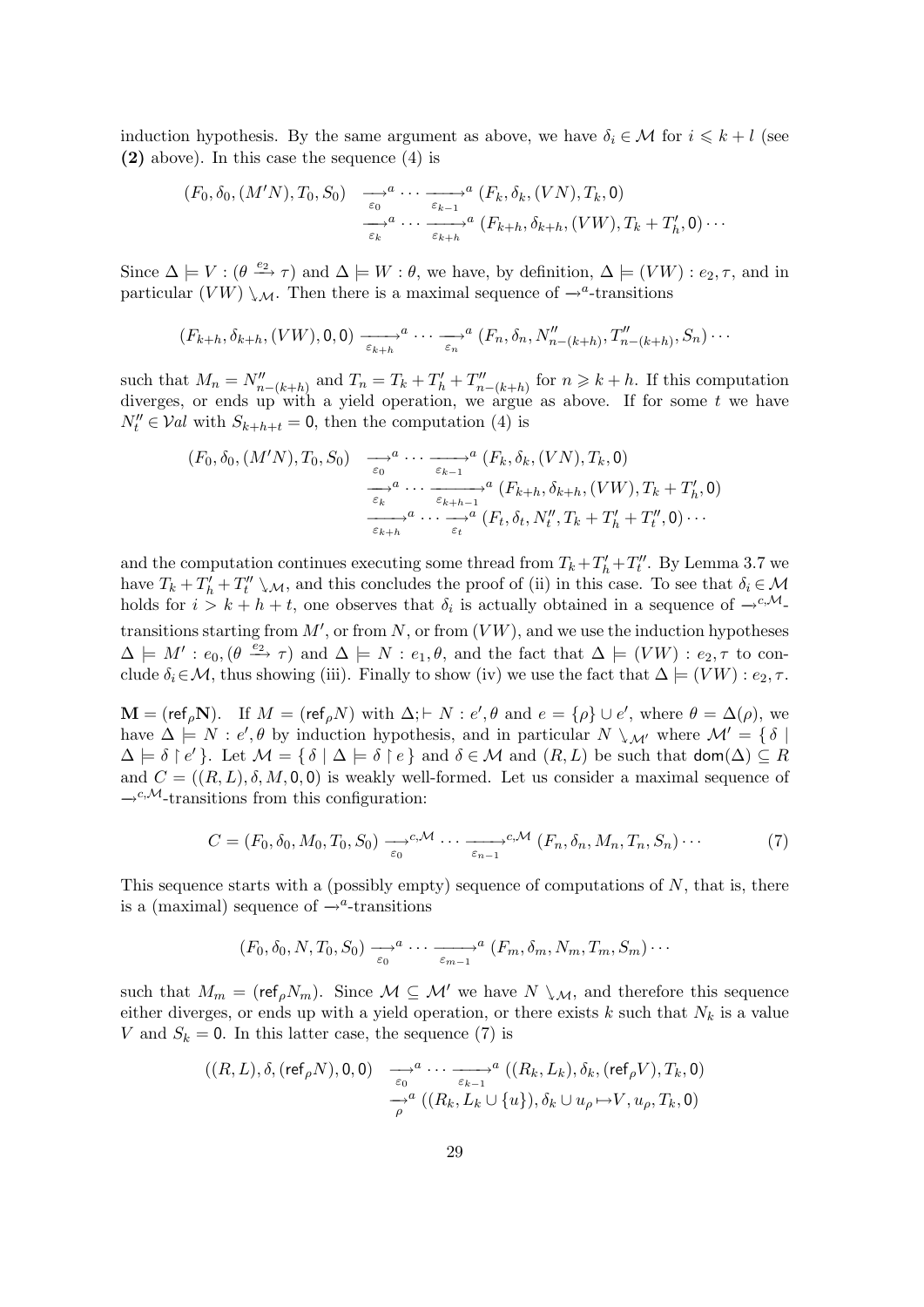where  $u = \mathsf{free} \mathsf{h}_e(\mathcal{L}_k)$ . By induction hypothesis, we have  $\varepsilon_i \subseteq e'$  and  $\delta_i \in \mathcal{M}'$ . Assuming that  $\rho \notin e'$ , if  $v_{\rho} \in \text{dom}(\delta_i)$  we have  $v_{\rho} \in \text{dom}(\delta)$  and  $\delta_i(v_{\rho}) = \delta(v_{\rho})$  by Corollary 3.5, since  $\rho \in R$ , hence  $\delta_i \in \mathcal{M}$  for all  $i \leq k$ . Moreover  $\Delta \models V : \theta$  by induction hypothesis, and therefore  $\delta_k \cup \{u_0 \mapsto V\} \in \mathcal{M}$ . In this case as well as the others, we conclude as in the case of application.

 $\mathbf{M} = (\mathbf{N} \cdot \mathbf{M}) \cdot \mathbf{M} = (\mathbf{N} \cdot \mathbf{M}) \cdot \mathbf{M} \cdot \mathbf{M} \cdot \mathbf{M} \cdot \mathbf{M} \cdot \mathbf{M} \cdot \mathbf{M} \cdot \mathbf{M} \cdot \mathbf{M} \cdot \mathbf{M} \cdot \mathbf{M} \cdot \mathbf{M} \cdot \mathbf{M} \cdot \mathbf{M} \cdot \mathbf{M} \cdot \mathbf{M} \cdot \mathbf{M} \cdot \mathbf{M} \cdot \mathbf{M} \cdot \mathbf{M} \cdot \mathbf{M} \cdot \mathbf{M} \cdot \mathbf{M}$  $\Delta \models N : e', \tau \text{ ref}_{\rho}$  by induction hypothesis, hence  $N \Downarrow_{\mathcal{M}'}$  where  $\mathcal{M}' = \{ \delta \mid \Delta \models \delta \restriction e' \},$ hence also  $N\Downarrow_M$  where  $\mathcal{M} = \{ \delta \mid \Delta \models \delta \restriction e \}$ . Given R and  $\delta \in \mathcal{M}$  such that  $\text{dom}(\Delta) \subseteq R$ and  $C = ((R, L), \delta, (l, N), 0, 0)$  is weakly well-formed, any maximal  $\rightarrow^{c, \mathcal{M}}$ -computation of C starts with a maximal  $\rightarrow^a$ -computation of  $((R, L), \delta, N, 0, 0)$ . If this computation diverges, or end up with a yield operation, we argue as in the previous cases. Otherwise, there is a value V such that

$$
((R,L), \delta, N, \mathbf{0}, \mathbf{0}) \stackrel{*}{\underset{\varepsilon}{\to}}^a (F, \delta', V, T, \mathbf{0})
$$

and therefore  $\Delta \models V : \tau \text{ ref}_{\rho}$  by induction hypothesis, that is, V is a reference  $u_{\rho}$ . By induction hypothesis, we also have  $\delta' \in \mathcal{M}'$ . If  $\rho \notin \varepsilon$ , we have  $u_\rho \in \text{dom}(\delta)$  and  $\delta'(u_\rho) = \delta(u_\rho)$ , hence  $\Delta \models \delta'(u_{\rho}) : \tau$  in this case since  $\delta \in \mathcal{M}$ . Otherwise, that is if  $\rho \in \varepsilon$ , we have  $\rho \in \varepsilon'$ and therefore  $\Delta \models \delta'(u_{\rho}) : \tau$  also in this case since  $\delta \in \mathcal{M}'$ . This shows (iv) of Definition 5.3 in this case. The remaining points of Definition 5.3 are shown as above. The proof is similar in the case where  $M = (M' := N)$ , and similar to the case of  $M = (M'N)$ .

 $\mathbf{M} = (\text{local } \rho \text{ in } \mathbf{N}).$  In this case we have  $\Delta = \Delta_0, \Delta_1$  and  $\Delta_0, \rho : \theta, \Delta_1 \vdash N : e', \tau$  with  $e = e' - \{\rho\}$ . Reducing the expression M we get  $(\{\rho \mapsto \rho\} N \setminus \rho)$ , where  $\rho \in \mathcal{R}eg_{un} - R$ , and  $\{\rho \mapsto \rho\} N$  has a typing  $\Delta_0, \rho : \theta, \Delta_1; \vdash \{\rho \mapsto \rho\} N : \{\rho \mapsto \rho\} e', \tau$  with the same structure as the typing of N. We can then use the induction hypothesis, that is  $\Delta_0, \varrho : \theta, \Delta_1 \models$  $\{\rho \mapsto \rho\}N : \{\rho \mapsto \rho\}e', \tau$  to conclude. The details are left to the reader, as well as the cases of  $M = (N \backslash \varrho)$  and  $M = ($ thread  $N$ ).  $\Box$ 

We can now prove our main result, namely a Type Safety theorem, which improves upon the standard statement:

THEOREM (TYPE SAFETY) 5.16. Let M be a closed typable expression, with ref(M) =  $\emptyset$ . Then the configuration  $C = ((reg(M), \emptyset), \emptyset, M, 0, 0)$  is reactive. Moreover, any configuration reachable from C is reactive.

PROOF: we prove that if  $C = (F, \delta, M, T, S)$  is a closed, well-formed typable configuration then

 $(i)$  C is reactive, and

(ii) any configuration reachable from  $C$  is reactive.

We first show (i). We have  $\Delta \vdash \delta$  and  $\Delta; \vdash M : e_M, \tau$  for some type  $\tau$ ,  $\Delta; \vdash T : e_T$  and  $\Delta; \vdash S : e_S \text{ with } e = e_M \cup e_T \cup e_S.$  Let  $\mathcal{M} = \{\delta' \mid \Delta \models \delta' \mid e\}.$  Then  $\delta \in \mathcal{M}$ , and  $M \setminus \mathcal{M}$ , and also  $N \searrow_{\mathcal{M}}$  for any N in T by Proposition 5.15. Then  $M + T \searrow_{\mathcal{M}}$  by Lemma 3.7. This shows that  $C$  is reactive.

(ii) If  $C \underset{e'}{\longrightarrow} C'$  then  $C'$  is closed and well-formed, and by Proposition 4.2  $C'$  is typable, and therefore reactive by (i).

Now assume that M is a closed typable expression, that is  $\Delta$ ;  $\vdash M$  : e,  $\tau$  for some  $\Delta$ , e and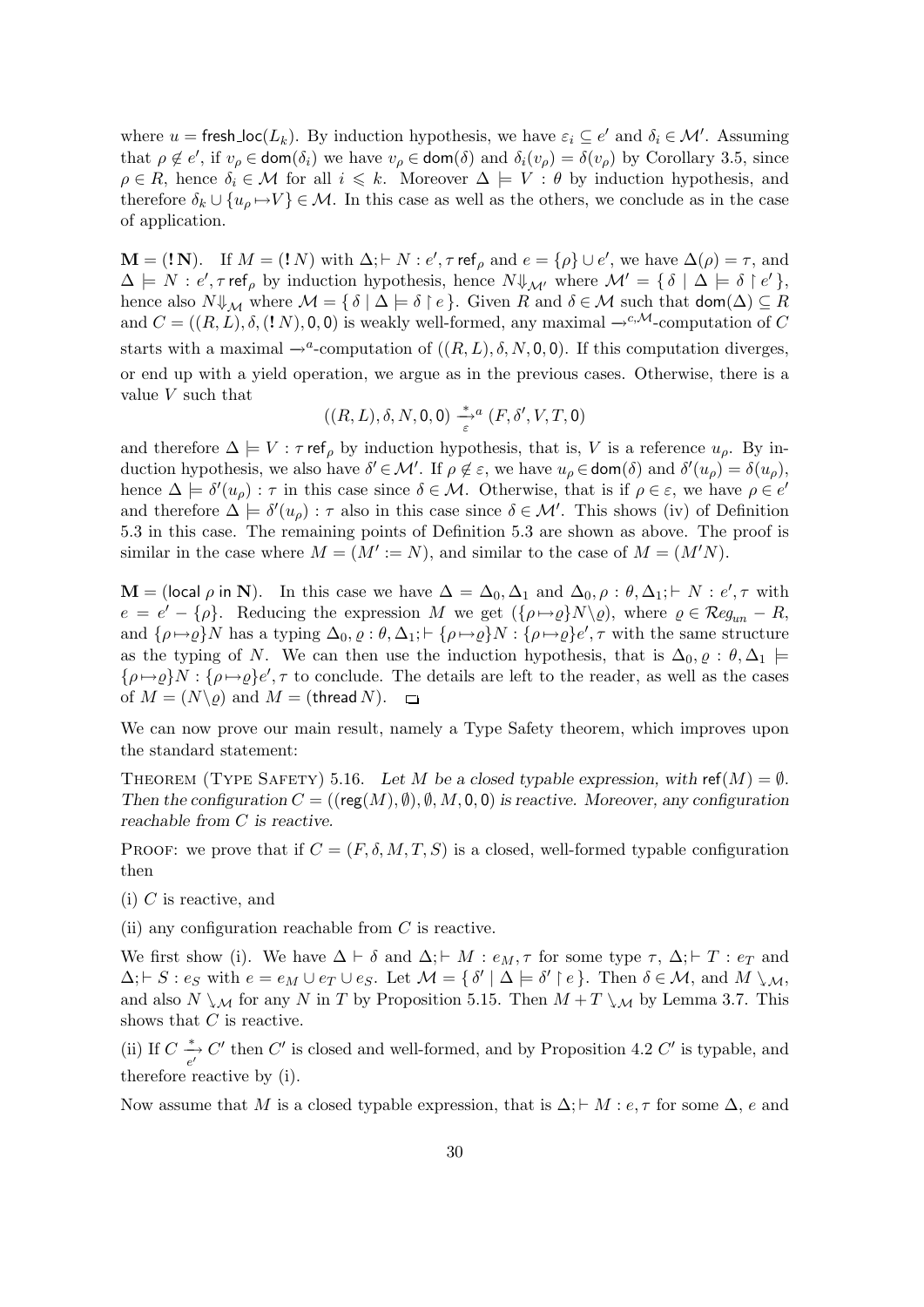$\tau$ . By Remark 4.1(ii) we have reg(M)  $\subseteq$  dom( $\Delta$ ). Then we have  $((reg(M), \emptyset), M, 0, 0) \geq_{\emptyset}$  $((\text{dom}(\Delta), \emptyset), \emptyset, M, 0, 0),$  and we use the previous points and Lemma 3.8(ii) to conclude.  $\Box$ 

An obvious consequence of this result is that typable closed expressions written without recursion – either ordinary, that is rec  $f(x)M$ , or using the yield-and-loop construct  $\nabla yM$  – always terminate. This solves a problem raised in [15], regarding the typing of termination leaks. More precisely, we have shown in [15] that the typing of secure information flow (see [33] for a survey on this topic) may be largely improved if we know that some expressions (specifically, the branches in a conditional branching) are terminating, but we left open the problem of designing a typing technique to ensure termination. Our type and effect system provides a solution: for the language of [15], a typable expression that does not exhibit an unfolding effect  $\circlearrowright$  is guaranteed to terminate. The language of [15] did not contain the construct  $\nabla yM$ . To detect also the kind of non-termination introduced by this construct, the typing system should involve a specific (latent) effect in the typing of  $\nabla yM$ , similar to  $\circlearrowright$ . We have not considered this refinement here, but it should be obvious that making explicit the yield effect does not cause any difficulty.

#### 6. Conclusion

We have proposed a way of ensuring fairness in a cooperative, concurrent, higher-order imperative language, by introducing a specific construct for programming non-terminating processes. Our main technical contribution consists in designing a type and effect system for our language, that supports an extension of the classical realizability technique to show our termination property, namely fairness.

Our study was limited to a very simple core language, and clearly it should be extended to more realistic ones. The synchronization constructs of synchronous, or reactive programming for instance [14, 16, 19, 27, 32, 35] should be added. We believe this should not cause any difficulty. Indeed, the problem with termination in a concurrent higher-order imperative language is in the interplay between functions and store, and between recursion and thread creation.

Another topic that deserves to be investigated is whether the restriction imposed by our stratification of the memory is acceptable in practice. We believe that the restriction we have on the storable functional values is not too severe (in particular, any pure function can be stored), but obviously our design for the type system needs to be extended, and experimented on real applications, in order to assess more firmly this belief. We notice also that our approach does not seem to preclude the use of cyclic data structures. In OCaml for instance, one may define cyclic lists like – using standard notations for the list constructors:

$$
(\text{let } \text{rec } x = \text{cons}(1, x) \text{ in } x)
$$

Such a value, which is a list of integers, does not show any effect, and therefore it should be possible to extend our language and type and effect system to deal with such circular data structures.

Finally it would be interesting to see whether showing termination in a concurrent, higher-order imperative language may have other applications than the one which motivated our work (we have mentioned such an application in the previous section), and whether our realizabity interpretation could be generalized to logical relations (and to richer notions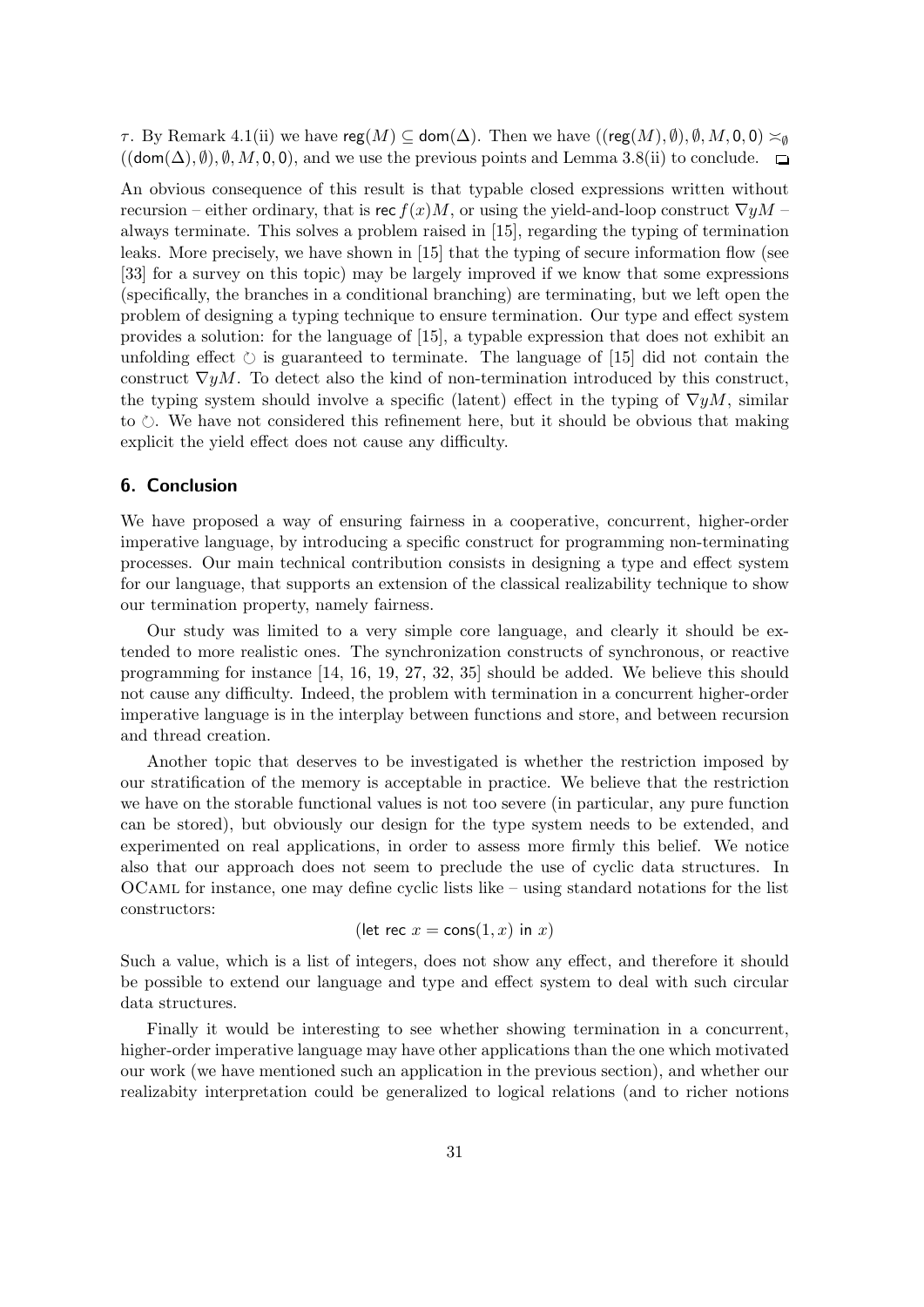of type), in order to prove program equivalences for instance. This is left for further investigations.

# References

- [1] L. Aceto, A static view of localities, Formal Aspects of Computing Vol. 6 No. 2  $(1994)$  201-222.
- [2] A. Adya, J. Howell, M. Theimer, W.J. Bolosky, H.R. Douceur, Cooperative task management without manual stack management or, Event-driven programming is not the opposite of threaded programming, Usenix ATC  $(2002)$ .
- [3] A. AHMED, Step-indexed syntactic logical relations for recursive and quantified types, ESOP'06, Lecture Notes in Comput. Sci.  $3924$  (2006) 69-83.
- [4] A.J. Ahmed, A.W. Appel, R. Virga, A stratified semantics of general references embeddable in higher-order logic, LICS'02  $(2002)$  75-86.
- [5] T.E. Anderson, B.N. Bershad, E.D. Lazowska, H.M. Levy, Scheduler activations: effective kernel support for the user-level management of parallelism, ACM Trans. on Computer Systems Vol.  $10$  No.  $1$  ( $1992$ ) 53-79.
- [6] A.W. Appel, D. McAllester, An indexed model of recursive types for foundational proof-carrying code, ACM TOPLAS Vol. 23 No. 5 (2001) 657-683.
- [7] G. Banga, P. Druschel, J.C. Mogul, Better operating sytem features for faster network servers, ACM SIGMETRICS Performance Evaluation Review Vol. 26 No. 3  $(1998)$  23-30.
- [8] H. Barendregt, Lambda Calculi with Types, in Handbook of Logic in Computer Science, Vol. 2 (S. Abramsky, Dov M. Gabbay & T.S.E. Maibaum, Eds.), Oxford University Press  $(1992)$  117-309.
- [9] R. von Berhen, J. Condit, E. Brewer, Why events are a bad idea (for highconcurrency servers), Proceedings of HotOS IX  $(2003)$ .
- [10] R. von BERHEN, J. CONDIT, F. ZHOU, G.C. NECULA, E. BREWER, Capriccio: scalable threads for Internet services,  $SOSP'03$  (2003).
- [11] N. Benton, B. Leperchey, Relational reasoning in a nominal semantics for storage, TLCA'05, Lecture Notes in Comput. Sci. 3461 ( $2005$ ) 86-101.
- [12] L. BIRKEDAL, R. HARPER, Relational interpretation of recursive types in an operational setting, Information and Computation Vol.  $155$  No.  $1-2$  (1999) 3-63.
- [13] N. BOHR, L. BIRKEDAL, Relational reasoning for recursive types and references, APLAS'06, Lecture Notes in Comput. Sci. 4279 (2006) 79-96.
- [14] G. BOUDOL, ULM, a core programming model for global computing, ESOP'04, Lecture Notes in Comput. Sci.  $2986$  ( $2004$ )  $234-248$ .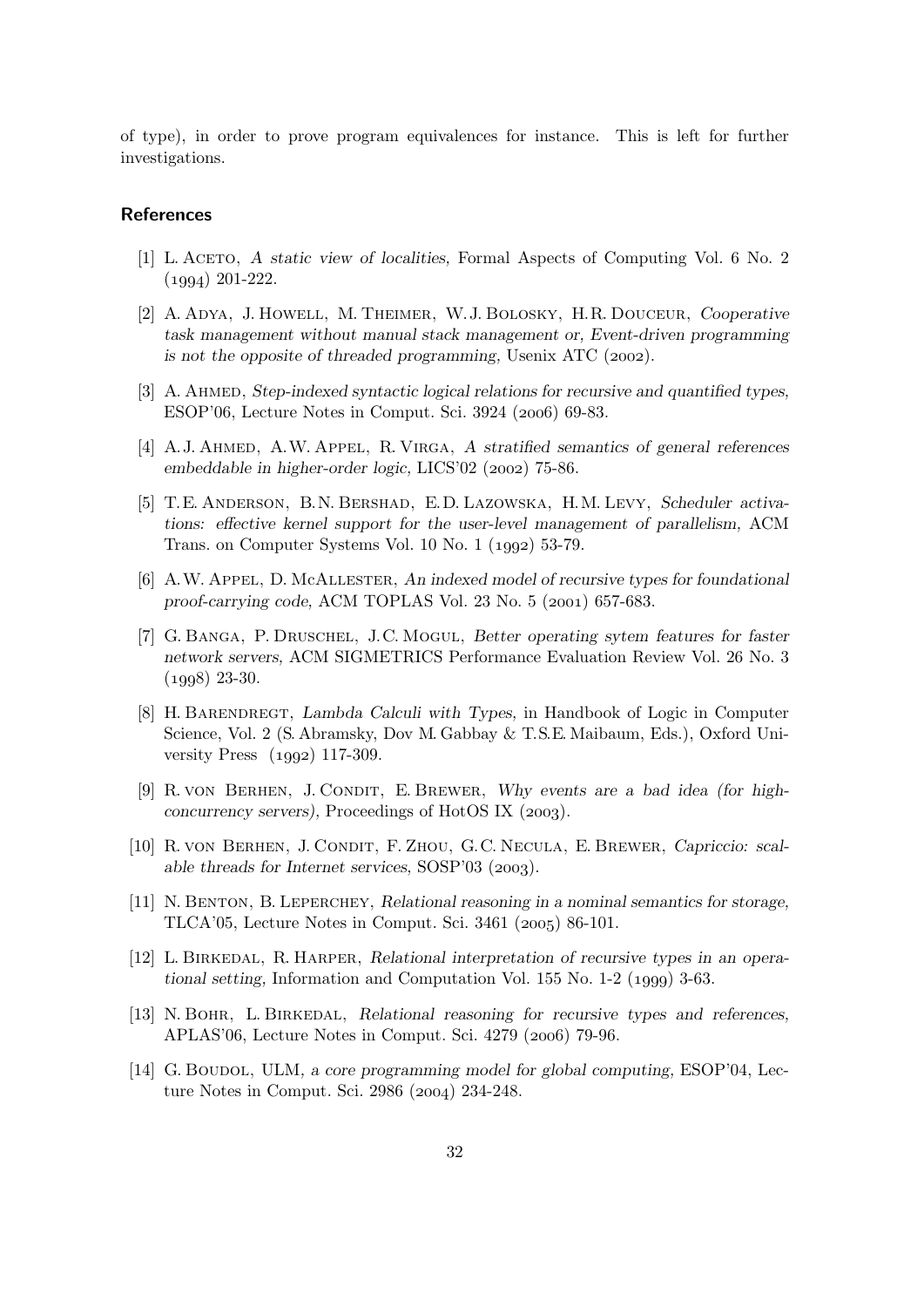- [15] G. Boudol, On typing information flow, Intern. Coll. on Theoretical Aspects of Computing, Lecture Notes in Comput. Sci.  $3722$  ( $2005$ )  $366-380$ .
- [16] F. Boussinot, FairThreads: mixing cooperative and preemptive threads in C, Concurrency and Computation: Practice and Experience, Vol.  $18$  ( $2006$ )  $445-469$ .
- [17] K. Crary, R. Harper, Syntactical logical relations for polymorphic and recursive types, G. Plotkin's Festschrift, ENTCS Vol.  $172$  ( $2007$ )  $259-299$ .
- [18] F. DABROWSKI, F. BOUSSINOT, Cooperative threads and preemptive computations, Proceeding of TV'06, Workshop on Multithreading in Hardware and Software: Formal Approaches to Design and Verification,  $FLoC'06$  (2006).
- [19] S. Epardaud, Mobile reactive programming in ULM, Proc. of the Fifth ACM SIG-PLAN Workshop on SCHEME and Functional Programming (2004) 87-98.
- [20] J.-C. FILLIÂTRE, Verification of non-functional programs using interpretations in type theory, J. Functional Programming Vol. 13 No. 4  $(2003)$  709-745.
- [21] J.-Y. Girard, Y. Lafont, P. Taylor, Proofs and Types, Cambridge Tracts in Theoretical Computer Science 7, Cambridge University Press (1989).
- [22] S.C. Kleene, On the interpretation of intuitionistic number theory, J. of Symbolic Logic, Vol.  $10 \ (1945) \ 109-124$ .
- [23] J.-L. KRIVINE, Lambda-Calcul: Types et Modèles, Masson, Paris (1990). English translation "Lambda-Calculus, Types and Models", Ellis Horwood (1993).
- [24] P.J. LANDIN, The mechanical evaluation of expressions, Computer Journal Vol. 6  $(1964)$  308-320.
- [25] P.B. Levy, Possible world semantics for general storage in call-by-value, CSL'02, Lecture Notes in Comput. Sci. 2471 (2002) 232-246.
- [26] J.M. Lucassen, D.K. GIFFORD, Polymorphic effect systems, POPL'88 (1988) 47-57.
- [27] L. MANDEL, M. POUZET, ReactiveML, a reactive extension to ML, PPDP'05 (2005) 82-93.
- [28] J.C. MITCHELL, Foundations for Programming Languages, MIT Press  $(1996)$ .
- [29] J. OUSTERHOUT, Why threads are a bad idea (for most purposes), presentation given at the 1996 Usenix ATC  $(1996)$ .
- [30] A. PITTS, I. STARK, Operational reasoning for functions with local state, in Higher-Order Operational Techniques in Semantics (A. Gordon and A. Pitts, Eds), Publications of the Newton Institute, Cambridge Univ. Press  $(1998)$  227-273.
- [31] G. PLOTKIN, Lambda-definability and logical relations, Memo SAI-RM-4, University of Edinburgh  $(1973)$ .
- [32] R. Pucella, Reactive programming in Standard ML, IEEE Intern. Conf. on Computer Languages  $(1998)$  48-57.